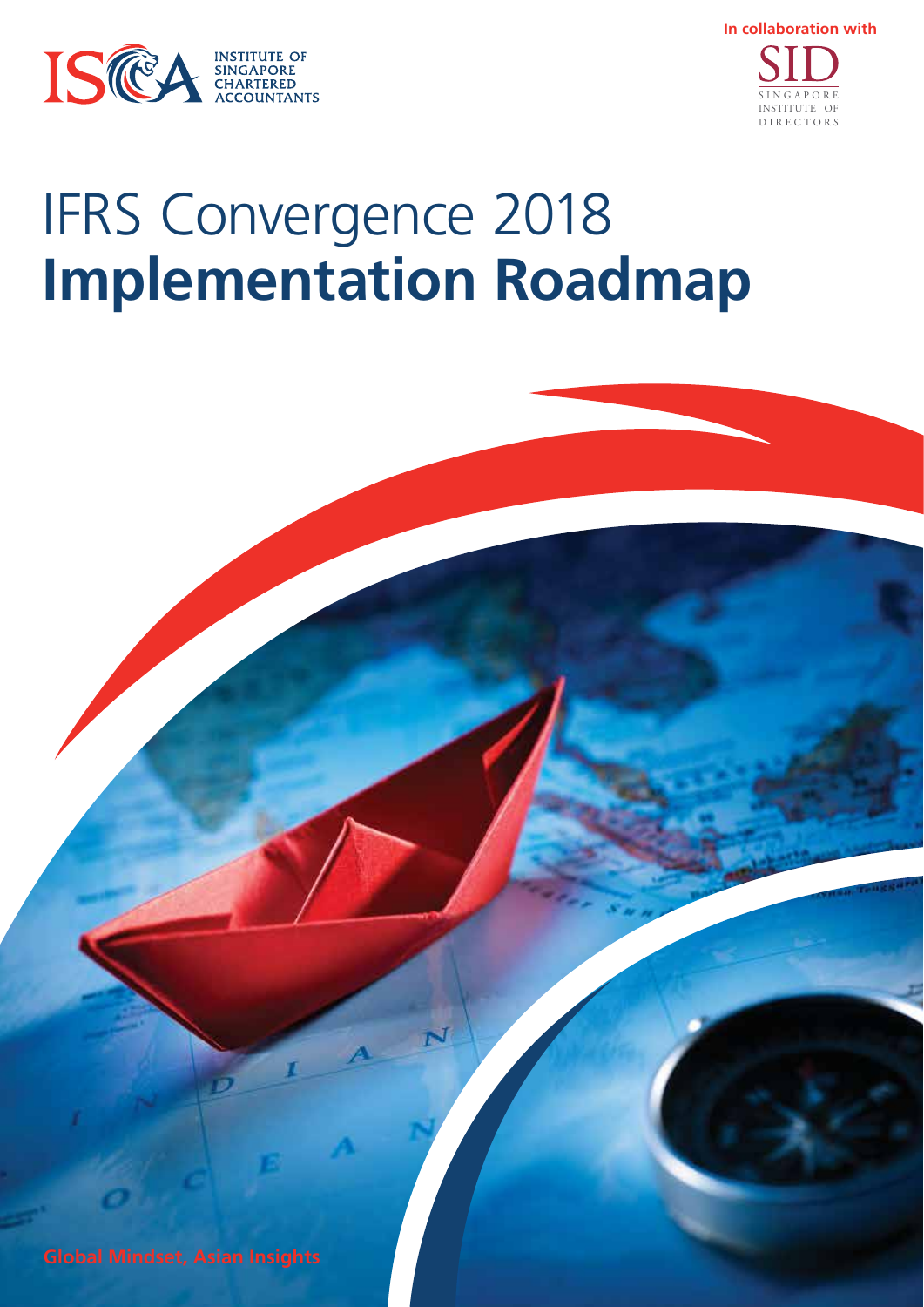### **About the Institute of Singapore Chartered Accountants**

The Institute of Singapore Chartered Accountants (ISCA) is the national accountancy body of Singapore. ISCA's vision is to be a globally recognised professional accountancy body, bringing value to our members, the profession and wider community. There are over 32,000 ISCA members making their stride in businesses across industries in Singapore and around the world.

Established in 1963, ISCA is an advocate of the interests of the profession. Possessing a Global Mindset, with Asian Insights, ISCA leverages its regional expertise, knowledge, and networks with diverse stakeholders to contribute towards Singapore's transformation into a global accountancy hub.

ISCA is the Administrator of the Singapore CA Qualification and the Designated Entity to confer the Chartered Accountant of Singapore - CA (Singapore) - designation.

ISCA is a member of Chartered Accountants Worldwide (CAW). CAW brings together 11 chartered accountancy bodies connecting and representing the interests of over 1.6 million members and students globally.

For more information, visit [www.isca.org.sg.](http://www.isca.org.sg/)

### **About Singapore Institute of Directors**

SID is the national association of company directors and was formed in 1998 to foster good governance and ethics in corporate leadership. SID's vision is to be the national association advancing the highest level of ethical values, governance, and professional development of directors. The SID's membership comprises mainly directors of commercial companies and non-profit organisations, as well as lawyers, accountants, academics and other professionals in the field of corporate governance.

SID provides thought leadership on corporate governance and directorship issues. It keeps its members apprised of the latest thinking and happenings through a quarterly Directors' Bulletin, Statements of Good Practices, boards and directorship surveys, research publications, and forums and seminars. SID has an unparalleled role in director training and education. Its comprehensive curriculum includes a track for nonprofit directors, provides for the full range of developmental needs for board members, from aspiring directors to board chairmen.

SID also provides other value-add services to its members including regular networking events and socials, board appointment services, and a one-stop information service on governance related matters.

For more information, visit [www.sid.org.sg](http://www.sid.org.sg/)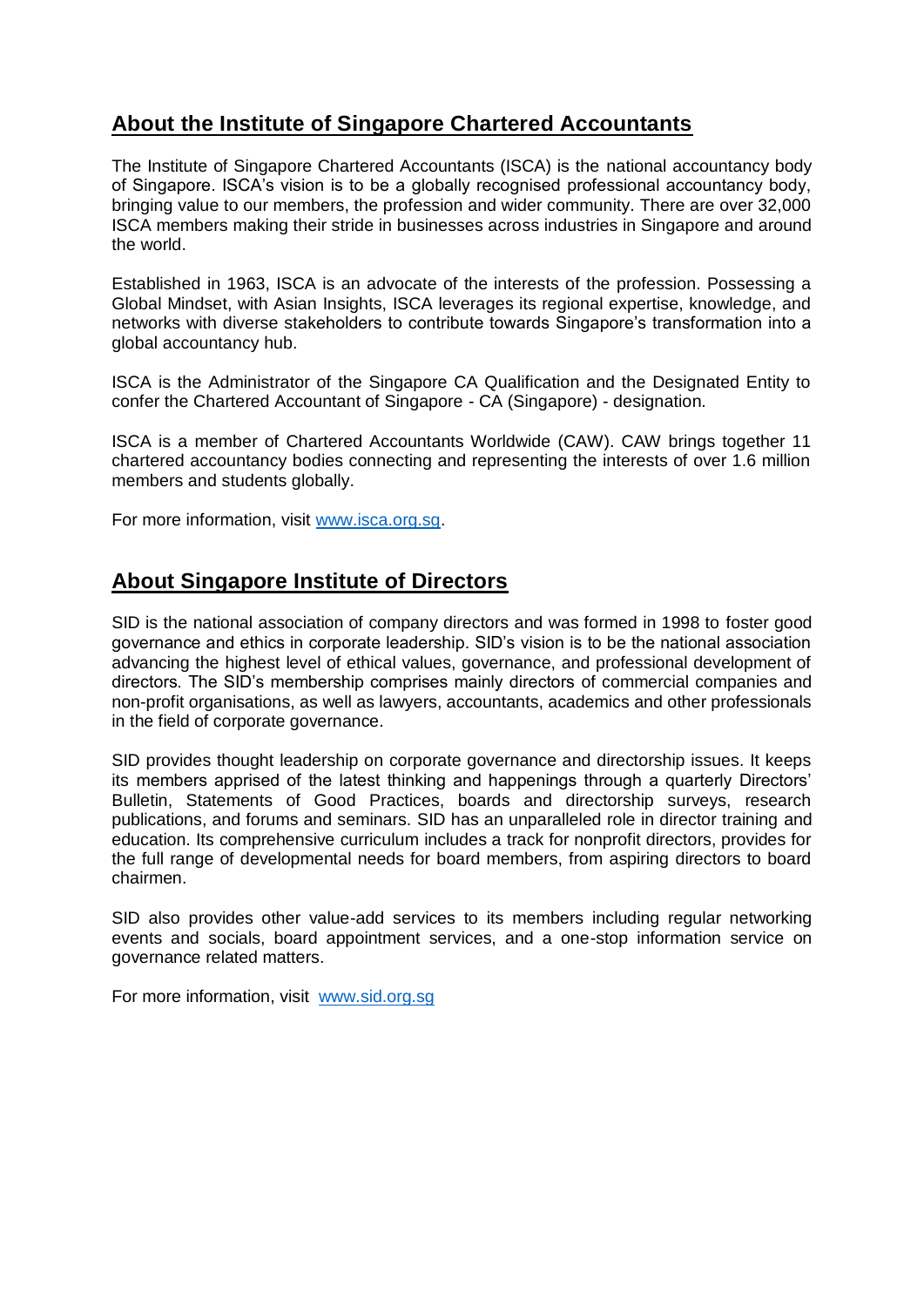# **Foreword**

The first IFRS compliant interim financial statements we will be seeing will be the quarterly announcements of companies (with December year-end) listed on the Singapore Exchange (SGX) for the first quarter of 2018 ending March 2018. That is less than 8 months away.

To complicate matters, the effective date for the adoption of the new IFRS financial reporting framework (hereinafter referred to as SG-IFRS) also coincides with the effective dates of two major accounting standards, SG-IFRS 15 *Revenue from Contracts with Customers* and SG-IFRS 9 *Financial Instruments*.

What do the directors, Chief Financial Officers (CFOs) and their finance teams need to do now?

In collaboration with the Singapore Institute of Directors (SID), the Institute of Singapore Chartered Accountants (ISCA), through its Financial Reporting Committee's (FRC) Core Sub-Committee<sup>1</sup>, has developed this publication to provide guidance on how to navigate the maze of accounting change that IFRS Convergence exercise requires. It also highlights key considerations for entities converging to SG-IFRS.

#### **What do directors have to do now to ensure that management is adopting the right thought processes and action plans for IFRS Convergence?**

Directors should peruse this document and appreciate the complexity, and potentially huge effort required to assert that their 2018 financial statements are in compliance with SG-IFRS. It is imperative for directors to put in place due processes to enable them to assert compliance with SG-IFRS. They should ensure that management go through the process of impact assessment, if they had not already done so, and report back regularly to the Audit Committee and the Board, on the challenges and status of the implementation exercise.

Consideration must be given as to the adequacy of resources within their organisations to implement this. Directors should also have continuous engagements with management and both the internal auditors and external auditors to understand the progress of their SG-IFRS implementation.

#### **What do CFOs and their finance teams need to do now?**

Actions which CFOs and their finance teams need to take include:

- Fully comprehend what IFRS Convergence entails;
- Formulate a strategy and a SG-IFRS implementation roadmap;
- Execute the SG-IFRS implementation roadmap with the required resources and people in place; and
- Assess and quantify the impact of the transitional provisions provided in SG-IFRS 1 *First-time Adoption of International Financial Reporting Standards*.

<sup>1</sup> Members of ISCA's FRC Core Sub-Committee include Prof. Chua Kim Chiu (Chairman), Ms. Chan Yen San, Mr. Chen Voon Hoe, Ms. Cheng Ai Phing, Mr. Reinhard Klemmer, Ms. Kok Moi Lre, Ms. Ong Suat Ling, Ms. Soh Lin Leng, Mr. Tan Seng Choon and Mr. James Xu Jun.

ISCA gratefully acknowledge and thank these individuals for their contributions towards the development of this publication.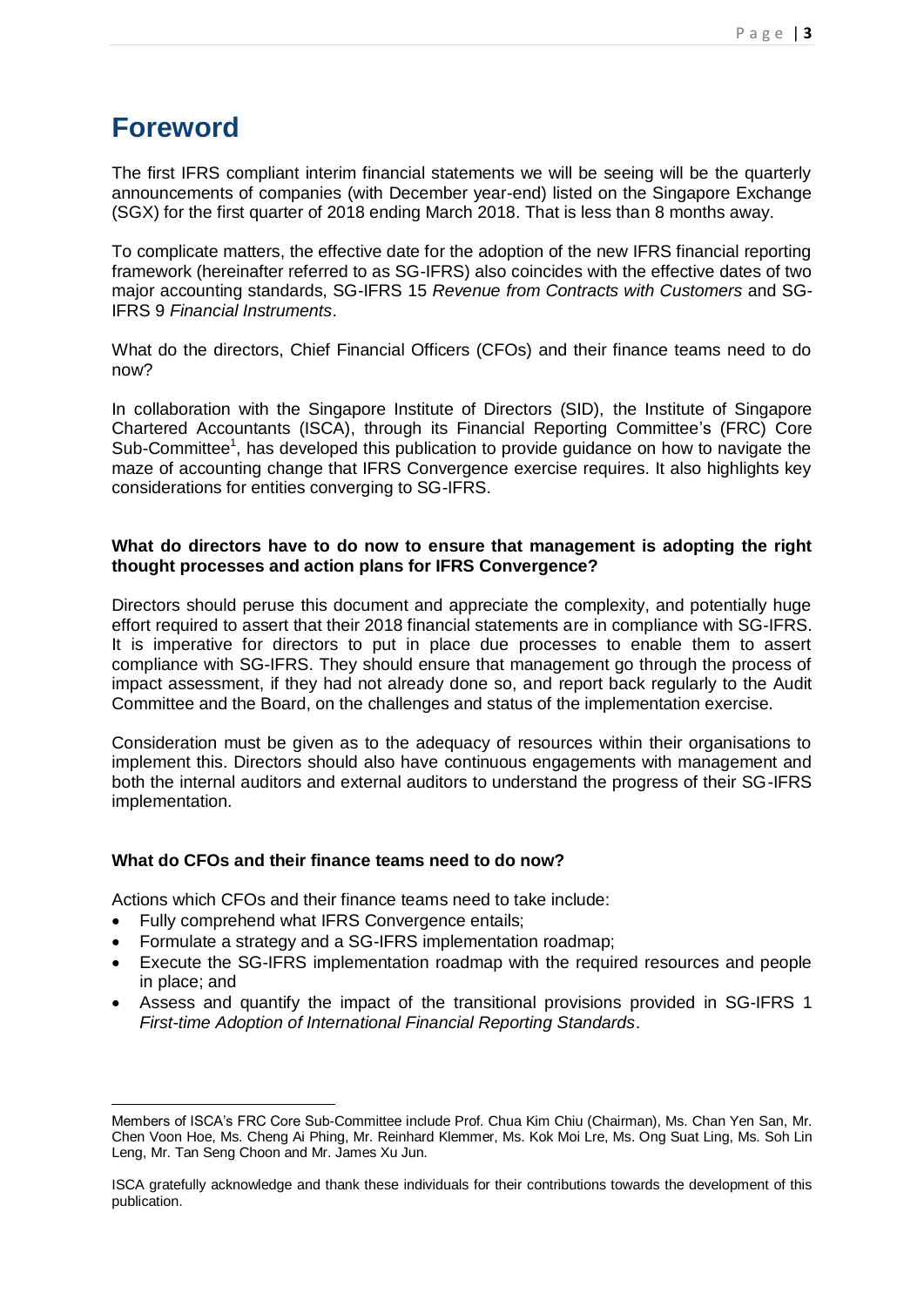We trust that this publication would serve as a useful and practical guide to assist companies formulate and execute their SG-IFRS implementation roadmap, to achieve a smooth transition to the new IFRS financial reporting framework. If you have any queries on this publication, please contact Lim Ju May or Felicia Tay from ISCA's Corporate Reporting & Ethics (CoRE) Division at [core@isca.org.sg.](mailto:core@isca.org.sg)

**Lee Fook Chiew** Chief Executive Officer Institute of Singapore Chartered Accountants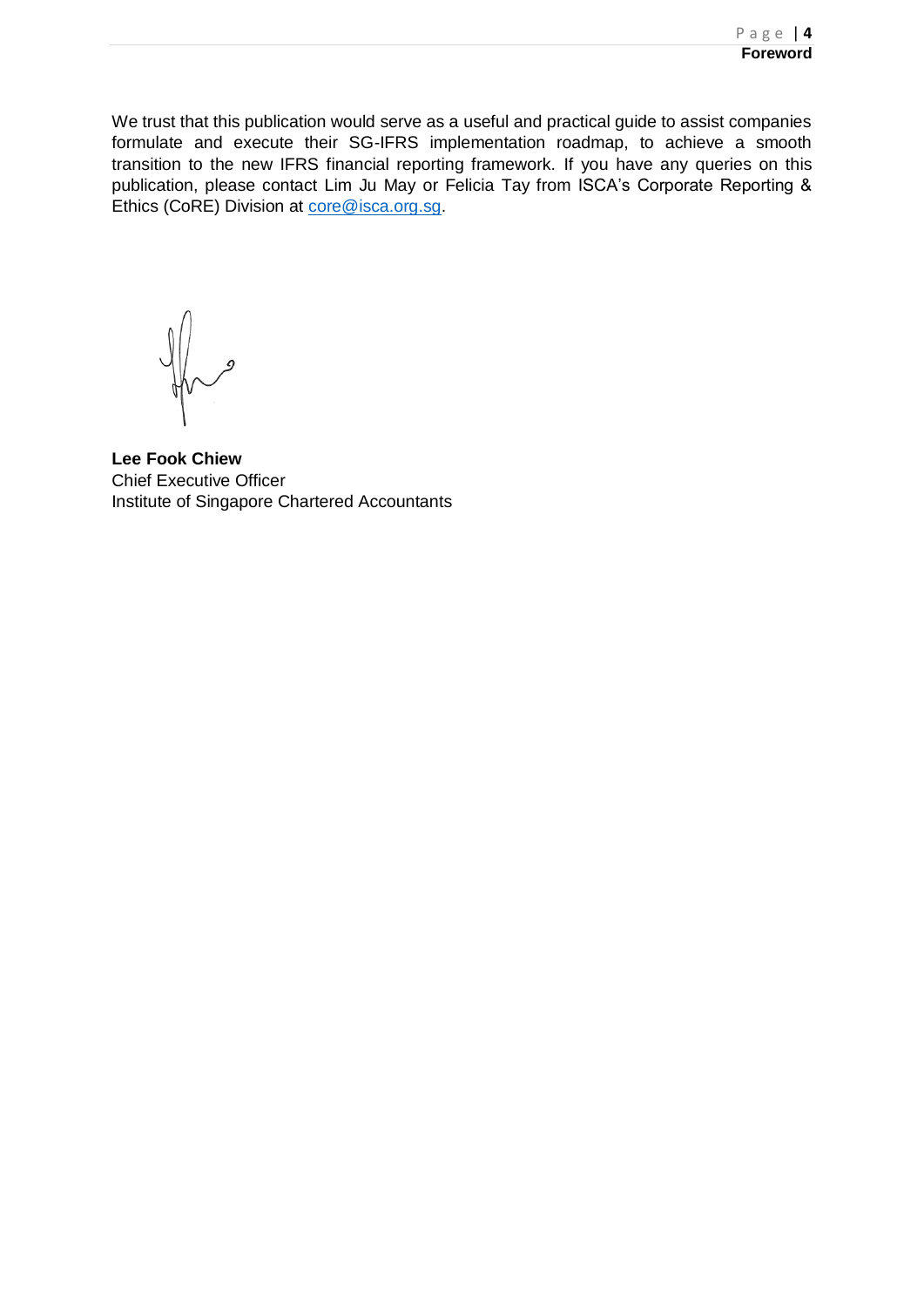# **Director Oversight of IFRS Convergence**

Directors have a crucial oversight role in the IFRS Convergence exercise as they provide strategic direction and oversight to management. Hence, directors should be prepared to ask management and auditors specific questions on how IFRS Convergence will impact the entity and ensure that the entity is able to apply the requirements of SG-IFRS 1. Below is a non-exhaustive list of possible key questions:

- 1. Has management methodically reviewed the Financial Reporting Standards adopted for the company, and identified and documented:
	- a. The differences between SFRS (or other Financial Reporting Standards) and SG-IFRS and what adjustments may be required to the affected balances?
	- b. The transition to SG-IFRS framework under SG-IFRS 1 has been carefully reviewed and the following have been clearly documented:
		- First reporting period and date under SG-IFRS?
		- Comparatives which need to be restated?
		- Transitional provisions in SG-IFRS 1 which provide relief for the company from full restatement of financial statements, i.e. the mandatory exceptions and the optional exemptions?
	- c. The tax implications on the adjustments have been made retrospectively?
	- d. The impact on Group reporting has been identified, and appropriate adjustments in the carrying amounts, have been made for group entities that have adopted/will be adopting SG-IFRS at different dates from the parent company?

*(For example, entities with subsidiaries/associates/joint ventures, the holding company would have to communicate optional exemptions and new accounting policies where applicable, to the impacted subsidiaries/associates/joint ventures. In addition, reporting packs will have to be revised to have the subsidiaries/associates/ joint ventures report the required information to meet the disclosure requirements of SG-IFRS 1.)*

- 2. Has management considered and documented the implications for distributable reserves and dividend payments?
- 3. Has management considered and documented the implications on compliance with loan covenants and remuneration arrangements?
- 4. Has a session been planned to communicate and discuss the impact of IFRS Convergence to the Audit Committee?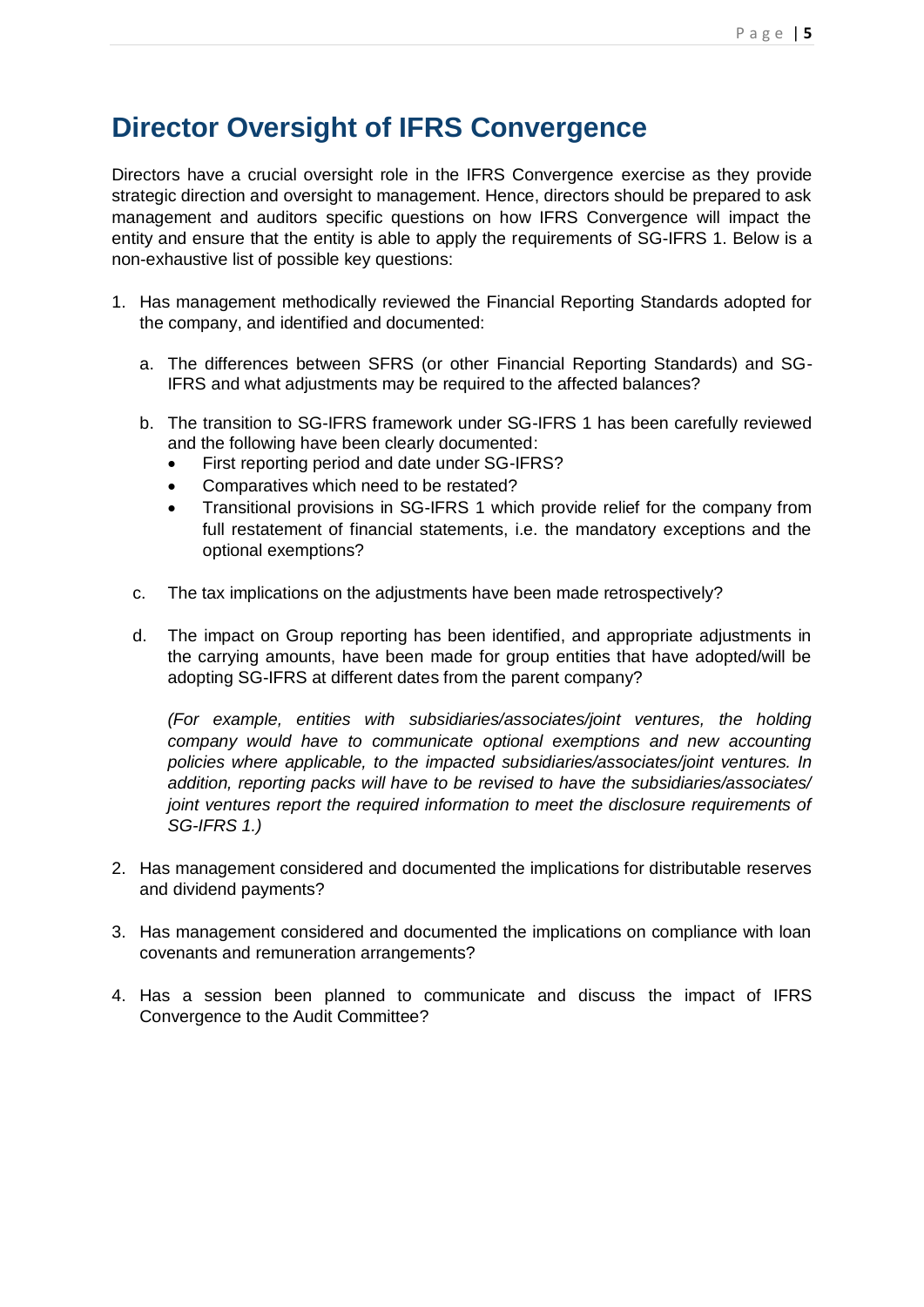- 5. Has management identified all announcements issued by the relevant regulatory authorities (eg. SGX, MAS, ACRA) and taken the necessary compliance actions if they are applicable to the company?
- 6. Have the finance personnel responsible for financial reporting attended appropriate training or briefings on IFRS Convergence?
- 7. Have the specific roles and responsibilities of the various personnel responsible for financial reporting (eg. Audit Committee, Finance Director, CFO, Financial Controller) been clearly defined so that there is clear accountability for the successful implementation of the IFRS Convergence?
- 8. At every Audit Committee and Board meeting from now until the company has fully complied with SG-IFRS, include in agenda, a status report from management on the state of implementation of SG-IFRS. Include also new standards effective in 2018, i.e. SG-IFRS 9 and SG-IFRS 15.

The status report from the CFO or equivalent, should set out the status of:

- a. Key issues/difficulties faced in the conversion process
- b. Potential impact on earnings in the year of implementation and prior years
- c. Status of audit of prior year's restatement
- d. Any other relevant issues.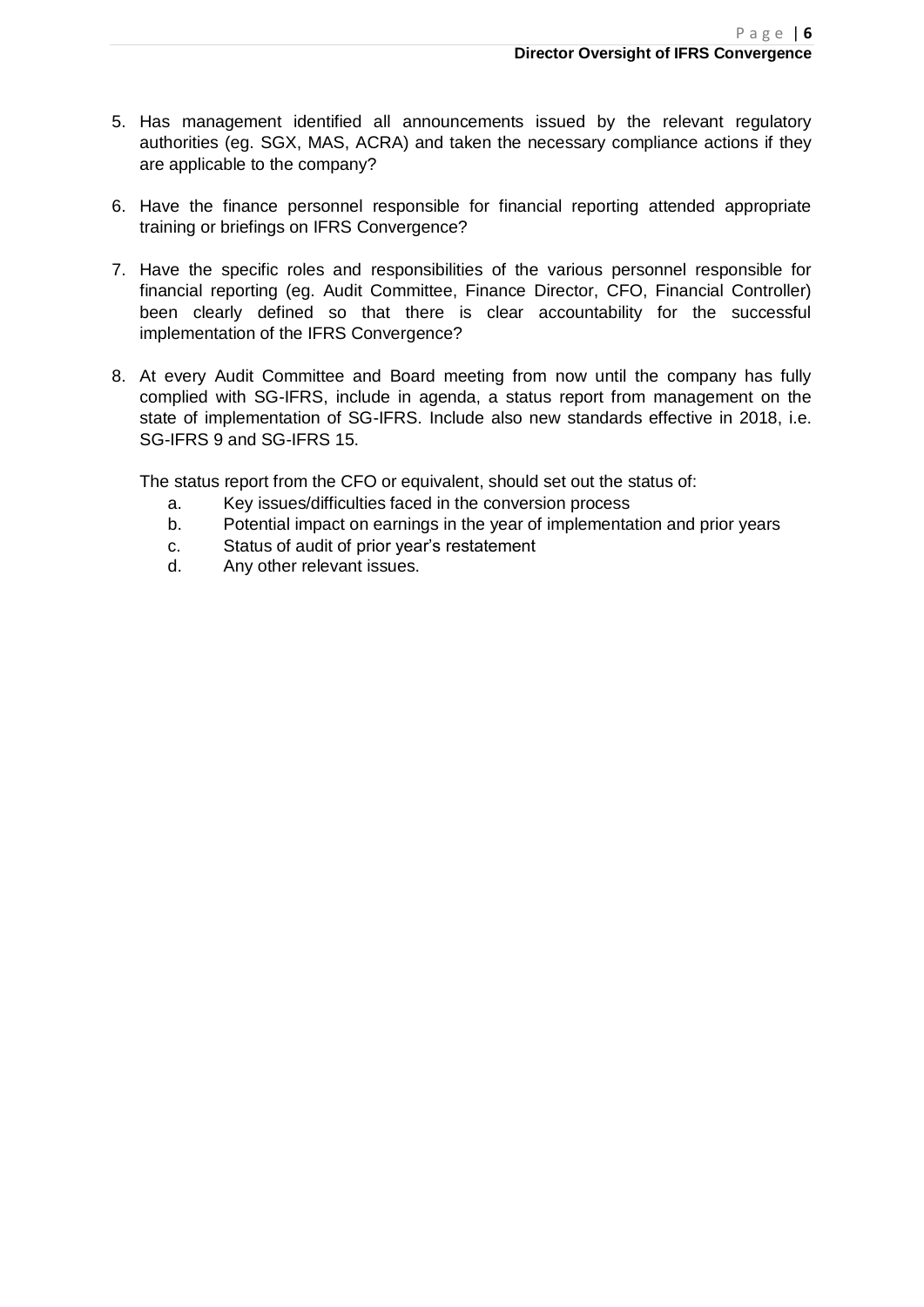### **Management actions to implement SG-IFRS**

- 1. Form a Task Force dedicated to adopting the new requirements external help may be useful to support internal resources.
- 2. Develop a timeline and define milestones (for example, issue date of Q1 2018 results with comparative Q1 2017 numbers in April 2018).
- 3. Apply the requirements of all mandatory exceptions (please refer to **Section 3(A)**).
- 4. Determine the optional exemptions (please refer to **Section 3(B)** to be applied, and document**:**
	- the optional exemptions elected; and
	- the transactions, or individual/class of asset or liability type, that the optional exemptions would be applied to

*(If there is no mandatory exception and the optional exemptions are not applied, full retrospective application of SG-IFRS standards that are effective at the end of the first SG-IFRS reporting period would be required.)*

- 5. For:
	- standards under SFRS / transitional provisions of SFRS that were applied prospectively; or
	- standards with GAAP differences between SFRS and SG-IFRS.

for which there are no transitional provisions in SG-IFRS 1 to provide relief from full retrospective application, please refer to **Section 4** for a list of these standards / transitional provisions and differences between SFRS and SG-IFRS.

- 6. Re-elect or affirm current accounting policies as entities can take this opportunity to review and re-elect accounting policies that would result in reliable and relevant information.
- 7. Quantify transition adjustments arising from steps 1 to 6.
- 8. Assess the implications on consolidation and group reporting requirements (please refer to **Section 1(D)**)**.**
- 9. Identify and collate financial information to meet new disclosure requirements.
- 10. Revise current processes and internal controls over financial reporting where applicable.

*(Section 2 discusses a list of main differences between SFRSs and SG-IFRSs that*  will affect most entities and provides a step-by-step guide on the application of *transitional exemptions on the areas that most entities would be impacted when applying SG-IFRS 1.)*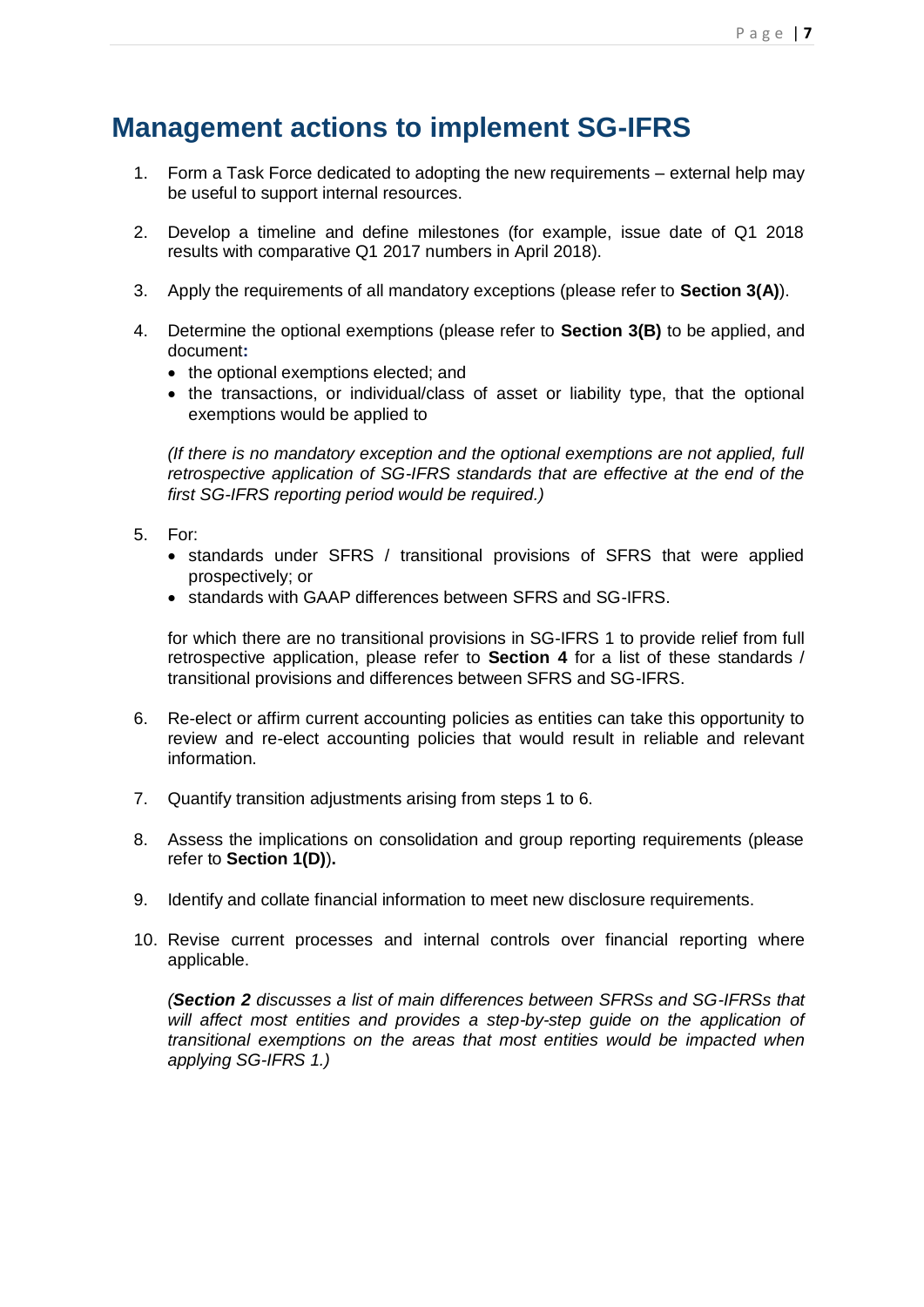# **References**

#### **Notes**

Reference made to financial reporting standards (SFRS / SG-IFRS)

References to specific paragraphs within a financial reporting standard (SFRS / SG-IFRS) will appear in brackets and indicate where the publication is quoting, directly or indirectly, from a financial reporting standard. References in brackets detail the specific standard and paragraph within that standard which is being referenced.

For example:

- a reference to paragraph 27 of SFRS 23 is displayed as [SFRS 23.27]
- a reference to paragraph 11 of SG-IFRS 1 is displayed as [SG-IFRS 1.11]
- a reference to paragraph 51 of SG-IAS 21 is displayed as [SG-IAS 21.51]
- Reference made to other sections / appendices in this publication

General and specific references to other sections / appendices are provided within this publication.

For example, a reference to part (A) of section 1 is displayed as "Section 1(A)".

#### **Table of abbreviations**

The following abbreviations are used often in this publication:

| <b>Abbreviations</b> | <b>Description</b>                                                                                                                                                         |
|----------------------|----------------------------------------------------------------------------------------------------------------------------------------------------------------------------|
| <b>ASC</b>           | <b>Accounting Standards Council</b>                                                                                                                                        |
| <b>IFRS</b>          | International Financial Reporting Standards (as issued by International<br><b>Accounting Standards Board)</b>                                                              |
| <b>MAS</b>           | Monetary Authority of Singapore                                                                                                                                            |
| <b>SFRS</b>          | Singapore Financial Reporting Standards                                                                                                                                    |
| <b>SG-IFRS</b>       | The new financial reporting framework that is identical to IFRS to be<br>applied by listed companies for annual periods beginning on or after 1<br>January 2018            |
|                      | For references to the applicable IFRSs or IASs, it will be termed as "SG-<br>IFRS" or "SG-IAS" within this publication to indicate IFRS as adopted in<br>Singapore by ASC. |
| SGX                  | Singapore Exchange                                                                                                                                                         |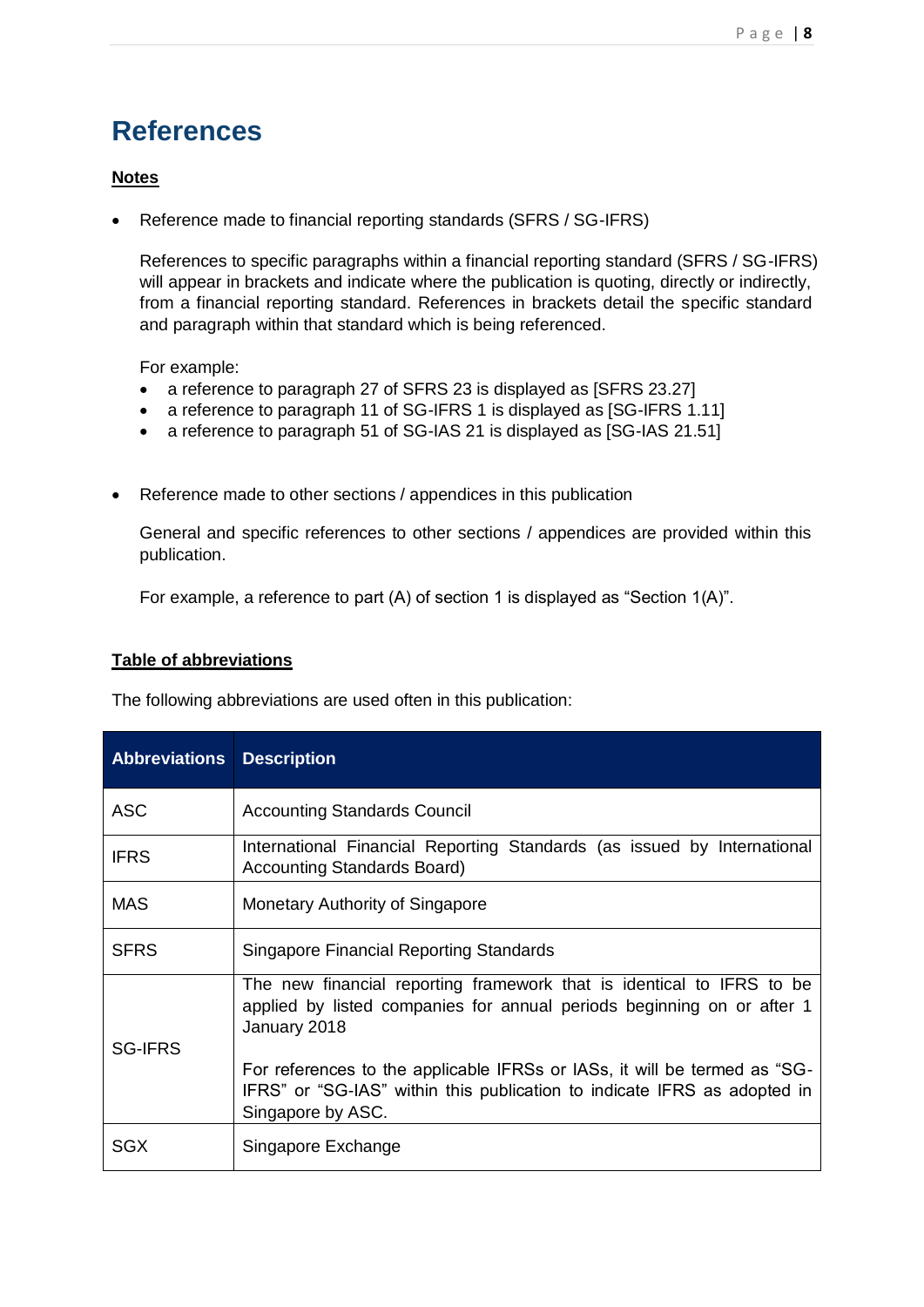# **Contents**

| 1. | Bird's eye view of IFRS Convergence                                               |    |
|----|-----------------------------------------------------------------------------------|----|
|    |                                                                                   |    |
|    | (B) Is an entity SG-IFRS compliant if it has always been SFRS compliant? 11       |    |
|    | (C) Transiting to the SG-IFRS framework and general principles of SG-IFRS 111     |    |
|    |                                                                                   |    |
|    |                                                                                   |    |
| 2. |                                                                                   |    |
|    |                                                                                   |    |
|    | (B) Attribution of total comprehensive income, including deficit balances, to     |    |
|    | (C) Goodwill and fair value adjustments arising on acquisition of foreign         |    |
|    |                                                                                   |    |
|    |                                                                                   |    |
|    | (E) Deemed cost exemption for property, plant and equipment and investment        |    |
|    |                                                                                   |    |
|    |                                                                                   |    |
| 3. | Transitional provisions in SG-IFRS 1                                              |    |
|    |                                                                                   |    |
|    |                                                                                   |    |
| 4. | Standards/transitional provisions applied prospectively and                       |    |
|    | SFRS/SG-IFRS differences with no transitional reliefs available in SG-IFRS 1.1654 |    |
| 5. |                                                                                   |    |
|    | <b>Appendix</b>                                                                   |    |
| Α. | Announcement by MAS on transitional relief from prospectus disclosure             |    |
|    | requirements (effective 1 January 2018) to prepare financial statements in        | 58 |
|    |                                                                                   |    |
| В. | Technical Bite: What are the transitional requirements in FRS 115?                | 61 |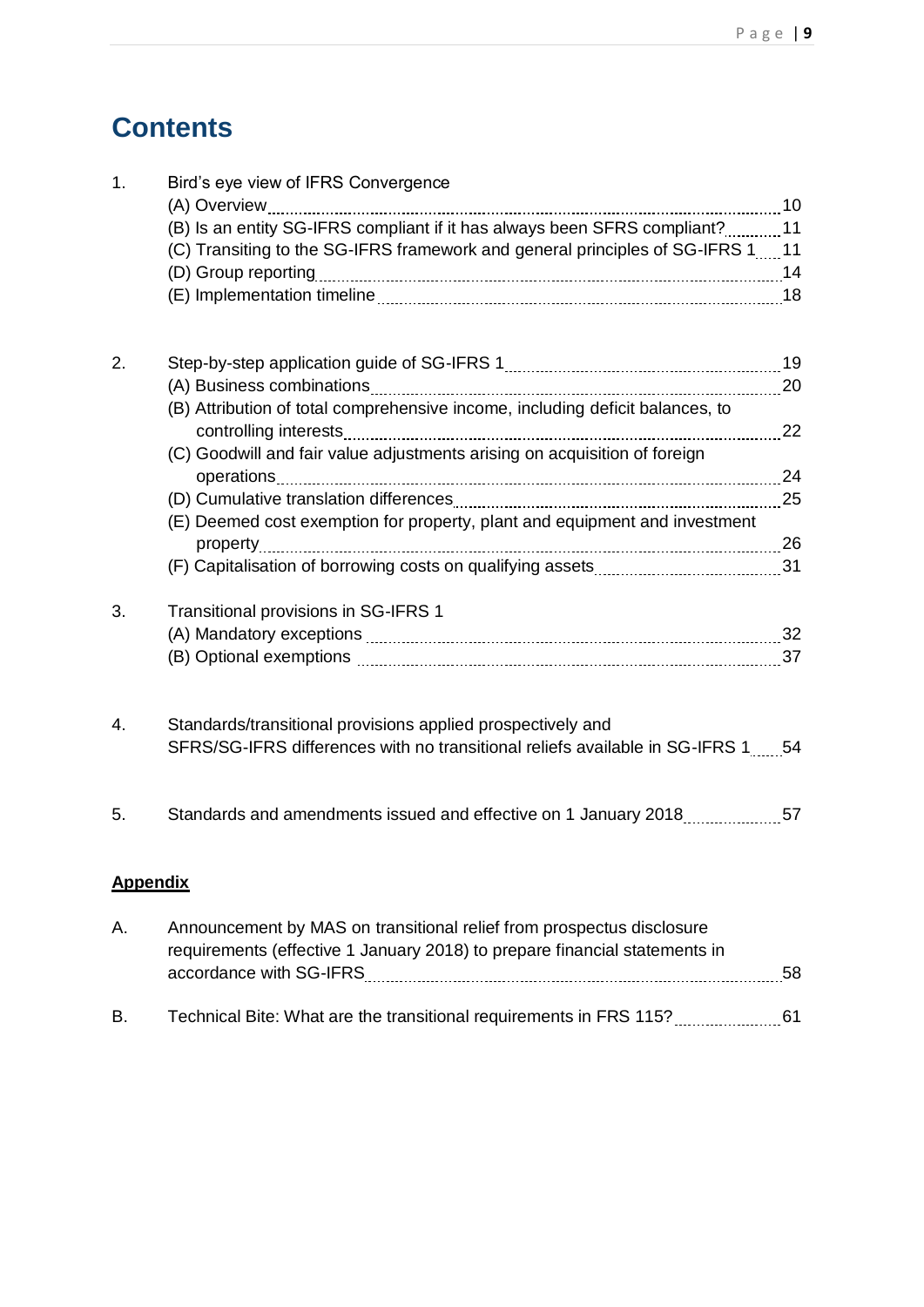# **1. Bird's eye view of IFRS Convergence**

#### **(A) Overview**

-

In 2014, the Singapore Accounting Standards Council ("ASC") introduced a new financial reporting framework identical to IFRS (herein referred to as SG-IFRS). The table below summarises the types of entities that are/are not required to adopt this new framework come 1 January 2018:

|                | <b>Type of entities</b>                                                                                                                                  | <b>Required to adopt SG-</b><br><b>IFRS?</b>                      |                              |
|----------------|----------------------------------------------------------------------------------------------------------------------------------------------------------|-------------------------------------------------------------------|------------------------------|
|                |                                                                                                                                                          | <b>Yes</b>                                                        | <b>No</b>                    |
| 1              | Singapore and foreign companies listed on SGX<br>currently reporting under SFRS                                                                          |                                                                   |                              |
| $\overline{2}$ | Business Trusts listed on SGX currently reporting<br>under SFRS                                                                                          |                                                                   |                              |
| 3              | Entities that would lodge prospectus with MAS on<br>or after 1 January 2018 for the purposes of issuing<br>equity or debt instruments for trading in SGX | (Please refer<br>to Appendix<br>A for<br>transitional<br>reliefs) |                              |
| 4              | Authorised Collective Investment Schemes (REITs,<br>unit trusts)                                                                                         |                                                                   | Stays on<br>RAP <sub>7</sub> |
| 5              | All other entities <sup>2</sup>                                                                                                                          |                                                                   |                              |

Please refer to [ISCA's website](https://www.isca.org.sg/tkc/fr/current-issues/ifrs-convergence/) for a summary of the announcements in relation to converging to SG-IFRS.

In addition, there are two new major accounting standards, SG-IFRS 15 "*Revenue from Contracts with Customers"* and SG-IFRS 9 *"Financial Instruments"*, effective for annual periods beginning on or after 1 January 2018.

For listed entities with quarterly reporting obligations, transition adjustments and/or corresponding internal controls over the transition to new accounting standards may need to be audited or reviewed before the announcement of the first quarter's results.

<sup>&</sup>lt;sup>2</sup> All other entities (for example, non-listed Singapore-incorporated companies) are not required to converge to SG-IFRS. Non-listed Singapore-incorporated companies may elect to voluntarily apply SG-IFRS.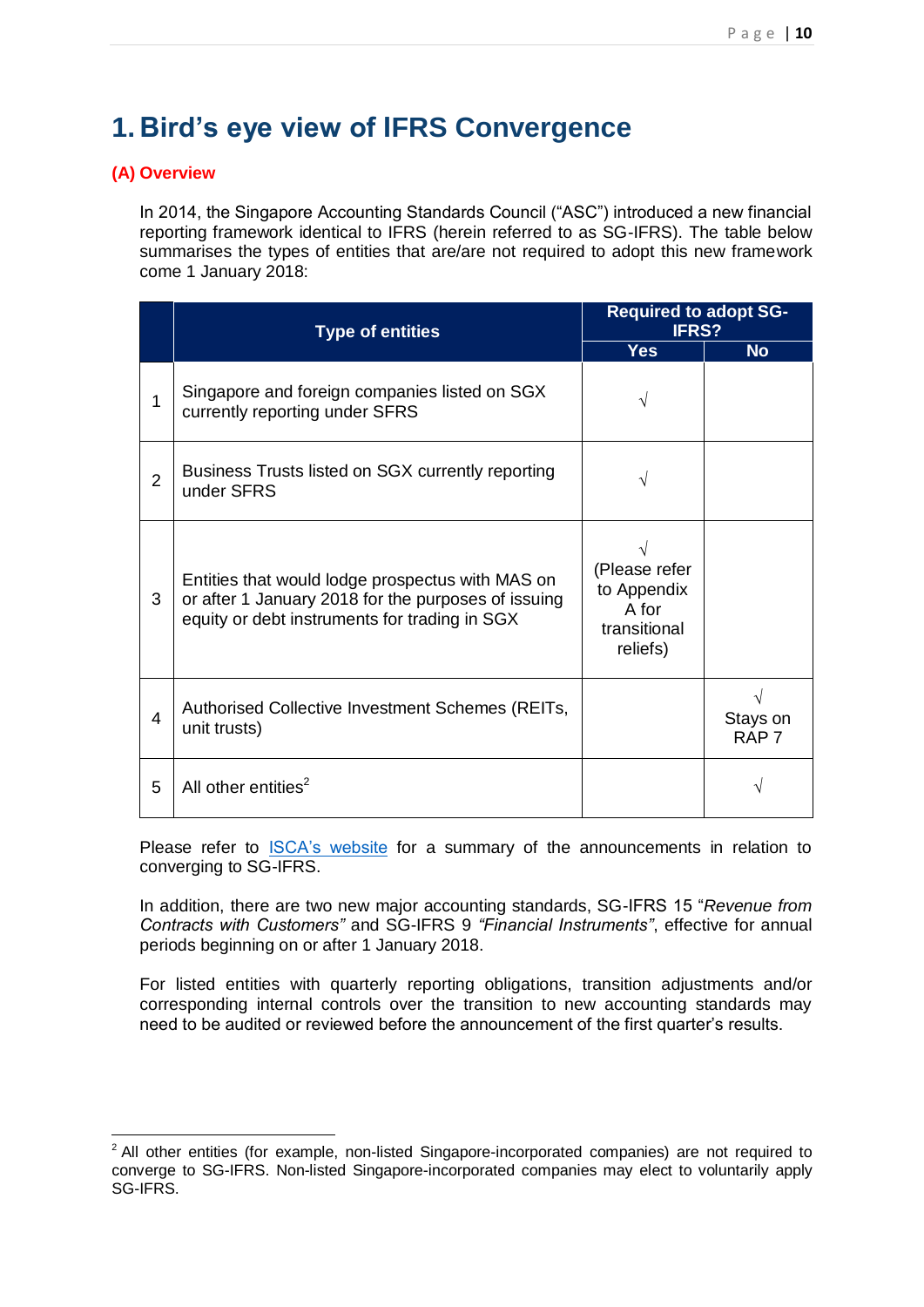As the annual financial statements for the year ending 31 December 2017 / 31 March 2018 / 30 June 2018 / 30 September 2018 would be published after the effective date of IFRS Convergence, stakeholders may expect entities to provide meaningful disclosures on the adoption of the new framework and new accounting standards in the financial statements or elsewhere in the annual report of the coming year-end e.g., quantitative assessment on the impact of the adoption of SG-IFRS.

#### **(B) Is an entity SG-IFRS compliant if it has always been SFRS compliant?**

**Not necessarily.** There are differences between SFRS and SG-IFRS arising from the following:

- certain SG-IFRS standards and interpretations were not previously adopted under SFRS (e.g. IFRIC 2 was not adopted in Singapore);
- different effective dates (e.g. consolidation suite SFRS 110, SFRS 111, SFRS 112, SFRS 27 and SFRS 28); and
- different transitional provisions (e.g. SFRS 16 provides transitional reliefs for entities that revalued their PPE before 1 January 1984, or had performed a one-off revaluation of its PPE between 1 January 1984 and 31 December 1996 (both dates inclusive). SG-IAS 16 does not have such transitional provisions (please refer to **Section 4(D)**).

#### **(C) Transiting to the SG-IFRS framework and general principles of SG-IFRS 1**

Entities would be required to apply the Singapore-equivalent of IFRS 1 *First-time Adoption of International Financial Reporting Standards* (referred to as **SG-IFRS 1**) to transition to the SG-IFRS framework.

#### Important dates for first-time adopters

SG-IFRS 1 requires comparatives of an entity's first interim or annual financial statements prepared in accordance with SG-IFRS to be restated based on the specific requirements of SG-IFRS 1. The following table illustrates relevant dates for first-time adopters: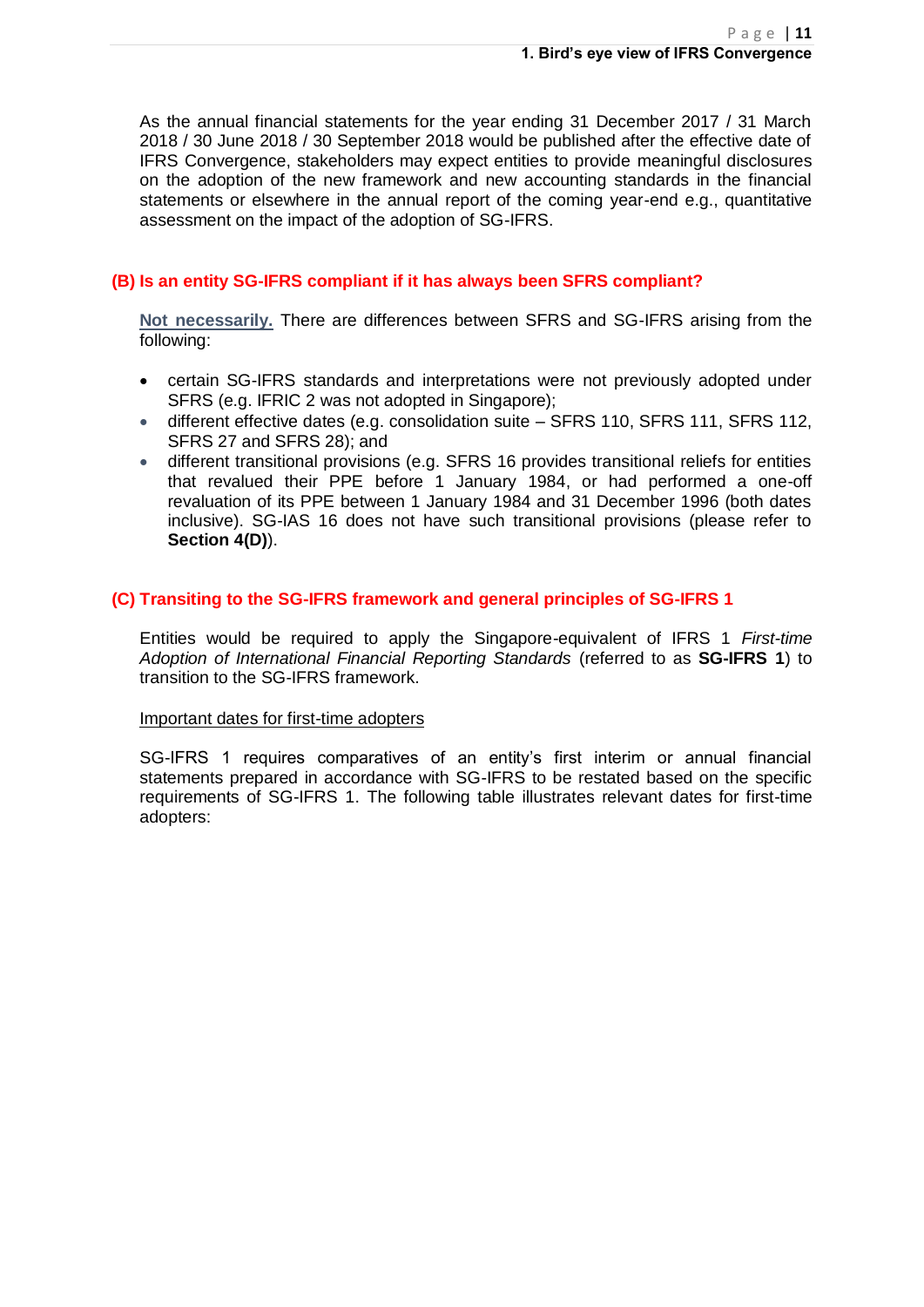| <b>Financial year-</b><br>end                    | <b>31 December</b>  | 31 March         | 30 June              | <b>30 September</b>  |
|--------------------------------------------------|---------------------|------------------|----------------------|----------------------|
| Date of<br>transition $3$                        | 1 January<br>2017   | 1 April<br>2017  | 1 July<br>2017       | 1 October<br>2017    |
| First interim<br>reporting date<br>under SG-IFRS | 31 March<br>2018    | 30 June<br>2018  | 30 September<br>2018 | 31 December<br>2018  |
| First annual<br>reporting date<br>under SG-IFRS  | 31 December<br>2018 | 31 March<br>2019 | 30 June<br>2019      | 30 September<br>2019 |

Retrospective application of SG-IFRS standards except when transitional provisions are applied

First-time adopters applying SG-IFRS 1 are required to apply all **effective** standards under SG-IFRS<sup>4</sup> **retrospectively** from date of incorporation, and in respect of subsidiaries, joint ventures (JVs) and associates, from the date where control, joint control or significant influence were obtained; unless mandatory exceptions or optional exemptions are applied. As such, entities who (i) had applied standards, or various transitional provisions of specific standards, under SFRS prospectively, and/or (ii) had applied SFRS which had different requirements from SG-IFRS, would now have to retrospectively apply the requirements of SG-IFRS as if the requirements had been applied since the date of incorporation.

For example, an entity incorporated on 1 January 2000 had applied SFRS 103 *Business Combinations*, effective for annual periods beginning on or after 1 July 2009, prospectively. The entity has a June year-end. As a first-time adopter, the entity would have to retrospectively apply SG-IFRS 3 (effective at the end of the first SG-IFRS reporting period i.e. 30 June 2019) to business combinations before 1 July 2009. This is illustrated in the time chart below.

**.** 

 $3$  The 'date of transition' is the beginning of the earliest period for which an entity presents full comparative information under SG-IFRS in its first SG-IFRS financial statements. SG-IFRS 1 requires the opening balance sheet to be disclosed in the first set of SG-IFRS compliant financial statements. This table assumes one year of full comparative information is presented.

<sup>&</sup>lt;sup>4</sup> SG-IFRS that are effective at the end of the first SG-IFRS reporting period (FYE 31 December 2018, 31 March 2019, 30 June 2019 and 30 September 2019 respectively).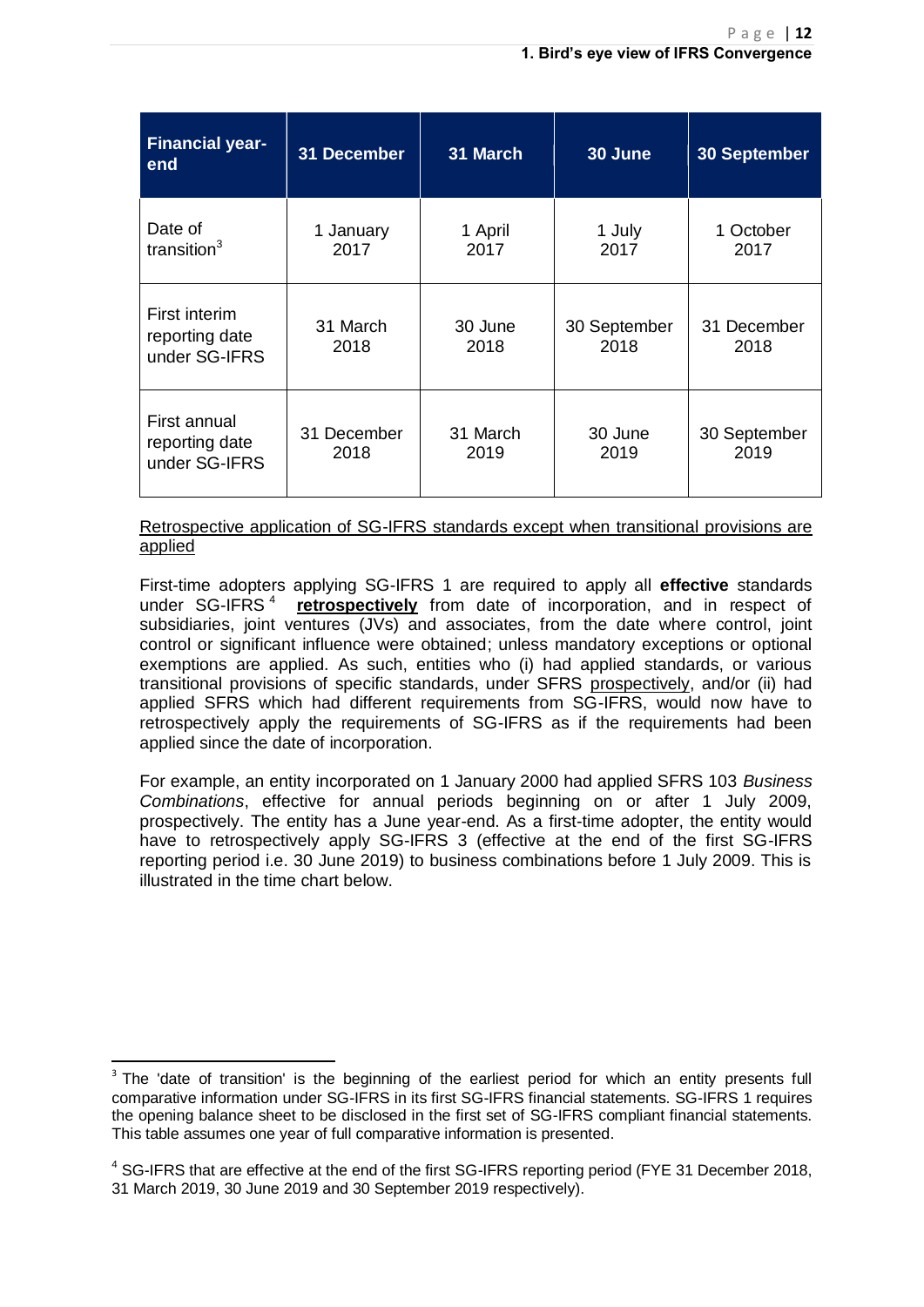| 1 January 2000           | 1 July 2009                             | 1 July 2017                         | 1 July 2018                       |
|--------------------------|-----------------------------------------|-------------------------------------|-----------------------------------|
| Date of<br>incorporation | Effective<br>date of<br><b>SFRS 103</b> | Date of<br>transition               | Effective<br>date of SG-<br>IFRS1 |
|                          |                                         | Prospective application of SFRS 103 |                                   |

The only exception to this is when there are transitional provisions available in SG-IFRS 1 which provide relief from full retrospective restatement. The transitional provisions are known as mandatory exceptions and optional exemptions as described below:

| <b>Transition</b><br><b>provisions</b> | <b>Description</b>                                                                                                                                                                                                                                                                                                                                                                      | <b>Reference</b><br>in this<br>publication | <b>SG-IFRS 1</b><br>reference                        |
|----------------------------------------|-----------------------------------------------------------------------------------------------------------------------------------------------------------------------------------------------------------------------------------------------------------------------------------------------------------------------------------------------------------------------------------------|--------------------------------------------|------------------------------------------------------|
| Mandatory<br>exceptions                | First-time adopters are required to<br>$\bullet$<br>apply all mandatory exceptions.                                                                                                                                                                                                                                                                                                     | <b>Section</b><br>3(A)                     | <b>SG-IFRS 1.14</b><br>to 17 and<br>Appendix B       |
| Optional<br>exemptions                 | First-time adopters are <b>generally</b><br>allowed (but not mandated) to apply<br>the optional exemptions.<br>These optional exemptions are<br>$\bullet$<br>generally designed to provide relief<br>from full retrospective application of<br>SG-IFRS.<br>First-time adopters that do not apply<br>$\bullet$<br>the relief will need to apply the<br>relevant SG-IFRS retrospectively. | <b>Section</b><br>3(B)                     | <b>SG-IFRS 1.18</b><br>and<br>Appendices C<br>to $E$ |

*(Note that for business combination transactions, there is an optional exemption available to provide relief from full retrospective application of the standards (please refer to* **Section 4(A)***).*

#### Apply the transitional provisions of SG-IFRS 1, not those of the respective standards

First-time adopters do not apply the transitional provisions of individual SG-IFRS standards unless specifically required or permited to do so under SG-IFRS 1. What this means is that when adopting SG-IFRS 15, SG-IFRS 9 and other new/revised standards effective in 2018 (please refer to **Section 5**) a first-time adopter should refer to the transition provisions in SG-IFRS 1 instead of the respective standards.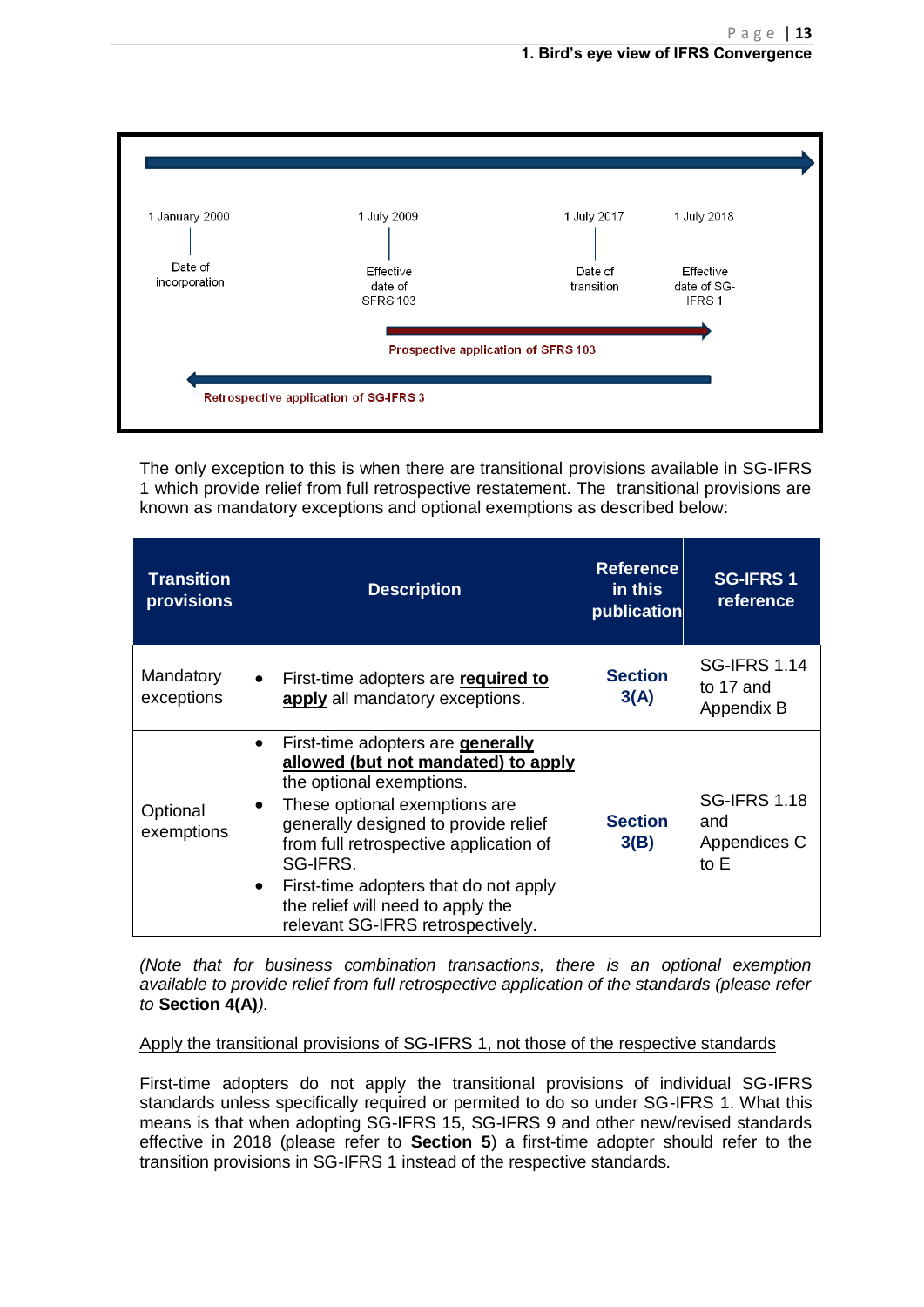For standards under SFRS or transitional provisions of SFRS that were applied prospectively, and standards under SFRS that had different requirements from SG-IFRS, for which there are no mandatory exceptions or optional exemptions available in SG-IFRS 1, full retrospective application of these standards/transitional provisions is required (please refer to **Section 4**).

#### Review accounting policy choices

As first-time adopters, entities also could take the opportunity to review the relevance of their accounting policy choices along with the application of SG-IFRS 1. [SG-IFRS 1.11]. However, entities should expect that such changes in accounting policy choices will be subject to increased scrutiny when facts and circumstances remain unchanged. This is emphasized in the [IFRS Convergence Are You on Track](http://www.asc.gov.sg/Portals/0/attachments/NewsEvents/2016/IFRS%20Convergence%20Are%20You%20on%20Track.pdf?timestamp=1482116501152) publication jointly published by ASC and ISCA in November 2016.

An entity adopting SG-IFRSs does not apply SG-IAS 8, *Accounting Policies, Changes in Accounting Estimates and Errors* to any changes in accounting policies made upon transition to the SG-IFRS framework as it is a transition to an entire new framework.

#### Adjustments to financial statements

First-time adopters are also required to reflect the corresponding tax implications on the adjustments retrospectively. [SG-IFRS 1.10].

This means certain balances in the financial statements prepared under existing SFRS may be different under SG-IFRS.

#### **(D) Group reporting**

When preparing consolidated accounts, entities would have to consider the interaction between the different transition dates for their subsidiaries, associates and joint ventures (JVs).

#### Entities adopt SG-IFRS **later** than its subsidiaries / associates / JVs

Subsidiaries / associates / JVs that had adopted IFRS (as issued by the International Accounting Standards Board) could assert dual compliance with SG-IFRS and IFRS from 1 January 2018.

When preparing the first set of SG-IFRS consolidated financial statements using SG-IFRS 1, entities with subsidiaries / associates / JVs that had adopted IFRS (as issued by the International Accounting Standards Board) must measure assets and liabilities of subsidiaries / associates / JVs at the same carrying amounts as in the IFRS financial statements of the subsidiaries / associates / JVs, after adjusting for consolidation and equity accounting adjustments and for the effects of business combination in which the entity acquired the subsidiary (SG-IFRS 1.D17).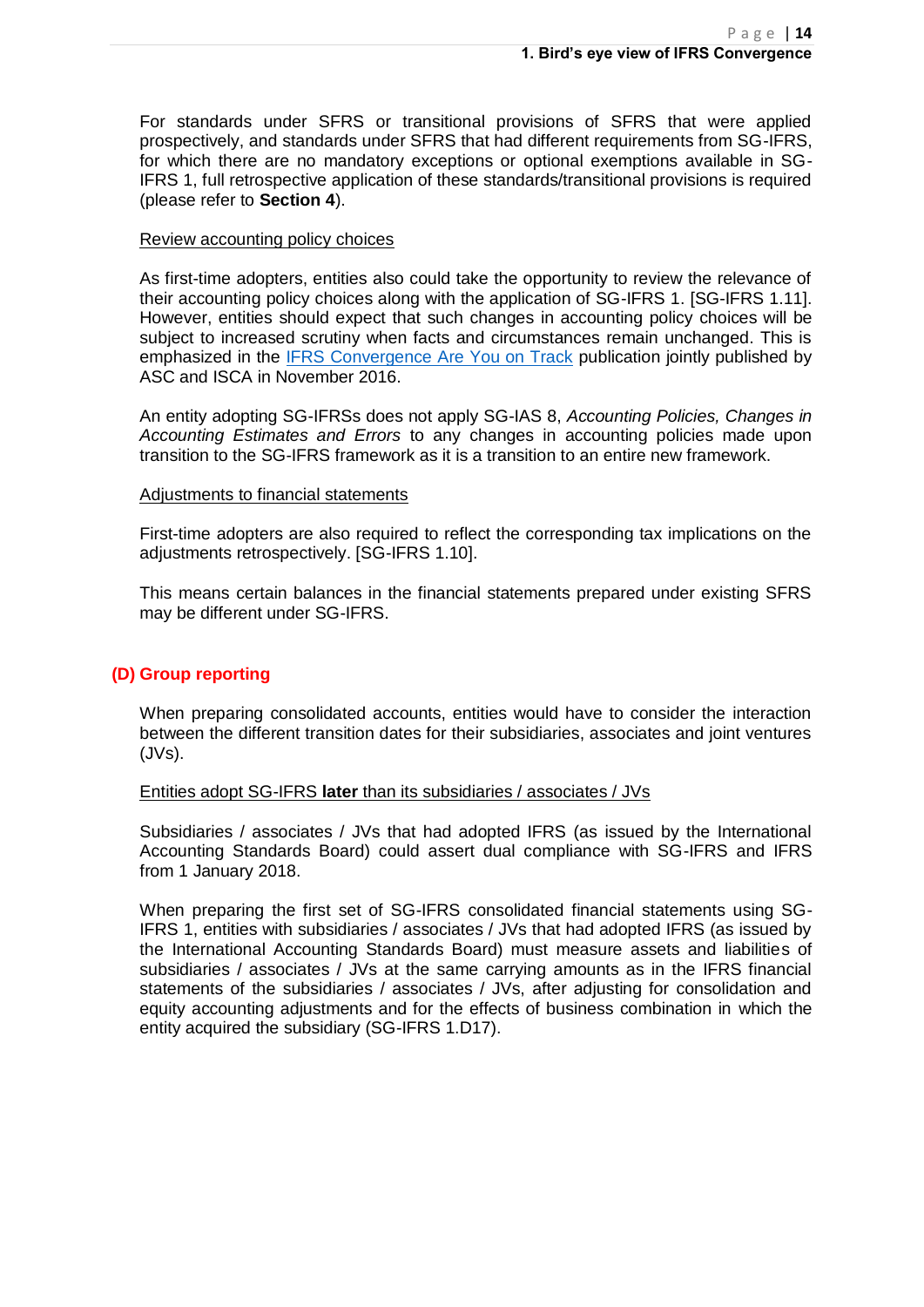After taking into account the different transition dates, parents/investors would have to communicate the optional exemptions, and new accounting policies where applicable, to the impacted subsidiaries / associates / JVs.

Reporting packs would have to be revised to have subsidiaries / associates / JVs report the following information to meet the disclosure requirements of SG-IFRS 1:

- (a) three years of statement of financial position, and two years of statement of profit or loss and other comprehensive income (OCI), reflecting current year's and prior year's restated financial information under SG-IFRS (*SG-IFRS 1.21*).
- (b) explanations on how transition from SFRS to SG-IFRS affected the financial position, financial performance and cash flows (*SG-IFRS 1.23*).
- (c) disclosures required if non-financial assets are impaired on date of transition, or if previously recognised impairment amounts are reversed on date of transition (*SG-IFRS 1.24c*).
- (d) disclosures required if the deemed cost exemption is used (*SG-IFRS 1.30-31C*).

For Singapore-incorporated unlisted subsidiaries of listed parent companies, the group entities would also need to decide if they are to apply SG-IFRS for their separate accounts as the application is optional for non-listed companies.

For subsidiaries / associates / JVs that are not SG-IFRS compliant (as illustrated in the diagram below), including non-listed Singapore-incorporated subsidiaries / associates / JVs that opt to remain on the existing SFRS framework, two sets of accounting records would have to be maintained for the purposes of satisfying different financial reporting requirements.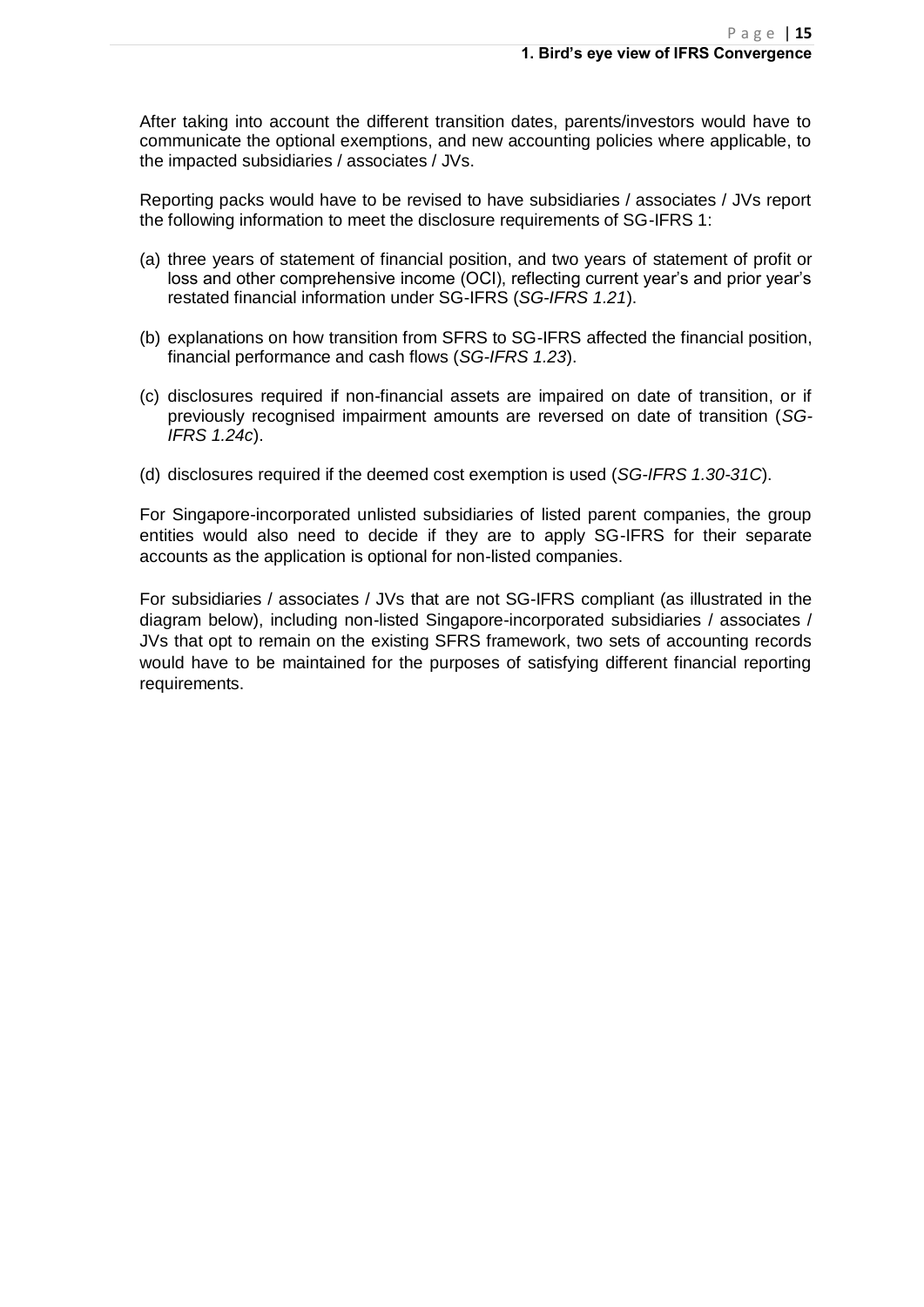

| <b>Component</b> | <b>Holding Company A - SG-IFRS compliant</b> |                 |  |
|------------------|----------------------------------------------|-----------------|--|
|                  | <b>Statutory reporting</b>                   | Group reporting |  |
| B                | SFRS, SFRS for SE or SG-IFRS*                | <b>SG-IFRS</b>  |  |
| C                | <b>Local GAAP</b>                            | <b>SG-IFRS</b>  |  |
| D                | N/A                                          | <b>SG-IFRS</b>  |  |
| E                | <b>IFRS</b>                                  | <b>IFRS</b>     |  |
| F                | RAP <sub>7</sub>                             | <b>SG-IFRS</b>  |  |
| G                | <b>SG-IFRS</b>                               | <b>SG-IFRS</b>  |  |
| Н                | Any of the above                             | IFRS / SG-IFRS  |  |

*\* Singapore-incorporated companies not listed on the SGX can choose to apply SG-IFRS or continue to apply the existing financial reporting frameworks, including SFRS and SFRS for Small Entities (SFRS for SE).*

If the holding entity of a listed company in Singapore is not a first time adopter, the listed company would be required to maintain another set of accounting records for group reporting.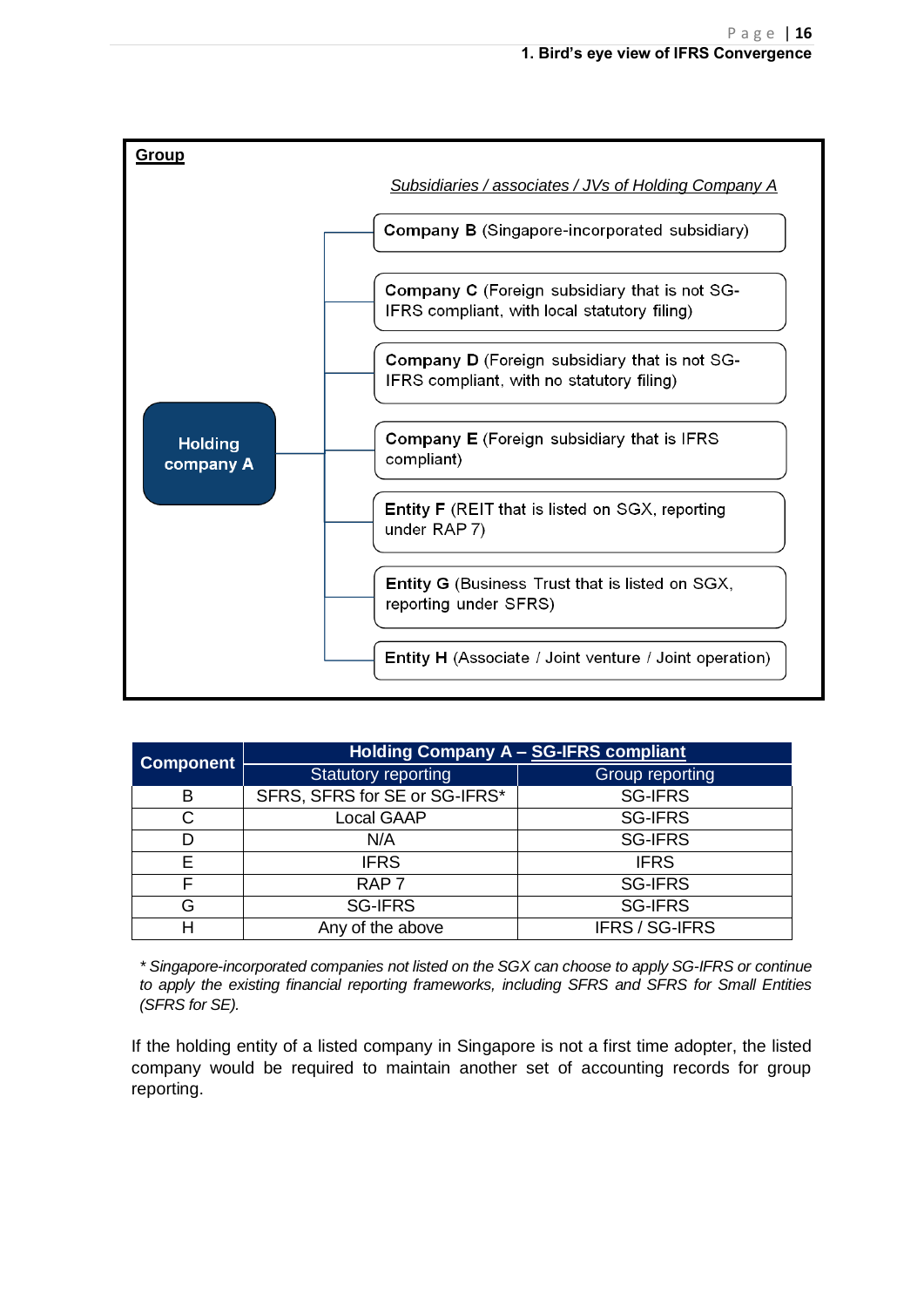#### Entities adopt SG-IFRS **later** than its parent (SG-IFRS 1.D16)

If an entity adopting SG-IFRS has a parent that had adopted IFRS (as issued by the International Accounting Standards Board), the entity shall measure, in its first set of SG-IFRS financial statements, its assets and liabilities at either:

- (a) The carrying amounts that would be included in the parent's consolidated financial statements, based on the parent's date of transition to SG-IFRS, if no adjustments were made for consolidation procedures and for the effects of the business combination in which the parent acquired the subsidiary. Note that this election is not available to a subsidiary of an investment entity, as defined in SG-IFRS 10, that is required to be measured at fair value through profit or loss); or
- (b) The carrying amounts required by SG-IFRS 1, based on the entity's date of transition to SG-IFRS. These carrying amounts could differ from those described in (a):
	- i. when the exemptions in SG-IFRS 1 result in measurements that depend on the date of transition to SG-IFRSs.
	- ii. when the accounting policies used in the entity's financial statements differ from those in the parent's consolidated financial statements. For example, the entity may use as its accounting policy the cost model in SG-IAS 16 *"Property, Plant and Equipment*", whereas the group may use the revaluation model.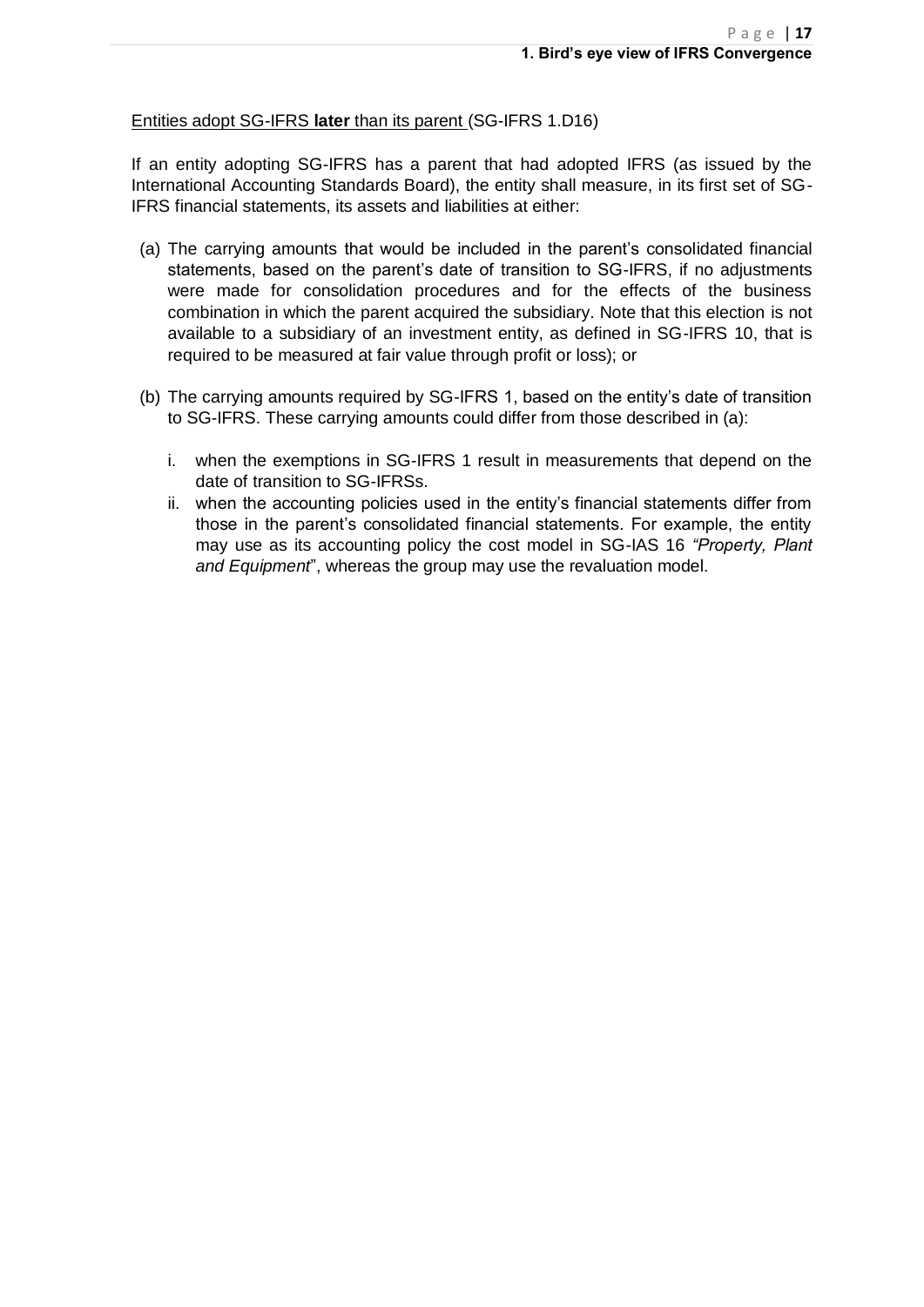#### **(E) Implementation timeline**

Affected entities are expected to apply SG-IFRS 1 when transitioning to SG-IFRS. In addition to applying SG-IFRS 1, affected entities would also be adopting SG-IFRS 15 "*Revenue from Contracts with Customers"* and SG-IFRS 9 "*Financial Instruments"* at the same time. As the transition provisions in SG-IFRS 1 override the transition provisions in SG-IFRS 15 and SG-IFRS 9, affected entities would need to consider the impact arising from applying SG-IFRS 1 instead of those contained in the respective new standards. It is important to note that some of the required financial information may not be readily available and affected entities need to plan early to facilitate the gathering of such information.

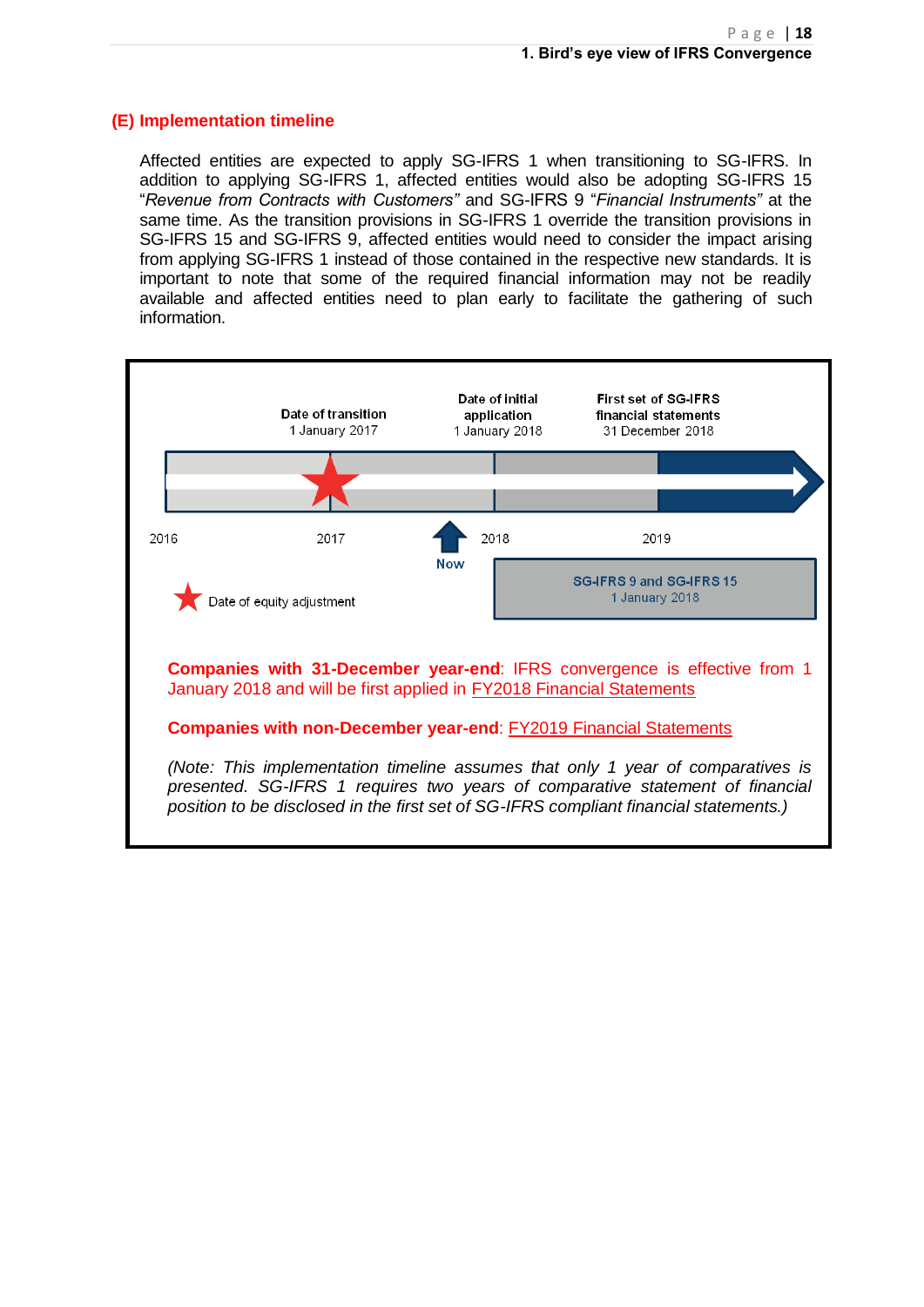# **2.Step-by-step application guide of SG-IFRS 1**

This section illustrates the impact of SG-IFRS 1, and where applicable, the application of the transitional exemptions on the following areas that would commonly impact entities the most when adopting SG-IFRS:

|     | Areas that would commonly impact entities the most when adopting SG-IFRS                                |
|-----|---------------------------------------------------------------------------------------------------------|
| (A) | <b>Business combinations</b>                                                                            |
| (B) | Attribution of total comprehensive income, including deficit balances, to non-<br>controlling interests |
| (C) | Goodwill and fair value adjustments arising on acquisition of foreign operations                        |
| (D) | Cumulative translation differences                                                                      |
| (E) | Deemed cost exemption for property, plant and equipment and investment<br>property                      |
| (F) | Capitalisation of borrowing costs on qualifying assets                                                  |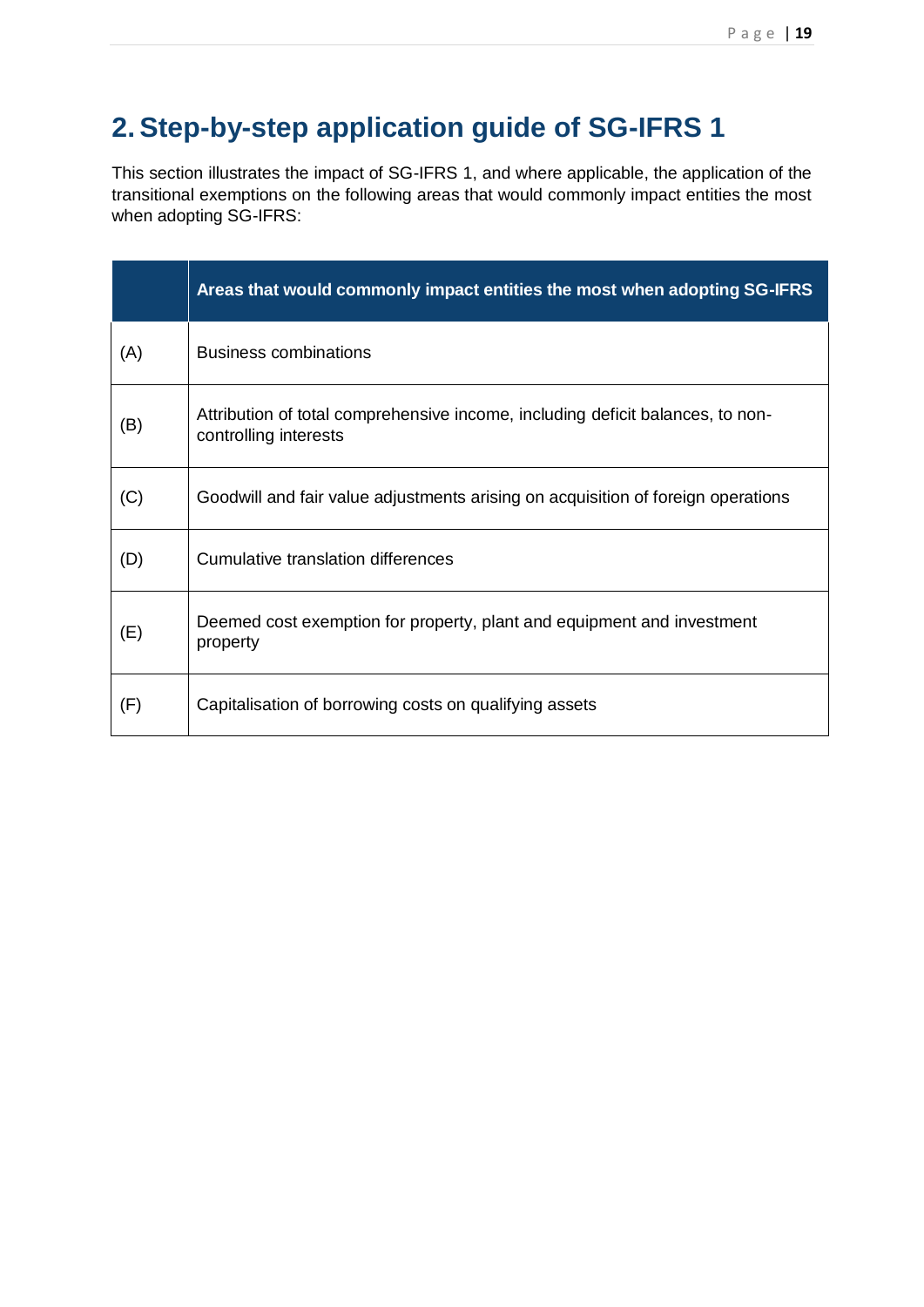#### **(A) Business combinations**

**Brief overview of certain requirements of SG-IFRS 3** *"Business Combinations"*

- All items of consideration transferred by the acquirer are measured and recognised at fair value at the acquisition date, including contingent consideration. Subsequent changes in the fair value of contingent consideration classified as liabilities or assets are recognised in accordance with SG-IAS 39 or SG-IFRS 9, SG-IAS 37 or other SG-IFRSs, as appropriate (rather than by adjusting goodwill).
- Transaction costs incurred by the acquirer in connection with the business combination do not form part of the business combination. As such, they are expensed as incurred, unless they relate to the issuance of debt or equity securities, in which case they are accounted for under the financial instruments standards.
- The acquirer can elect to measure any 'ordinary' non-controlling interests (NCI) at fair value or at its proportionate interest in the fair value of the identifiable assets and liabilities of the acquiree on a transaction-by-transaction basis. Ordinary NCI is present ownership interest that entitles its holder to a proportionate share of the entity's net assets in liquidation. Other NCI are measured at fair value.
- When a business combination is achieved in stages (step-acquisition), the acquirer's previously held non-controlling equity interest in the acquiree is remeasured to fair value at the acquisition date, with any resulting gain or loss recognised in profit or loss.

| <b>SFRS 103</b>                                                                                                                                                                                                                                         | <b>SG-IFRS 1</b>                                                                                                                                                                                    |
|---------------------------------------------------------------------------------------------------------------------------------------------------------------------------------------------------------------------------------------------------------|-----------------------------------------------------------------------------------------------------------------------------------------------------------------------------------------------------|
| <b>Effective date</b><br>SFRS 103 shall be applied prospectively<br>to business combinations for which the<br>acquisition date is on or after the beginning<br>of the first annual reporting period beginning<br>on or after 1 July 2009. [SFRS 103.64] | Effective date and transitional provisions in<br>SFRS 103 are not applicable to a first-time<br>adopter. Full retrospective application to all<br>business combinations even before 1 July<br>2009. |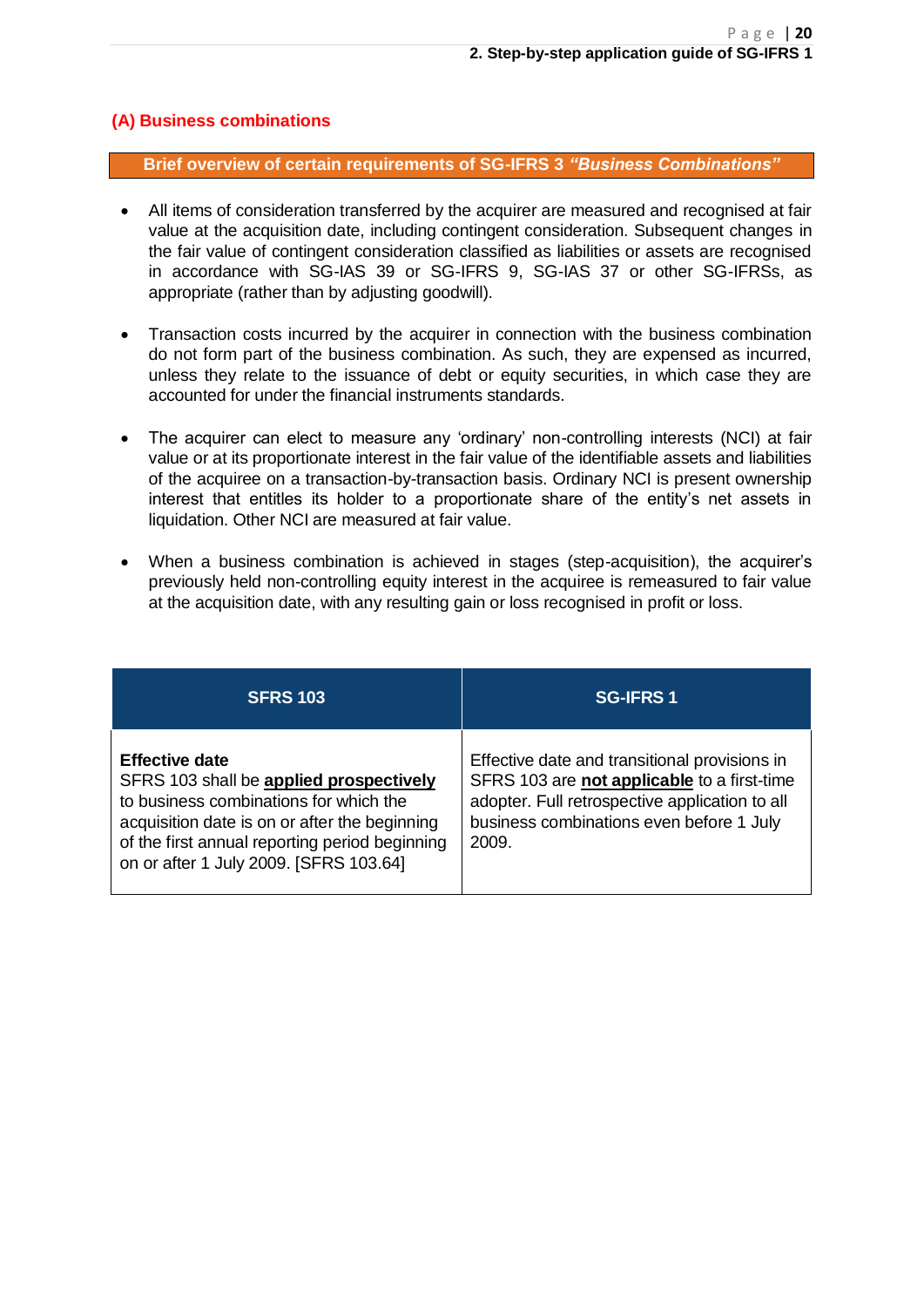#### **Transition exemption under SG-IFRS 1**

A first-time adopter may elect not to apply SG-IFRS 3 retrospectively to past business combinations (i.e. business combinations that occurred before the date of transition to SG-IFRS framework).

A first-time adopter may choose to restate business combinations that occurred at a particular date before the date of transition to comply with SG-IFRS 3. However, if a firsttime adopter chooses to restate any business combinations that occurred at a particular date before the date of transition, it shall restate all later business combinations and shall also apply SG-IFRS 10 from that same date [SG-IFRS 1.C1].

Hence, a first-time adopter may:

- a) elect to apply SG-IFRS 3 prospectively to business combinations that occurred after the date of transition to the SG-IFRS framework; or
- b) elect to apply SG-IFRS 3 for all business combinations on or after 1 July 2009 as SFRS 103 is essentially equivalent to SG-IFRS 3. However, the entity would have to reassess its control over its investees under SG-IFRS 10 from the date for which SG-IFRS 3 was applied. As such, entities applying the optional exemption could consider applying SG-IFRS 3 prospectively from any date after 1 January 2014 when SFRS 110 is effective as SFRS 110 is essentially equivalent to SG-IFRS 10.

#### **What it means for first-time adopters**

No significant impact is expected as a first-time adopter **may elect** to apply the transition exemption to adopt SG-IFRS 3 prospectively from the date of transition to SG-IFRS. If this election is made, the purchase price allocation performed at the date(s) of acquisition need not be restated. However, for business combinations that are not restated, entities would be required to:

- a) Determine if there are any intangible assets that are subsumed within goodwill that should be separately recognised in the statement of financial position of the acquiree under SG-IFRS and vice versa, and recognise/derecognise the unamortised amount of intangible assets (including any deferred tax and NCI adjustments) from goodwill. Intangible assets, like in-process research and development costs, would be recognised separately from goodwill only if:
	- It qualifies for recognition under SG-IAS 38 in the financial statements of the acquiree; and
	- The costs can be reliably measured (for example, records of historical development/research costs incurred are appropriately kept such that the acquirer could reliably measure the cost of these intangible assets).

However, if the business combination took place years before transiting to SG-IFRS (i.e., those acquired before 2004 when SG-IAS 38 first became effective), intangible assets may have been amortised fully, or may have been impaired before the date of transition. Entities would have to reclassify the amortised or impaired amounts from goodwill to retained earnings. Intangible assets that are internally generated by the acquiree would typically also not be separately recognised.

b) Assess impairment of goodwill on the date of transition.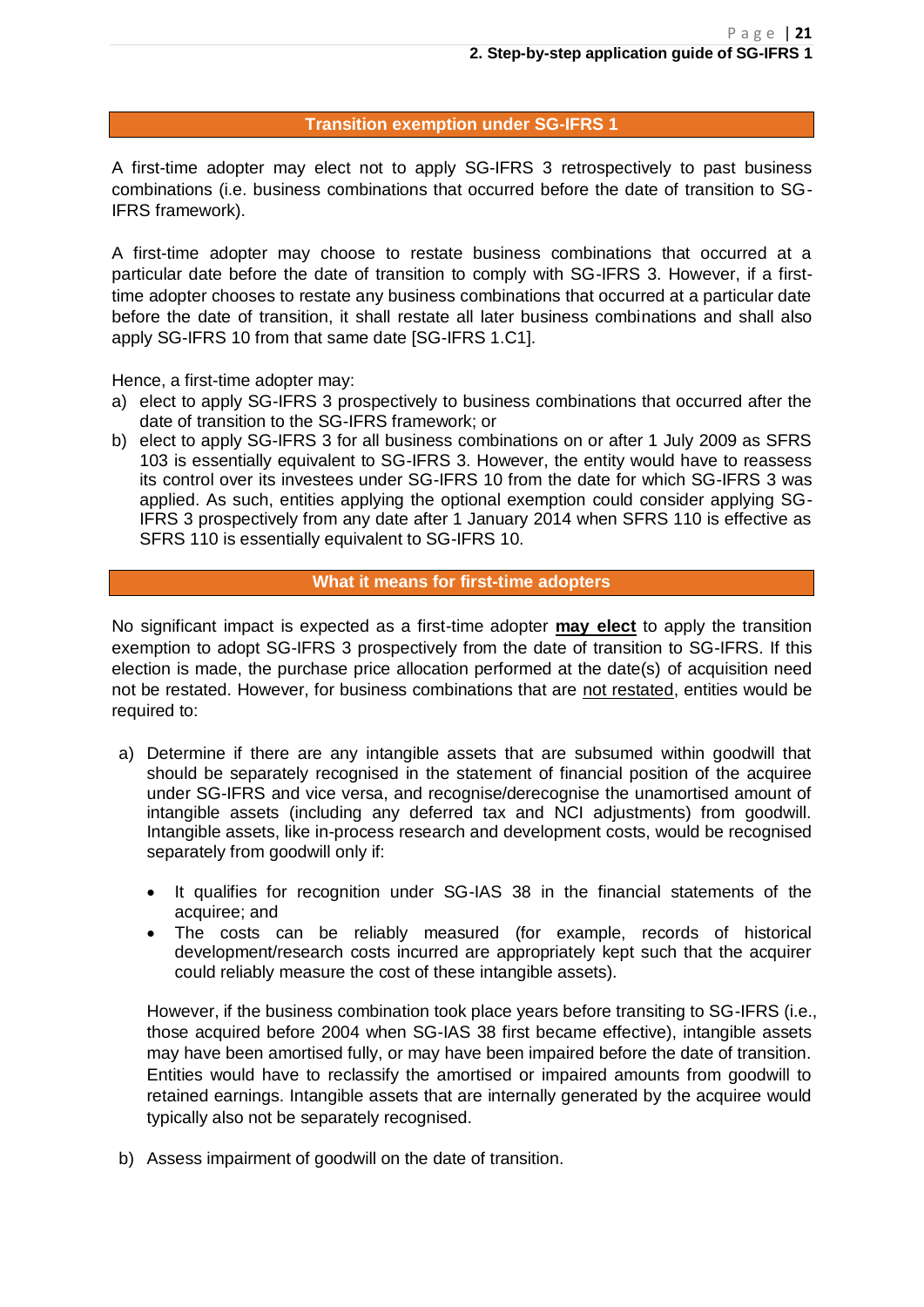#### **(B) Attribution of total comprehensive income, including deficit balances, to noncontrolling interests**

**Brief overview of certain requirements of SG-IFRS 10** *"Consolidated Financial Statements"*

- Profit or loss and each component of comprehensive income should be attributed to the owners of the parent and the NCI, according to their respective interests, even if this results in the NCI having an overall deficit balance. There is no requirement for the NCI to be under a binding obligation to make good the losses before allocating the losses.
- Changes in a parent's ownership interest in a subsidiary that do not result in a loss of control are accounted for as equity transactions (i.e. as transactions with owners in their capacity as owners). As a result, no gain or loss would be recognised in the group's profit or loss, for example, if a parent decreased its shareholding from 100 percent to 80 percent (or vice versa), provided that it retained control. Instead, all differences between the consideration transferred or received, and the change in the NCI's share of the consolidated net assets would be recognised in equity.
- Changes that result in a parent losing control over a subsidiary are accounted for as a disposal of the entire interest in that subsidiary, with a resulting gain or loss being recognised in profit or loss. Any interest that has in fact been retained would be recognised at fair value as if re-acquired.

| <b>SFRS 110</b>                                  | <b>SG-IFRS 1</b>                                                                  |
|--------------------------------------------------|-----------------------------------------------------------------------------------|
| <b>Effective date</b>                            | Effective date and transitional provisions in                                     |
| prospectively for annual reporting periods       | The above requirements may be applied SFRS 103 are not applicable to a first-time |
| beginning on or after 1 July 2009 <sup>5</sup> . | adopter.                                                                          |

**<sup>.</sup>** 5 These requirements were originally amendments to SFRS 27 *"Consolidated and Separate Financial Statements"* made in 2009 that were carried forward to SFRS 110. The effective date of these amendments was for annual periods beginning on or after 1 July 2009.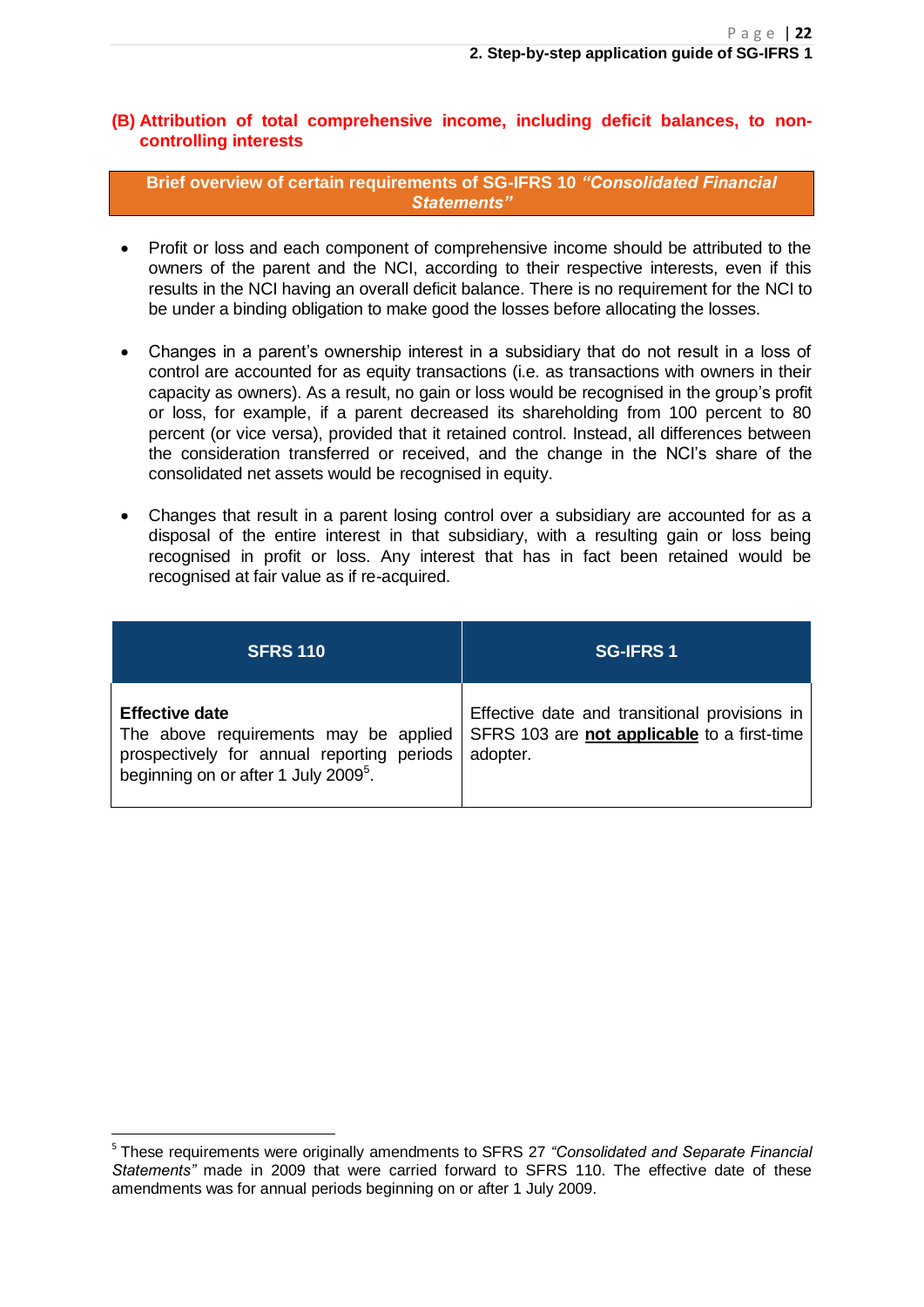#### **Transition exception under SG-IFRS 1**

SG-IFRS 1 provides a mandatory exception that requires first-time adopters to apply these amendments **prospectively** from the date of transition to SG-IFRS [SG-IFRS 1.B7], unless the first-time adopters retrospectively apply SG-IFRS 3, and correspondingly SG-IFRS 10.

Hence, a first-time adopter with business combination transactions that occurred in annual periods beginning before 1 July 2009, that elected to restate such transactions would need to assess and determine if:

- a) such transactions contained NCI, of which the entity would have to retrospectively allocate the NCI's share of equity; and/or
- b) control of subsidiaries were lost in annual periods prior to 1 July 2009, and if so, these requirements of accounting for loss of control of a subsidiary would need to be applied retrospectively to such transactions.

**What it means for first-time adopters**

No significant impact is expected as a first-time adopter **is required** to apply the transition exception to adopt SG-IFRS 3 prospectively from date of transition to SG-IFRS.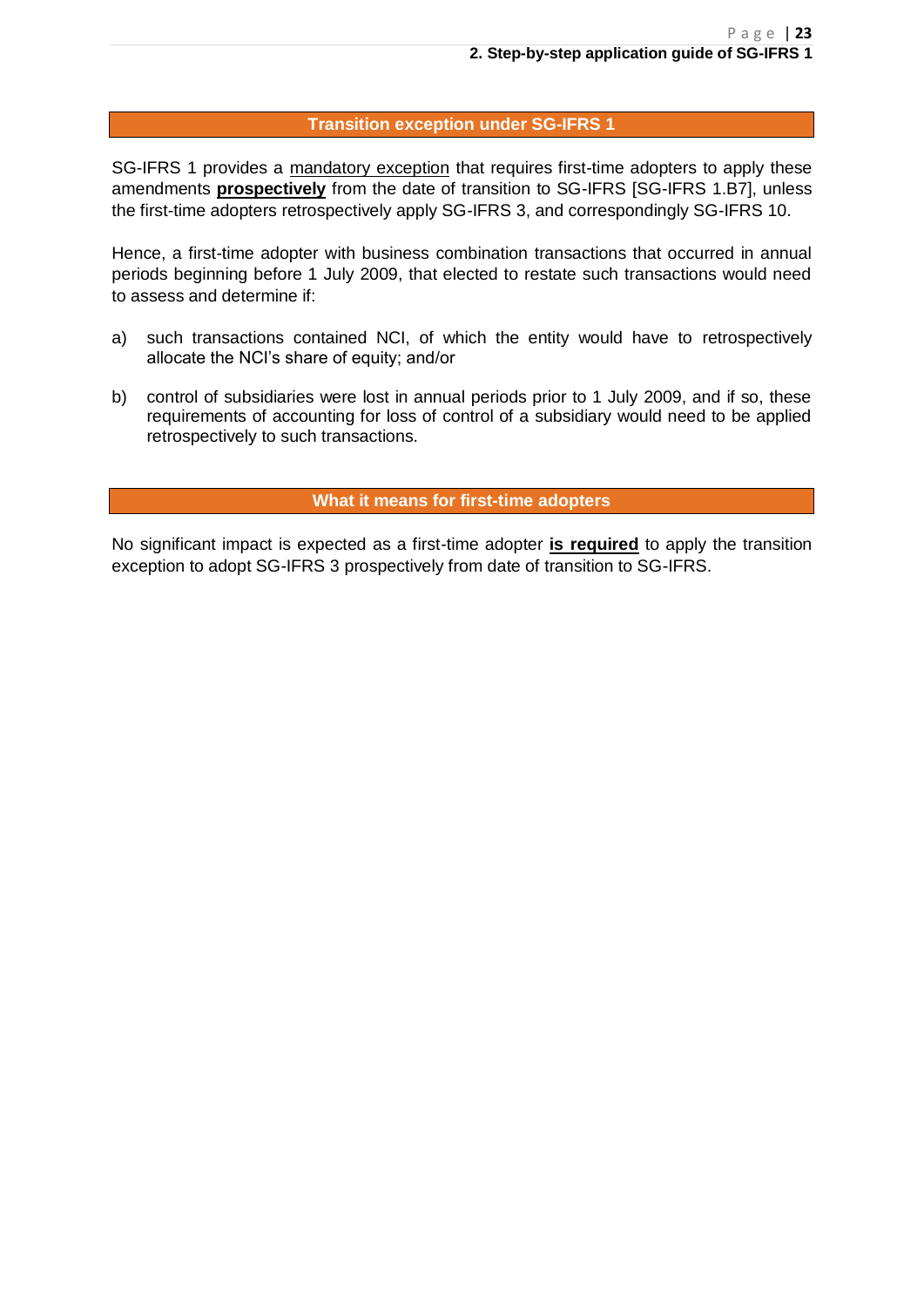|                                                                                                                                                                                                                                                                                                                                                                                                                                                                                                                                                                                                                                                                                                                                                                            | <b>Translation of foreign operations</b>                                                               |
|----------------------------------------------------------------------------------------------------------------------------------------------------------------------------------------------------------------------------------------------------------------------------------------------------------------------------------------------------------------------------------------------------------------------------------------------------------------------------------------------------------------------------------------------------------------------------------------------------------------------------------------------------------------------------------------------------------------------------------------------------------------------------|--------------------------------------------------------------------------------------------------------|
| <b>SFRS 21</b>                                                                                                                                                                                                                                                                                                                                                                                                                                                                                                                                                                                                                                                                                                                                                             | <b>SG-IFRS1</b>                                                                                        |
| <b>Effective date</b><br>Assets and liabilities of foreign operations,<br>including goodwill and fair<br>value<br>adjustments, are translated to presentation<br>currency at closing rate at the end of<br>reporting period.<br>The above requirement may be applied<br>prospectively to all acquisitions occurring<br>after the beginning of the financial reporting<br>period in which SFRS 21 is first applied.<br>For an acquisition of a foreign operation that<br>occurred before annual periods beginning 1<br>January 2005, which are reported using the<br>historical rate at the date of acquisition, an<br>entity may continue to use that historical rate<br>to report the goodwill and fair value<br>adjustments arising on that acquisition.<br>[SFRS 21.59] | Effective date and transitional provision in<br>SFRS 21 are not applicable to a first-time<br>adopter. |

### **(C) Goodwill and fair value adjustments arising on acquisition of foreign operations**

#### **Transition exemptions under SG-IFRS 1**

SG-IFRS 1 provides optional exemptions [SG-IFRS 1.C2 and SG-IFRS 1.C3] whereby a first-time adopter may elect not to apply SG-IAS 21 retrospectively to goodwill and fair value adiustments arising from:

- business combinations that occurred before the date of transition to SG-IFRS; or
- business combinations that occurred from a designated date that the entity elects to comply with SG-IFRS 3, as discussed in **Section 2(A)** above.

#### **What it means for first-time adopters**

Should entities opt to apply the optional exemption, no restatement to foreign currency translation reserve is required. This means that for acquisition of foreign operations that occurred prior to 1 January 2005, for which goodwill and fair value adjustments are recorded at historical rate, entities will continue to use the historical rate to report the goodwill and fair value adjustments post transition to SG-IFRS.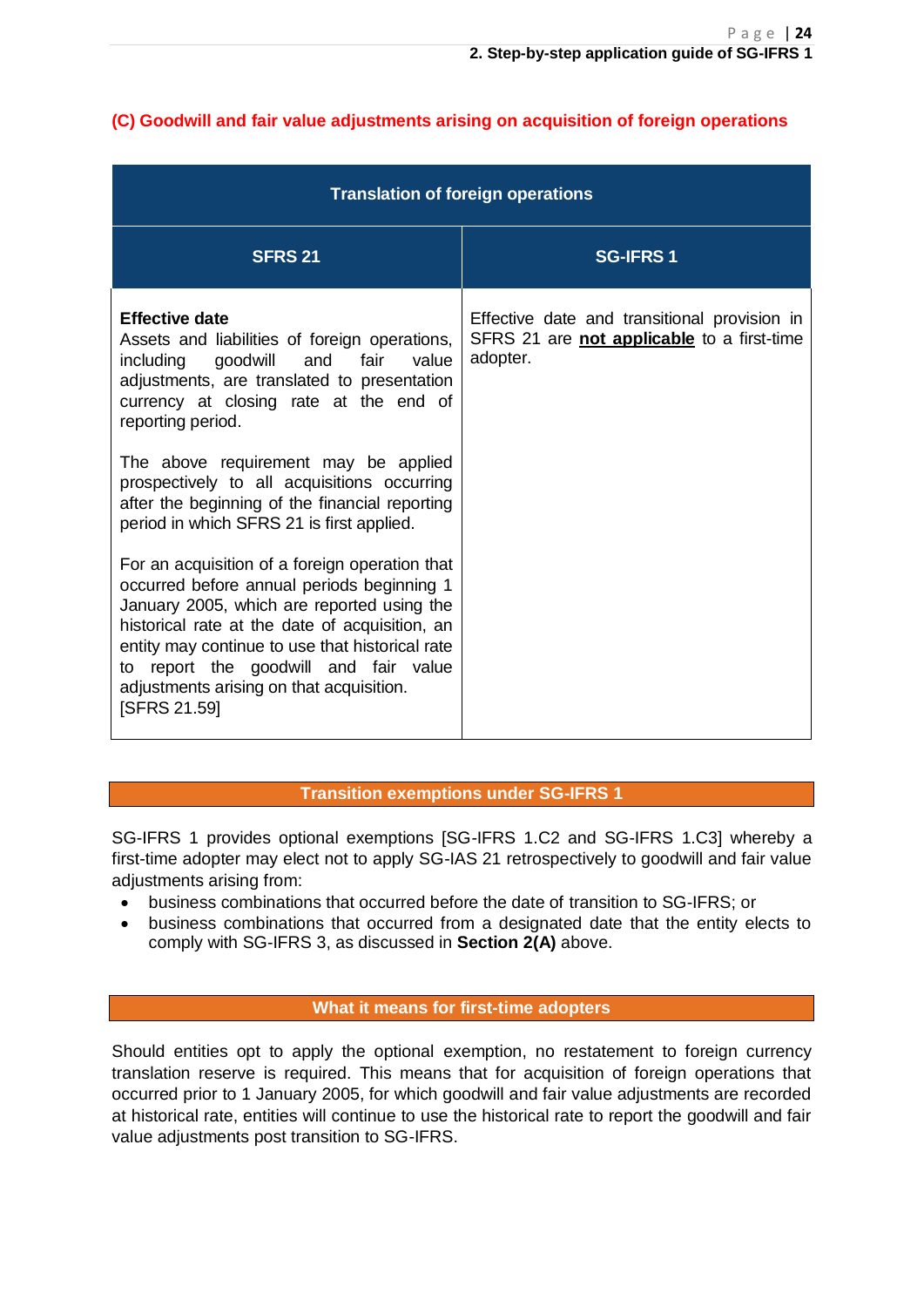For acquisition of foreign operations that occurred on or after 1 January 2005, the goodwill and fair value adjustments would have been translated at closing rate at the end of each reporting period in accordance with SFRS 21. On transition to SG-IFRS, the first-time adopters will continue to translate the goodwill and fair value adjustments at closing rate at the end of each reporting period in accordance with SG-IAS 21.

### **(D) Cumulative translation differences**

| <b>SFRS 21</b>                                                                                                                                                                                                                                                                                                                                                                                                                                                                                                                                                       | <b>SG-IFRS1</b>                                                                                         |
|----------------------------------------------------------------------------------------------------------------------------------------------------------------------------------------------------------------------------------------------------------------------------------------------------------------------------------------------------------------------------------------------------------------------------------------------------------------------------------------------------------------------------------------------------------------------|---------------------------------------------------------------------------------------------------------|
| <b>Effective date</b><br>An entity is required to recognise translation<br>differences in other comprehensive income<br>and accumulate these in a separate<br>component of equity. On disposal of a<br>foreign operation, the entity is required to<br>reclassify the cumulative translation<br>differences for that foreign operation from<br>equity to profit or loss when the gain or loss<br>on disposal is recognised.<br>The above requirement shall be applied<br><b>prospectively</b> for annual periods beginning<br>on or after 1 July 2009. [SFRS 21.60B] | Effective date and transitional provisions in<br>SFRS 21 are not applicable to a first-time<br>adopter. |

#### **Transition exemption under SG-IFRS 1**

SG-IFRS 1 provides an optional exemption [SG-IFRS 1.D13] whereby a first-time adopter need not comply with the requirement for cumulative translation differences that existed at the date of transition to SG-IFRS. If a first-time adopter uses this exemption:

- a) the cumulative translation differences for all foreign operations are deemed to be zero at the date of transition to SG-IFRS; and
- b) the gain or loss on a subsequent disposal of any foreign operation shall exclude translation differences that arose before the date of transition to SG-IFRS and shall include later translation differences.

Should entities opt to apply the optional exemption, no restatement to foreign currency translation reserve of the entity is required. However, the cumulative foreign currency translation reserve is reclassified to retained earnings and any disposals after the date of transition will not include foreign currency translation reserve prior to the date of transition.

In addition, this election has to be applied consistently to all foreign operations i.e. it cannot be elected on a foreign operation-by-foreign operation basis.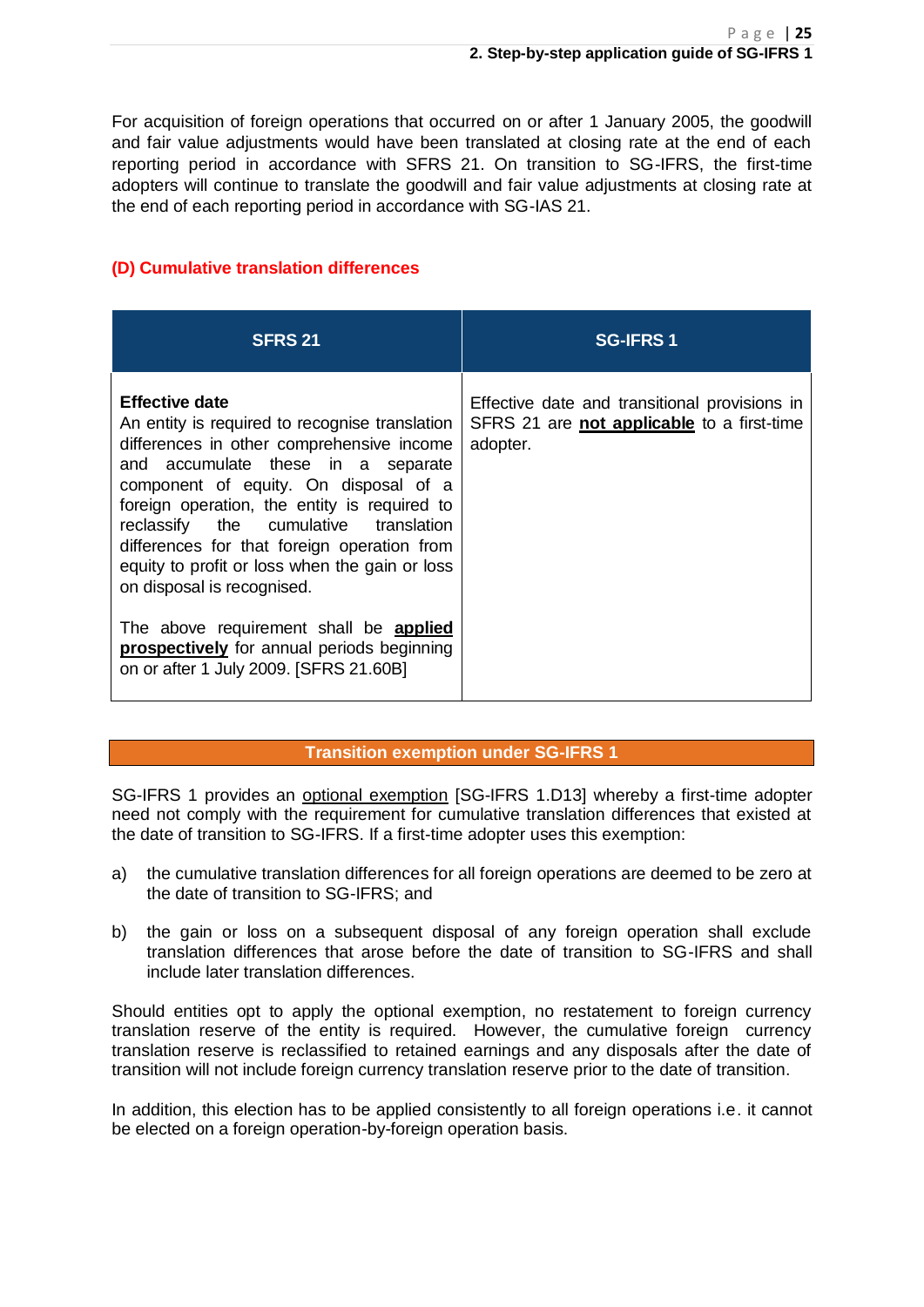#### **What it means for first-time adopters**

A significant impact is expected as a first-time adopter may elect to apply the transitional exemption to adopt SG-IAS 21 prospectively and deem the cumulative translation differences to be zero. A reconciling item with explanation will have to be disclosed in the first SG-IFRS financial statements. The effort required will be limited.

#### **(E) Deemed cost exemption for property, plant and equipment, and investment property**

| Property, plant and equipment (PPE)                                                                                                                                                                                                                                                                                                                                                                                                                |                                                                                                                                                                                                                                                                                                                                                                                                                                                                                                                                                                                  |  |  |
|----------------------------------------------------------------------------------------------------------------------------------------------------------------------------------------------------------------------------------------------------------------------------------------------------------------------------------------------------------------------------------------------------------------------------------------------------|----------------------------------------------------------------------------------------------------------------------------------------------------------------------------------------------------------------------------------------------------------------------------------------------------------------------------------------------------------------------------------------------------------------------------------------------------------------------------------------------------------------------------------------------------------------------------------|--|--|
| <b>SFRS 16</b>                                                                                                                                                                                                                                                                                                                                                                                                                                     | SG-IAS 16 and SG-IFRS 1                                                                                                                                                                                                                                                                                                                                                                                                                                                                                                                                                          |  |  |
| Use of revalued amount as surrogate cost<br>An entity that had not adopted a policy of<br>revaluation is allowed to continue carrying<br>the revalued amounts of property, plant and<br>equipment (PPE) on the basis of their<br>previous revaluations if the entity had<br>revalued its PPE before 1 January 1984 or<br>had performed a one-off revaluation<br>between 1 January 1984 and 31 December<br>1996 (both dates inclusive) [SFRS 16.81] | Use of either cost model or revaluation<br>model<br>An entity shall choose either the cost model<br>or the revaluation model in measuring its<br>PPE. [SG-IAS 16.29]<br>If a revaluation model is chosen, valuations<br>should be kept sufficiently up to date such<br>that the carrying amount does not differ<br>materially from its fair value at the reporting<br>date. [SG-IAS 16.31]<br>The transition provision that allows revalued<br>amounts to be carried as deemed cost in<br>SFRS 16 is not available in SG-IAS 16 and<br>is not available to a first-time adopter. |  |  |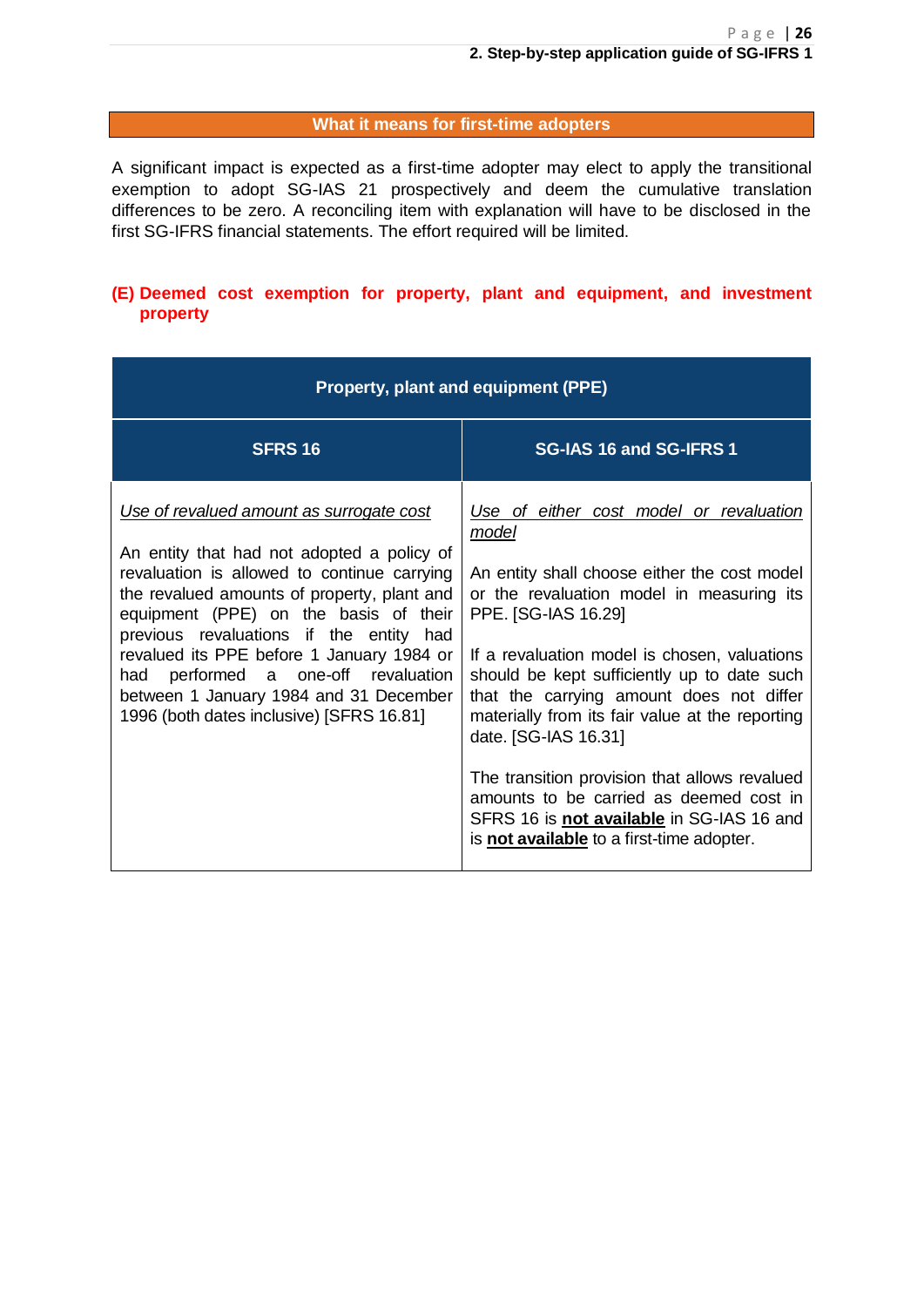| Investment property (IP)                                                                                                                                                                                                                                                                                                                                                                                                                                                                        |                                                                                                                                                                                                                                                                                                                                                                    |  |  |
|-------------------------------------------------------------------------------------------------------------------------------------------------------------------------------------------------------------------------------------------------------------------------------------------------------------------------------------------------------------------------------------------------------------------------------------------------------------------------------------------------|--------------------------------------------------------------------------------------------------------------------------------------------------------------------------------------------------------------------------------------------------------------------------------------------------------------------------------------------------------------------|--|--|
| <b>SFRS 40</b>                                                                                                                                                                                                                                                                                                                                                                                                                                                                                  | SG-IAS 40 and SG-IFRS 1                                                                                                                                                                                                                                                                                                                                            |  |  |
| Use of revalued amount as surrogate cost<br>under cost model<br>Under the cost model, an entity may have<br>previously treated its investment property<br>(IP) in accordance with SFRS 16 before the<br>transition to SFRS 40 and carried the<br>revalued amount of PPE (now the IP) on the<br>basis of their previous revaluations as<br>described above.<br>The entity may carry the revalued amount as<br>allowed under SFRS 16 as the cost for IP on<br>transition to SFRS 40. [SFRS 40.56] | Use of either cost model or fair value model<br>An entity shall choose either the cost model<br>or the fair value model in measuring its IP.<br>[SG-IAS 40.30]<br>The transition provision that allows revalued<br>amounts to be carried as deemed cost in<br>SFRS 40 is <b>not available</b> in SG-IAS 40 and<br>is <b>not available</b> to a first-time adopter. |  |  |

#### **Transition exemption under SG-IFRS 1**

A first-time adopter who elects to measure its PPE or IP using the cost model may apply the "deemed cost" transition exemptions and therefore, has the following options:

a) Use of previous revaluation<sup>6</sup> as deemed cost

A first-time adopter may elect to use the previous revaluation of an item of PPE and IP at or before the date of transition to SG-IFRS as deemed cost at the date of the revaluation. The deemed cost becomes the new SG-IFRS cost basis at the date of the revaluation. [SG-IFRS 1.D6 and SG-IFRS 1.D7]

Any existing revaluation reserve at the date of transition is reclassified to retained earnings or as a separate component of equity. [SG-IFRS 1.11]

 $\overline{\phantom{a}}$  $6$  A first-time adopter may elect to use the previous revaluation of an item of PPE and IP at or before the date of transition to SG-IFRS as deemed cost at the date of the revaluation, if the revaluation was, at the date of the revaluation, broadly comparable to:

<sup>(</sup>a) Fair value; or

<sup>(</sup>b) Cost or depreciated cost in accordance with SG-IFRS, adjusted to reflect, for example, changes in a general or specific price index. [SG-IFRS 1.D6]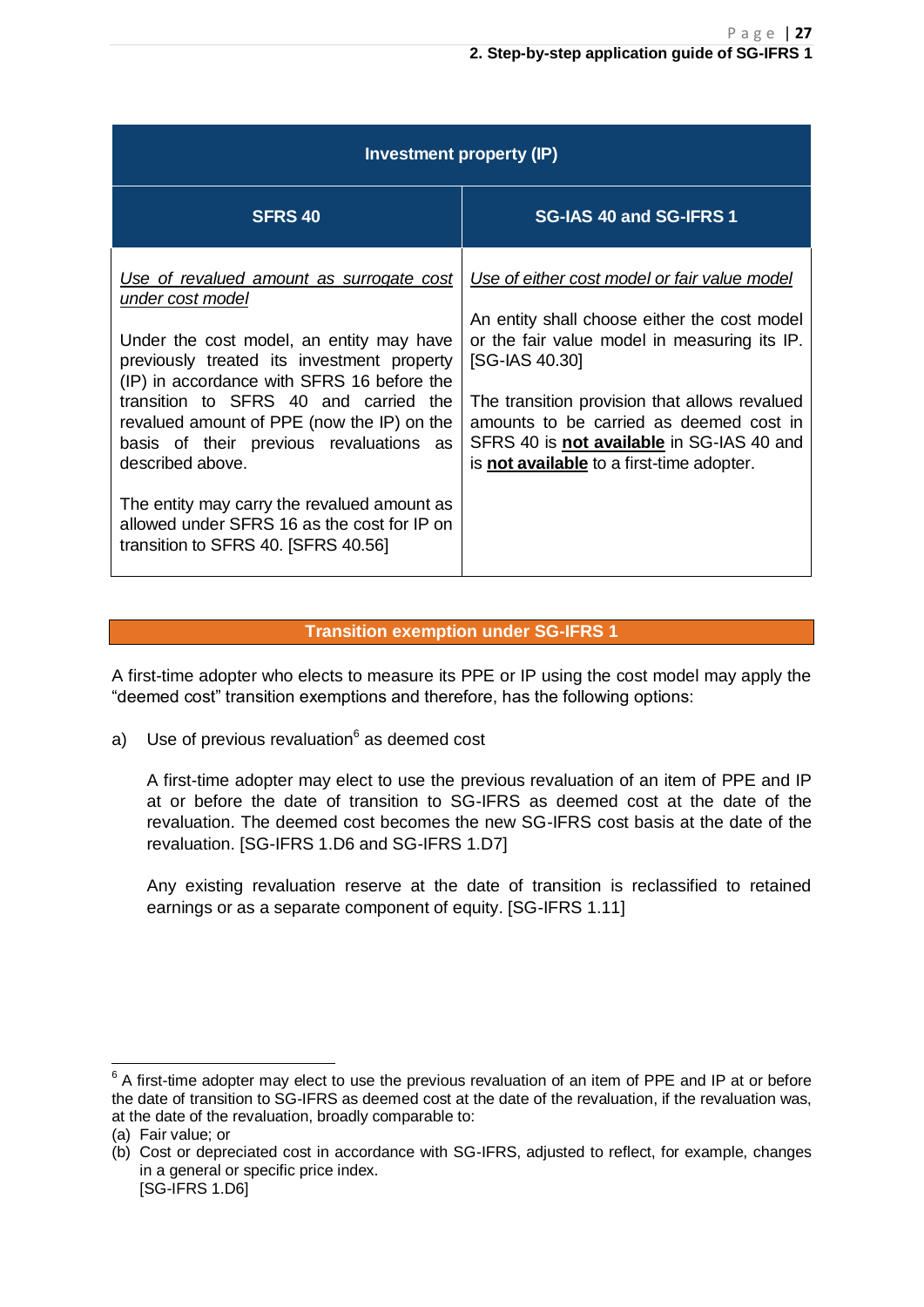b) Use of fair value at date of transition as deemed cost

An entity may also elect to measure an item of PPE and IP at the date of transition at its fair value and use that fair value as its deemed cost at that date. That item of PPE and IP will be measured using the cost model subsequent to the date of transition. The entity recognises the fair value adjustments directly in retained earnings or a separate component of equity. [SG-IFRS 1.11, SG-IFRS 1.D5 and SG-IFRS 1.D6]

Existing revaluation reserve, if any, relating to a previous revaluation of that item of PPE and IP is reclassified to retained earnings or a separate component of equity. [SG-IFRS 1.11]

The following decision tree outlines the deemed cost exemptions available for PPE and IP. [SG-IFRS 1.D5 and SG-IFRS 1.D6]



#### **What it means for first-time adopters**

We expect that most entities will use the transition exemptions in SG-IFRS 1. With the transition exemptions, no impact is expected upon transition to SG-IFRS, other than the reclassification of any existing revaluation reserve to retained earnings or as a separate component of equity, or fair value adjustments taken up directly in retained earnings or a separate component of equity if an entity elects to use the fair value at the date of transition as deemed cost.

It is unclear whether the reclassification of revaluation reserve or fair value adjustments taken up directly in retained earnings are considered as distributable profits in the context of the Companies Act. Legal advice should be sought where necessary.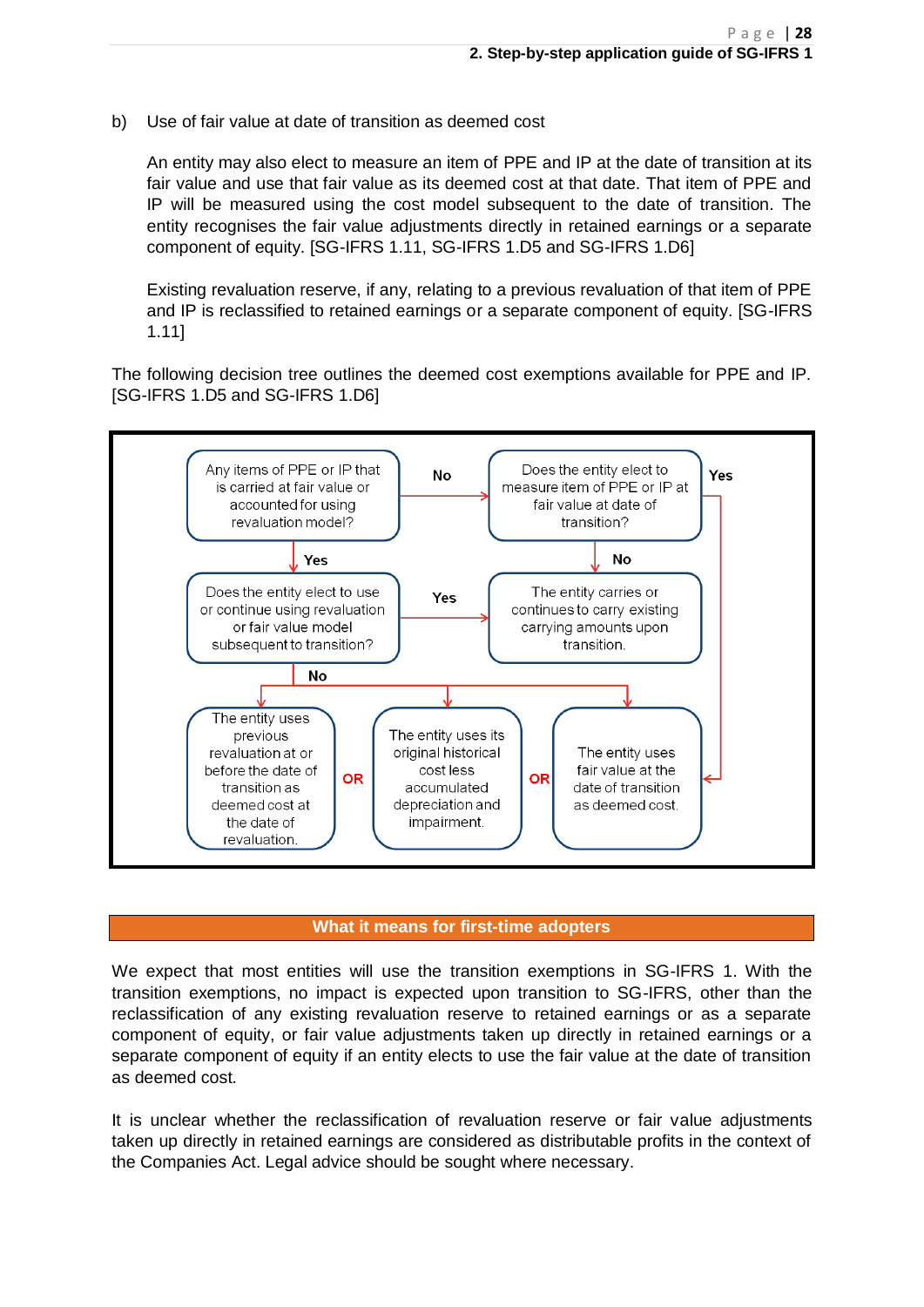Transition to SG-IFRS also gives an opportunity to entities within the same group to re-align their accounting policies in respect of measurement of PPE and IP. For example, prior to adoption of SG-IFRS, certain entities within the same group used the cost model to measure IP while other entities used the fair value model. Those entities using the fair value model will be able to change their accounting policy for IP to the cost model, if it better reflects the business model under which such assets are held.

It should also be noted that this deemed cost exemption can be applied on an asset-byasset basis. Consistency of application across asset classes or all items of PPE or IP is not required for transition. The accounting policy applied subsequent to transition to SG-IFRS needs to be applied consistently.

| <b>SFRS</b>           | <b>SG-IFRS</b>              | At date of transition                                                                                                                                                                                                                                                                                                                  |
|-----------------------|-----------------------------|----------------------------------------------------------------------------------------------------------------------------------------------------------------------------------------------------------------------------------------------------------------------------------------------------------------------------------------|
| At cost               | <b>Cost model</b>           | The entity continues to carry existing<br>1)<br>carrying amounts (based on cost) upon<br>transition; or<br>2) The entity uses fair value at the date of<br>transition as deemed cost.                                                                                                                                                  |
|                       | <b>Revaluation</b><br>model | The entity revalues entire class of PPE to<br>which an asset belongs at their fair value at the<br>date of transition and any revaluation surplus is<br>adjusted directly in equity as revaluation<br>reserve.                                                                                                                         |
|                       | <b>Cost model</b>           | The entity uses previous revaluation at or<br>1)<br>before the date of transition as deemed<br>cost at the date of revaluation; or<br>The entity uses fair value at the date of<br>2)<br>transition as deemed cost; or<br>3) The entity uses its original historical cost<br>depreciation<br>accumulated<br>less<br>and<br>impairment. |
| <b>At revaluation</b> | <b>Revaluation</b><br>model | The entity continues to carry existing carrying<br>amounts upon transition, provided the carrying<br>amounts are not materially different from their<br>fair value at the date of transition.                                                                                                                                          |

### **For Property, Plant & Equipment**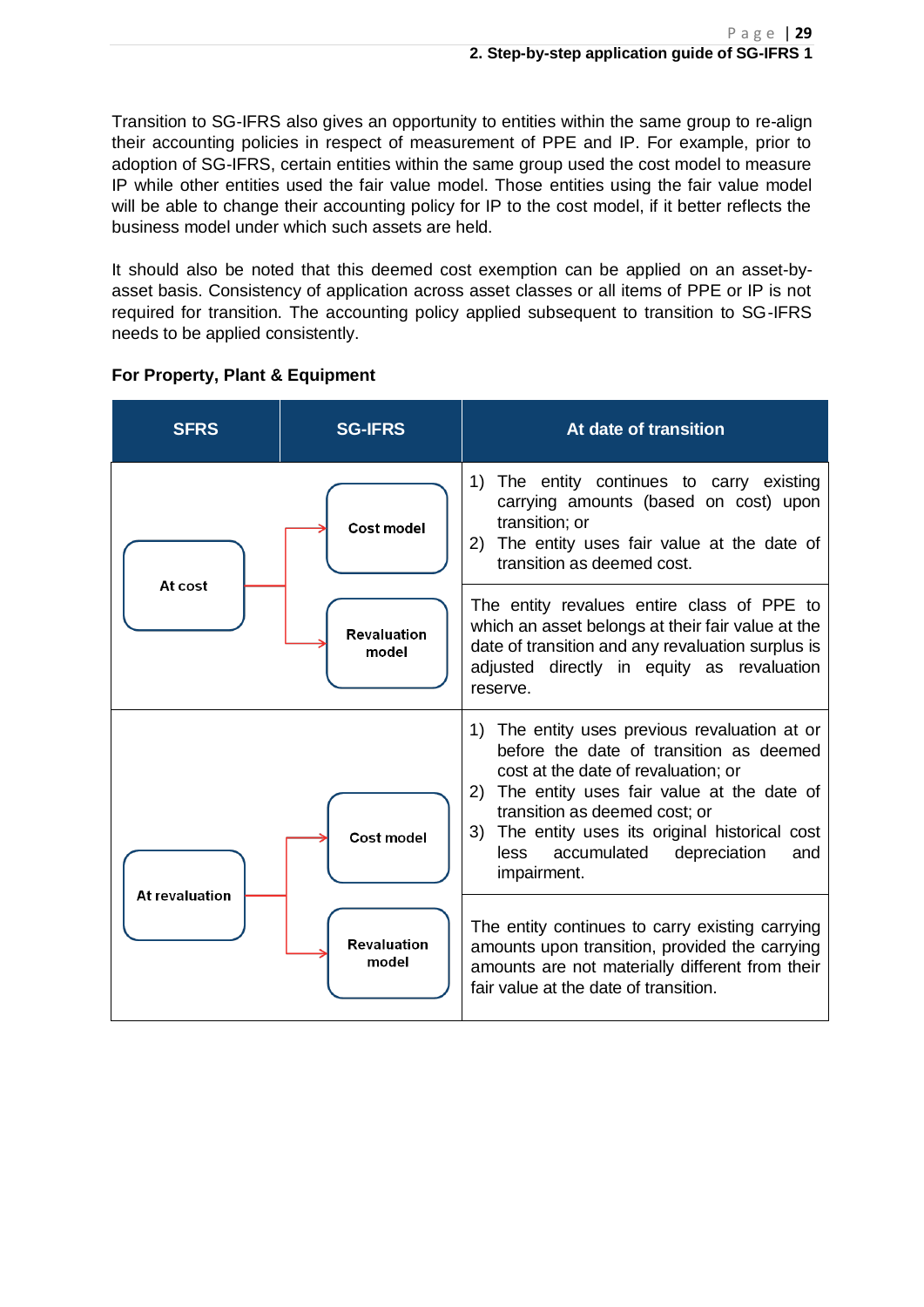### **For Investment Property**

| <b>SFRS</b>       | <b>SG-IFRS</b>             | At date of transition                                                                                                                                                                                                                                                                                                 |
|-------------------|----------------------------|-----------------------------------------------------------------------------------------------------------------------------------------------------------------------------------------------------------------------------------------------------------------------------------------------------------------------|
|                   | <b>Cost model</b>          | 1) The entity continues to carry existing<br>carrying amounts (based on cost) upon<br>transition; or<br>2) The entity uses fair value at the date of<br>transition as deemed cost; or<br>3) The entity uses previous revaluation at or<br>before the date of transition as deemed<br>cost at the date of revaluation. |
| <b>Cost model</b> | <b>Fair value</b><br>model | The entity measures IP at its fair value at the<br>date of transition and<br>any difference<br>is<br>if<br>adjusted<br>retained<br>earnings<br>in<br>(or,<br>appropriate, another category of equity).                                                                                                                |
| <b>Fair value</b> | <b>Cost model</b>          | 1) The entity uses fair value at the date of<br>transition as deemed cost; or<br>2) The entity uses previous revaluation at or<br>before the date of transition as deemed<br>cost at the date of revaluation; or<br>3) The entity uses its original cost at date of<br>acquisition of IP.                             |
| model             | <b>Fair value</b><br>model | The entity continues to carry existing carrying<br>amounts upon transition.                                                                                                                                                                                                                                           |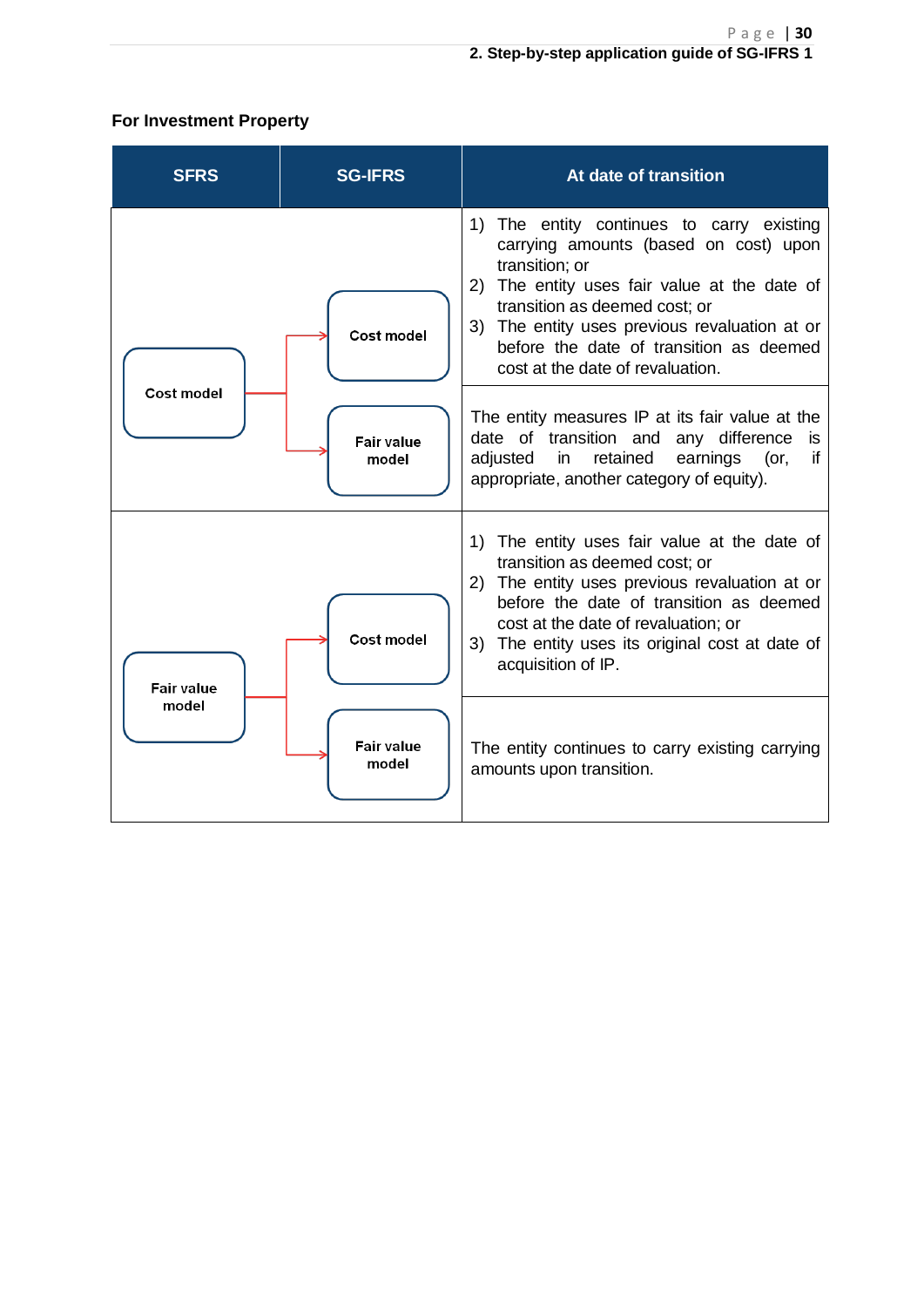### **(F) Capitalised borrowing costs on qualifying assets**

| <b>Capitalisation of borrowing costs</b>                                                                                                                                                                                           |                                                                                                                |  |  |
|------------------------------------------------------------------------------------------------------------------------------------------------------------------------------------------------------------------------------------|----------------------------------------------------------------------------------------------------------------|--|--|
| <b>SFRS 23</b>                                                                                                                                                                                                                     | <b>SG-IFRS1</b>                                                                                                |  |  |
| <b>Effective date and transitional provision</b><br>Prior to the effective date of the revised<br>SFRS 23 (i.e. 1 January 2009), an entity had<br>an option to expense all borrowing costs in<br>profit or loss.                   | Effective date and transitional provisions in<br>SFRS 23 are <b>not applicable</b> to a first-time<br>adopter. |  |  |
| On adoption of the revised SFRS 23, the<br>option to expense all borrowing costs in<br>profit or loss has been removed and any<br>change in this accounting policy may be<br>applied prospectively. [SFRS 23.27 and<br>SFRS 23.28] |                                                                                                                |  |  |

#### **Transition exemption under SG-IFRS 1**

SG-IFRS 1 provides an optional exemption [SG-IFRS 1.D23] whereby a first-time adopter may elect to apply SG-IAS 23 prospectively to borrowing costs relating to qualifying assets for which the commencement date for capitalisation is on or after the date of transition to SG-IFRS or from an earlier designated date.

Should entities opt to apply the optional exemption, no restatement to the borrowing costs of the entity would be required. However, this election has to be applied consistently across all qualifying assets i.e., it cannot be elected on an asset-by-asset basis.

Note that this optional exemption is not relevant if an entity had established a deemed cost for an asset. An entity would not capitalise borrowing costs incurred before the date of the measurement of the deemed cost.

#### **What it means for first-time adopters**

No significant impact is expected as a first-time adopter may elect to apply the transition exemption under SG-IFRS 1.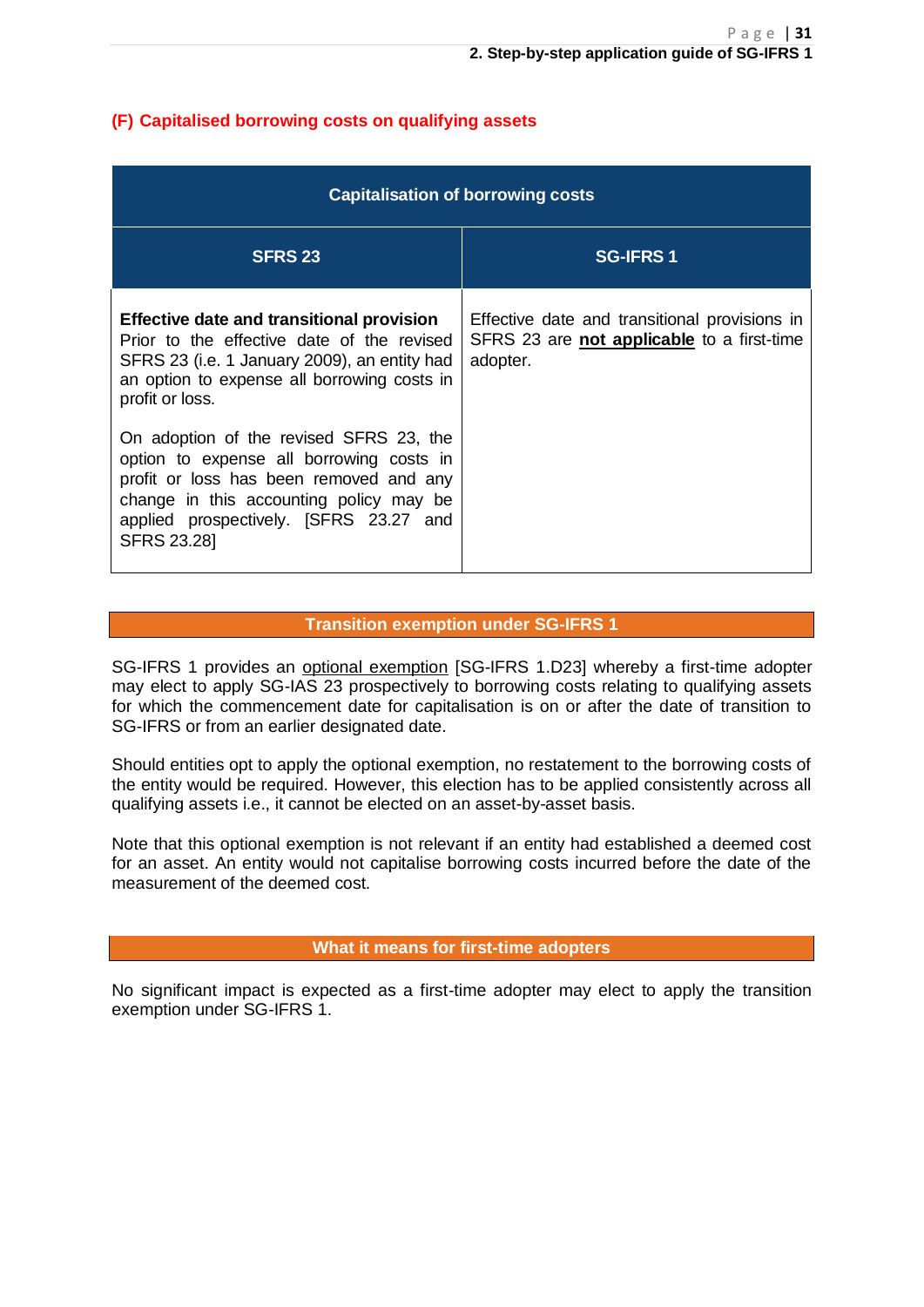# **3. Transitional provisions in SG-IFRS 1**

### **(A) Mandatory exceptions**

|                | <b>Mandatory</b><br>exception                                  | <b>Applies to</b>                                                                                                        | <b>Description</b>                                                                                                                                                                                                                                                                                                                                                                                                                                                                                                                                                                                                                                                                                                                                                                      | <b>SG-IFRS1</b><br>reference              |
|----------------|----------------------------------------------------------------|--------------------------------------------------------------------------------------------------------------------------|-----------------------------------------------------------------------------------------------------------------------------------------------------------------------------------------------------------------------------------------------------------------------------------------------------------------------------------------------------------------------------------------------------------------------------------------------------------------------------------------------------------------------------------------------------------------------------------------------------------------------------------------------------------------------------------------------------------------------------------------------------------------------------------------|-------------------------------------------|
| 1              | <b>Estimates</b>                                               | All estimates<br>in the opening<br>statement of<br>financial<br>position and<br><b>SG-IFRS</b><br>comparative<br>period  | Estimates made at the date of transition has to<br>be consistent with those made in the previous<br>GAAP<br>(after<br>adjustments to<br>reflect<br>any<br>difference in accounting policies).                                                                                                                                                                                                                                                                                                                                                                                                                                                                                                                                                                                           | <b>SG-IFRS</b><br>$1.14 - 17$             |
| $\overline{2}$ | Derecognition<br>of financial<br>instruments                   | Financial<br>assets and<br>financial<br>liabilities<br>derecognised<br>under SFRS<br>before the<br>date of<br>transition | For financial instruments that are derecognised<br>in accordance with SFRS, SG-IFRS 1 allows<br>such instruments to be unadjusted if the<br>transactions took place before the date of<br>transition (i.e. 1 January 2017).<br>However, a first-time adopter may elect to apply<br>the derecognition requirements of SG-IFRS<br>retrospectively from any date before the date of<br>transition, provided that the information required<br>was obtained at the time of initially accounting<br>for those transactions.                                                                                                                                                                                                                                                                   | <b>SG-IFRS</b><br>$1.B2 - B3$             |
| 3              | Government<br>loans with a<br>below-market<br>rate of interest | Existing<br>below-market<br>interest rate<br>government<br>loans at the<br>date of<br>transition                         | First-time adopter may apply the requirements<br>of the financial instrument standards and SG-<br>IAS 20 Accounting for Government Grants and<br>Disclosure of Government Assistance to a<br>government loan with a below-market rate of<br>interest retrospectively if the information needed<br>to do so was obtained at the time of initially<br>recognising the government loan.<br>Otherwise, the requirements are to be applied<br>prospectively. If the entity did not recognise and<br>measure the government loan on a basis<br>consistent with SG-IFRS, then it uses the<br>existing carrying amount under SFRS on the<br>date of transition and subsequently measures at<br>amortised cost using an effective interest rate<br>that is calculated at the date of transition. | <b>SG-IFRS</b><br>$1.B10 -$<br><b>B12</b> |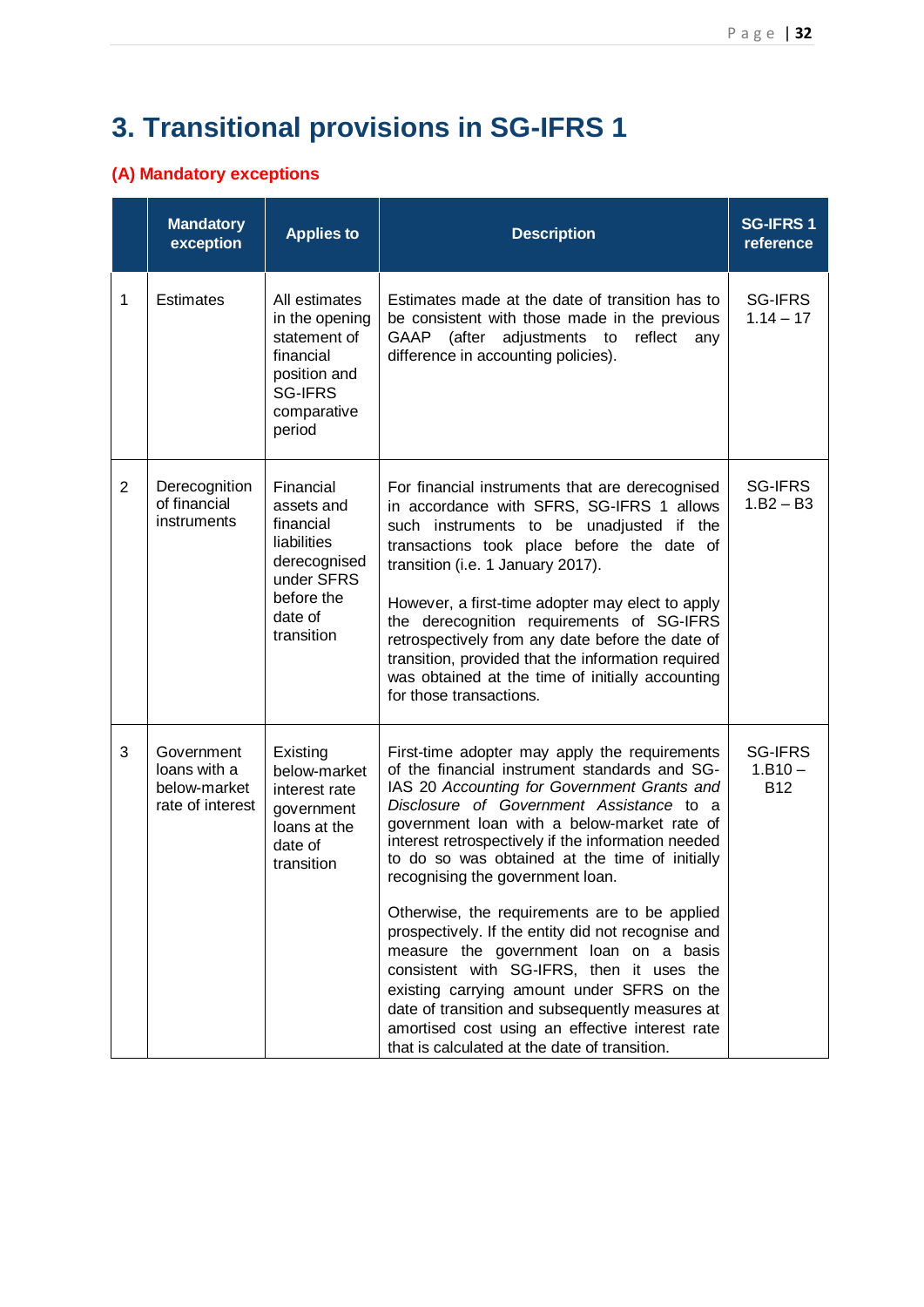|   | <b>Mandatory</b><br>exception          | <b>Applies to</b>                                                                                                        | <b>Description</b>                                                                                                                                                                                                                                                                                                                                                                                                                                                                                                                                                                                                                                                                                                                                                                                                                                                                                                                                                                                                                      | <b>SG-IFRS 1</b><br>reference |
|---|----------------------------------------|--------------------------------------------------------------------------------------------------------------------------|-----------------------------------------------------------------------------------------------------------------------------------------------------------------------------------------------------------------------------------------------------------------------------------------------------------------------------------------------------------------------------------------------------------------------------------------------------------------------------------------------------------------------------------------------------------------------------------------------------------------------------------------------------------------------------------------------------------------------------------------------------------------------------------------------------------------------------------------------------------------------------------------------------------------------------------------------------------------------------------------------------------------------------------------|-------------------------------|
| 4 | Hedge<br>accounting                    | Hedging<br>relationships<br>accounted for<br>as hedges<br>under SFRS<br>that still exist<br>at the date of<br>transition | At the date of transition, an entity shall:<br>a) measure all derivatives at fair value; and<br>b) eliminate all deferred losses and gains<br>arising on derivatives that were reported in<br>accordance with SFRS as if they were<br>assets or liabilities<br>An entity shall not reflect in its opening SG-IFRS<br>statement of financial position a hedging<br>relationship of a type that does not qualify for<br>hedge accounting in accordance with SG-IFRS<br>9 Financial Instruments.<br>Transactions entered into before the date of<br>transition shall not be retrospectively designated<br>as hedges.                                                                                                                                                                                                                                                                                                                                                                                                                       | SG-IFRS<br>$1.B4 - B6$        |
| 5 | Non-<br>controlling<br>interests (NCI) | All<br>subsidiaries<br>with NCI                                                                                          | A first-time adopter shall apply the following<br>requirements of SG-IFRS 10 Consolidated<br>Financial Statements prospectively from the<br>date of transition to SG-IFRS:<br>a) the requirement in SG-IFRS 10.B94 that<br>total comprehensive income is attributed to<br>the owners of the parent and to the NCI<br>even if this results in the NCI having a deficit<br>balance;<br>b) the requirements in SG-IFRS 10.23 and B96<br>for accounting for changes in the parent's<br>ownership interest in a subsidiary that do not<br>result in a loss of control; and<br>c) the requirements in SG-IFRS 10.B97-B99<br>for accounting for a loss of control over a<br>subsidiary, and the related requirements of<br>SG-IFRS 5.8A Non-current Assets Held for<br>Sale and Discontinued Operations.<br>However, if a first-time adopter elects to apply<br><b>SG-IFRS</b><br>3<br><b>Business</b><br>Combinations<br>retrospectively to past business combinations, it<br>shall also apply SG-IFRS 10 in accordance with<br>SG-IFRS 1.C1. | <b>SG-IFRS</b><br>1.B7        |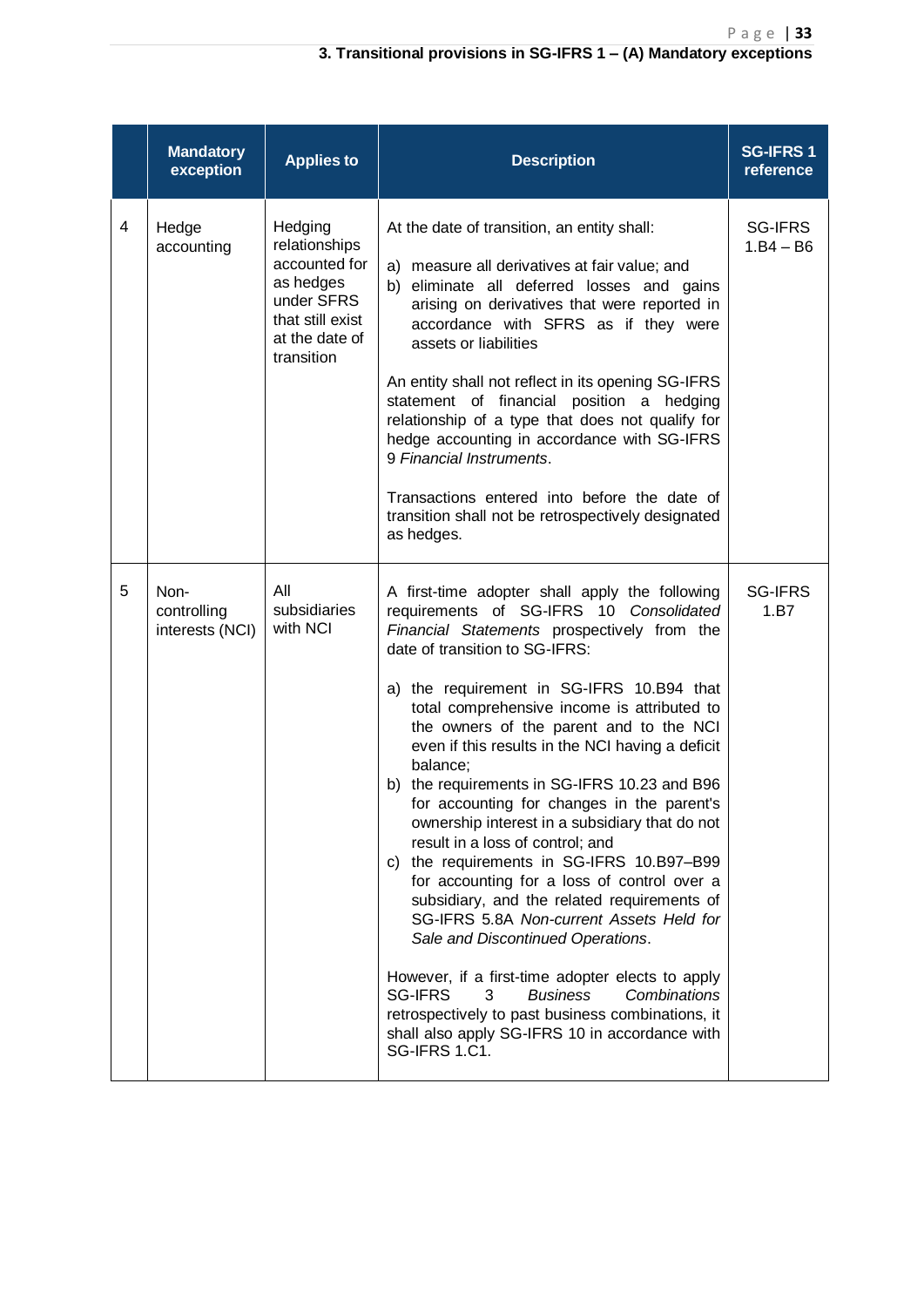#### **3. Transitional provisions in SG-IFRS 1 – (A) Mandatory exceptions**

|   | <b>Mandatory</b><br>exception                                                                                                     | <b>Applies to</b>                                       | <b>Description</b>                                                                                                                                                                                                                                                                                                                                                                                                                                                                                                                                                                                                                                                                                                                                                                                                                                                                                                                                                                                                                                                                                                                                                                                                                                                                                                                                                                                                                                                                                                                                                                                     | <b>SG-IFRS1</b><br>reference |
|---|-----------------------------------------------------------------------------------------------------------------------------------|---------------------------------------------------------|--------------------------------------------------------------------------------------------------------------------------------------------------------------------------------------------------------------------------------------------------------------------------------------------------------------------------------------------------------------------------------------------------------------------------------------------------------------------------------------------------------------------------------------------------------------------------------------------------------------------------------------------------------------------------------------------------------------------------------------------------------------------------------------------------------------------------------------------------------------------------------------------------------------------------------------------------------------------------------------------------------------------------------------------------------------------------------------------------------------------------------------------------------------------------------------------------------------------------------------------------------------------------------------------------------------------------------------------------------------------------------------------------------------------------------------------------------------------------------------------------------------------------------------------------------------------------------------------------------|------------------------------|
| 6 | SG-IFRS 9<br>Financial<br><b>Instruments</b><br>(Effective for<br>periods<br>beginning on<br>/ after 1<br><b>January</b><br>2018) | All financial<br>assets and<br>financial<br>liabilities | Assessment of the business model and<br>solely payments of principal and<br><b>Interest (SPPI) criterion</b><br>Financial assets classified into amortised cost,<br>fair value through other comprehensive income<br>(FVOCI) or fair value to profit or loss based on<br>the business model assessment and SPPI<br>criterion are required to be assessed based on<br>the facts and circumstances that exist at the<br>date of transition.<br>The SPPI criterion - a modified time value of<br>money element<br>Under SG-IFRS 9, a modified time value of<br>money element of a financial asset is assessed<br>to determine whether it meets the SPPI<br>criterion.<br>If it is impracticable to make such assessment<br>based on the facts and circumstances that<br>existed at the date of transition, then a first-time<br>adopter is required to make the assessment of<br>the SPPI criterion without taking into account<br>the specific requirements for the modified time<br>value of money element.<br>The SPPI criterion - a prepayment feature<br>Under SG-IFRS 9, a prepayment feature in a<br>financial asset is assessed to determine<br>whether the financial asset is eligible for<br>classifying as amortised cost or FVOCI.<br>If it is impracticable to assess whether the fair<br>value of a prepayment feature was insignificant<br>based on the facts and circumstances that<br>existed at the date of transition, then a first-time<br>adopter is required to make the classification<br>assessment without taking into account the<br>exception for certain prepayment features. | SG-IFRS<br>$1.B8 - B9$       |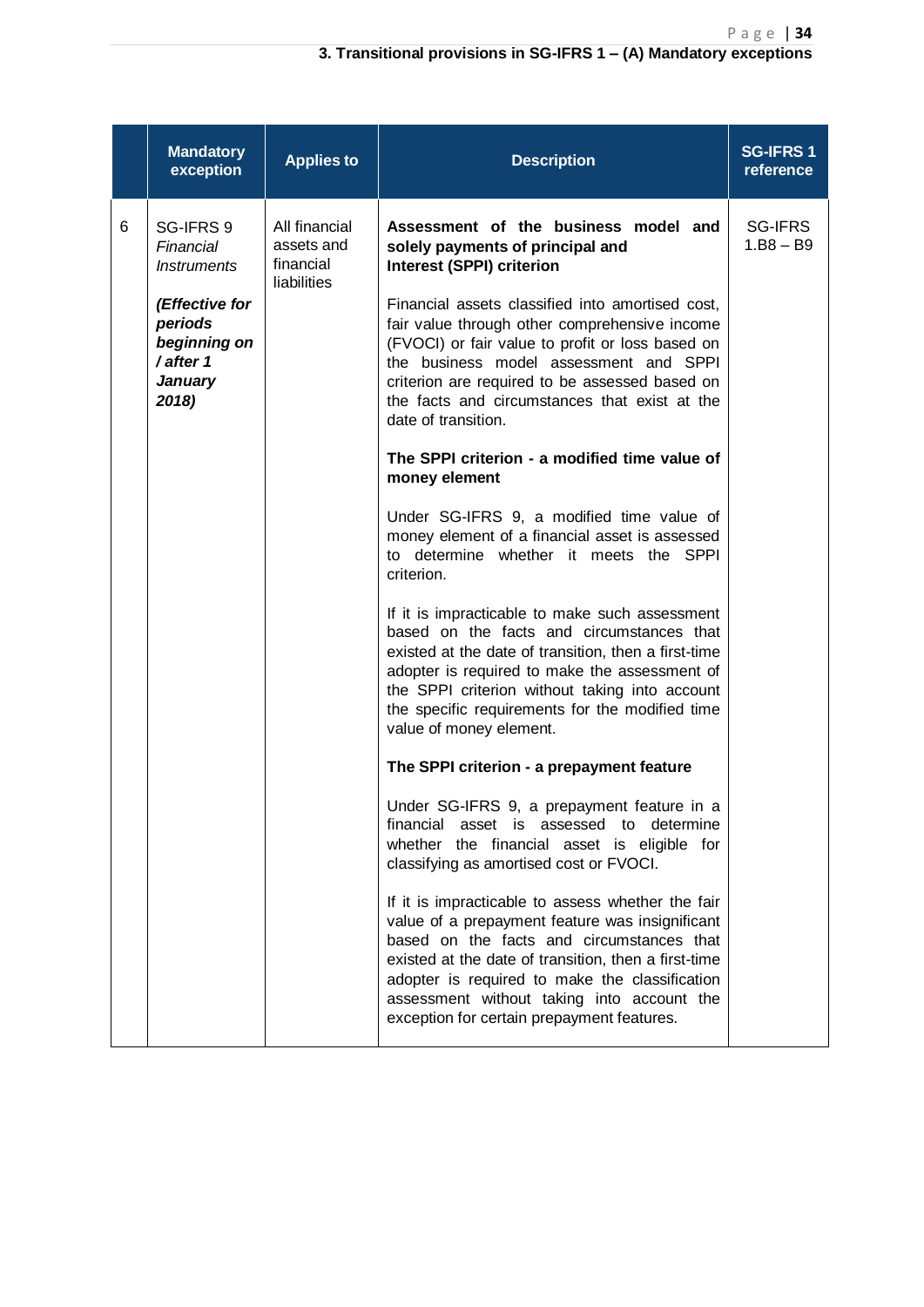| <b>Mandatory</b><br>exception | <b>Applies to</b> | <b>Description</b>                                                                                                                                                                                                                                                                                                                                                                                                                                                               | <b>SG-IFRS 1</b><br>reference |
|-------------------------------|-------------------|----------------------------------------------------------------------------------------------------------------------------------------------------------------------------------------------------------------------------------------------------------------------------------------------------------------------------------------------------------------------------------------------------------------------------------------------------------------------------------|-------------------------------|
|                               |                   | <b>Effective interest method</b><br>If it is impracticable to apply the effective<br>interest method in SG-IFRS 9 retrospectively,<br>then the fair value of the financial asset or<br>financial liability at the date of transition is the<br>new gross carrying amount of that financial<br>asset or the new amortised cost of that liability<br>at the date of transition.                                                                                                    |                               |
|                               |                   | Impairment - assessment of a significant<br>increase in credit risk                                                                                                                                                                                                                                                                                                                                                                                                              |                               |
|                               |                   | At the date of transition, a first-time adopter<br>uses reasonable and supportable information<br>that is available without undue cost or effort to<br>determine the credit risk at the date the financial<br>initially<br>instrument<br>was<br>recognised<br>and<br>compares that with the credit risk at the date of<br>transition to assess whether there has been a<br>significant increase in credit risk.<br>In making this assessment, a first time adopter<br>may apply: |                               |
|                               |                   | The low credit risk exception; and<br>٠<br>The rebuttable assumption for contractual<br>$\bullet$<br>payments that are more than 30 days past<br>due for identifying significant increase in<br>credit risk for those financial instruments<br>based on past-due information.                                                                                                                                                                                                    |                               |
|                               |                   | If the required information to determine the<br>credit risk requires undue cost or effort, then the<br>loss allowance is measured at an amount equal<br>to lifetime expected credit loss at each reporting<br>until<br>financial<br>date<br>that<br>instrument<br>is.<br>derecognised.                                                                                                                                                                                           |                               |
|                               |                   | Separation of an embedded derivative                                                                                                                                                                                                                                                                                                                                                                                                                                             |                               |
|                               |                   | A first-time adopter makes the assessment of<br>whether an embedded derivative should be<br>separated from the host contract and accounted<br>for as a derivative based on the conditions that<br>existed at the later of:                                                                                                                                                                                                                                                       |                               |
|                               |                   | the date on which the first-time adopter first<br>٠<br>became a party to the contract; and<br>the date on which a reassessment of the<br>embedded derivative is required.                                                                                                                                                                                                                                                                                                        |                               |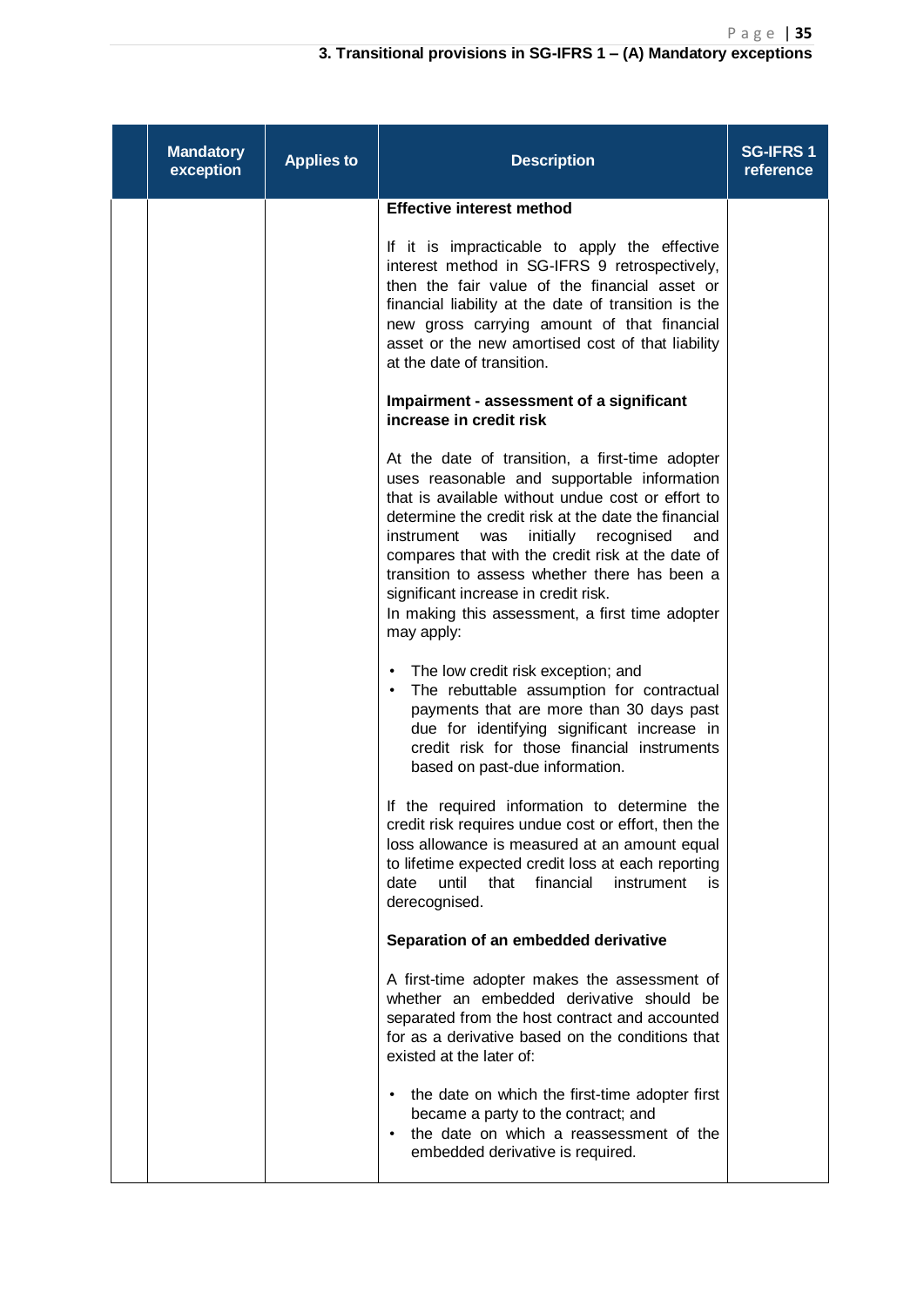|                | <b>Mandatory</b><br>exception                                                        | <b>Applies to</b>                                                                                              | <b>Description</b>                                                                                                                                                                                                                                                                                                                                                                                                                                                                                                                                                                                                                                                                                                                                                                                                                                                                                                                                                                                                                                                                              | <b>SG-IFRS1</b><br>reference |
|----------------|--------------------------------------------------------------------------------------|----------------------------------------------------------------------------------------------------------------|-------------------------------------------------------------------------------------------------------------------------------------------------------------------------------------------------------------------------------------------------------------------------------------------------------------------------------------------------------------------------------------------------------------------------------------------------------------------------------------------------------------------------------------------------------------------------------------------------------------------------------------------------------------------------------------------------------------------------------------------------------------------------------------------------------------------------------------------------------------------------------------------------------------------------------------------------------------------------------------------------------------------------------------------------------------------------------------------------|------------------------------|
| $\overline{7}$ | Assets and<br>liabilities of<br>subsidiaries,<br>associates<br>and joint<br>ventures | Subsidiary,<br>associate or<br>joint venture<br>that adopts<br><b>SG-IFRS</b><br>before the<br>parent/investor | If an entity becomes a first-time adopter later<br>than its subsidiary (or associate or joint<br>venture) the entity shall, in its consolidated<br>financial statements, measure the assets and<br>liabilities of the subsidiary (or associate or joint<br>venture) at the same carrying amounts as in<br>the financial statements of the subsidiary (or<br>associate or joint venture), after adjusting for<br>consolidation<br>and<br>equity<br>accounting<br>adjustments and for the effects of the business<br>combination in which the entity acquired the<br>subsidiary.<br>Notwithstanding this requirement, a non-<br>investment entity parent shall not apply the<br>exception to consolidation that is used by any<br>investment-entity subsidiaries.<br>Similarly, if a parent becomes a first-time<br>adopter for its separate financial statements<br>earlier or later than for its consolidated<br>financial statements, it shall measure its<br>assets and liabilities at the same amounts in<br>both<br>financial<br>statements,<br>for<br>except<br>consolidation adjustments. | <b>SG-IFRS</b><br>$1. D17^7$ |

**.** 

 $7$  Even though this transition provision is listed under Appendix D of SG-IFRS 1, "Exemptions from other SG-IFRSs", it has been included under the list of mandatory exceptions. Rationale being that this exemption **must** be applied if the reporting entity becomes a first-time adopter later than its subsidiary or associate or joint venture.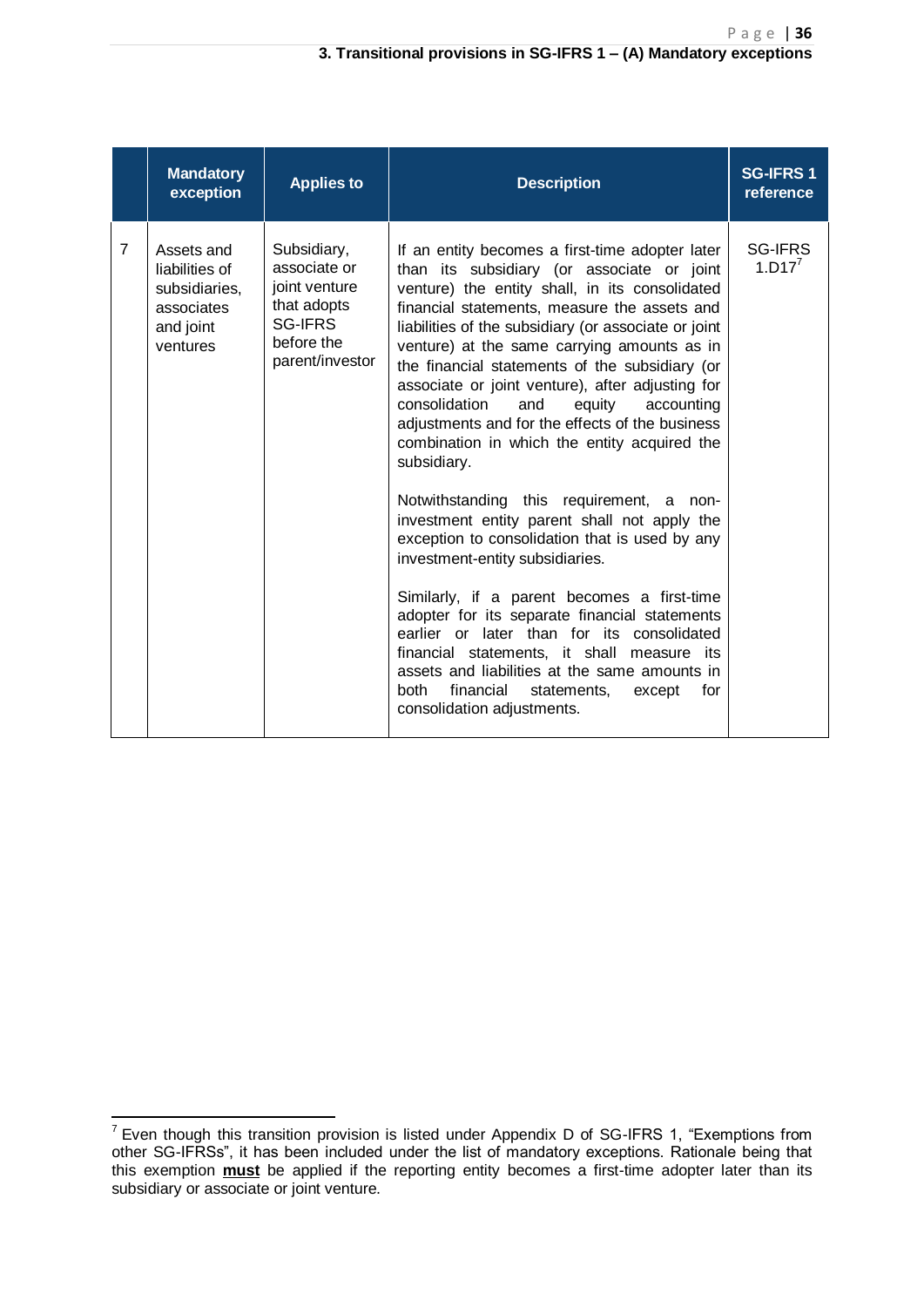### **(B) Optional exemptions**

First-time adopters are allowed (but not mandated) to apply the optional exemptions. These optional exemptions are generally designed to provide relief from full retrospective application of SG-IFRS effective at the end of the first SG-IFRS annual reporting period. First-time adopters that do not apply the relief will need to apply the relevant SG-IFRS retrospectively. Entities should also document the optional exemptions that they elect when transiting to SG-IFRS.

|   | <b>Optional</b><br>exemption    | <b>Applies to</b>                                                                                                                                                                                                                                                                          | <b>Description</b>                                                                                                                                                                                                                                                                                                                                                                                                                                                                                                                                                                                                                                                                                                                                                                                                                                                                                                                                                                                                                                                                                                                                                                                                                                                        | <b>SG-IFRS1</b><br>reference                  |
|---|---------------------------------|--------------------------------------------------------------------------------------------------------------------------------------------------------------------------------------------------------------------------------------------------------------------------------------------|---------------------------------------------------------------------------------------------------------------------------------------------------------------------------------------------------------------------------------------------------------------------------------------------------------------------------------------------------------------------------------------------------------------------------------------------------------------------------------------------------------------------------------------------------------------------------------------------------------------------------------------------------------------------------------------------------------------------------------------------------------------------------------------------------------------------------------------------------------------------------------------------------------------------------------------------------------------------------------------------------------------------------------------------------------------------------------------------------------------------------------------------------------------------------------------------------------------------------------------------------------------------------|-----------------------------------------------|
| 1 | <b>Business</b><br>combinations | A) All business<br>combinations<br>that occurred<br>before the date<br>of transition, or<br>before an<br>earlier date if<br>so elected.<br>Also applies to<br>acquisitions of<br>associates and<br>interests in joint<br>ventures and<br>joint operations<br>that constitute<br>a business | For business combinations that occurred<br>before the date of transition, entities have the<br>following choices:<br>restate all of these business combinations;<br>٠<br>· restate all business combinations after a<br>particular date; or<br>do not restate any of these business<br>$\bullet$<br>combinations.<br>SG-IFRS 10 must be applied from the same<br>date that business combination transactions<br>were restated.<br>If one business combination that is not<br>required to be restated is voluntarily restated,<br>then all subsequent business combinations<br>and acquisitions are restated. If business<br>combinations are not restated, then the<br>previous<br>acquisition<br>accounting<br>remains<br>unchanged. However, some adjustments - e.g.<br>to reclassify intangibles and goodwill - may be<br>required.<br>The exemption for past business combinations<br>also applies to past acquisitions of investments<br>in associates, interests in joint ventures and<br>interests in joint operations in which the activity<br>of the joint operation constitutes a business, as<br>defined in SG-IFRS 3. Furthermore, the date<br>selected to restate business combination<br>transactions applies equally for all such<br>acquisitions as well. | <b>SG-IFRS</b><br>1.C1, C4,<br>C <sub>5</sub> |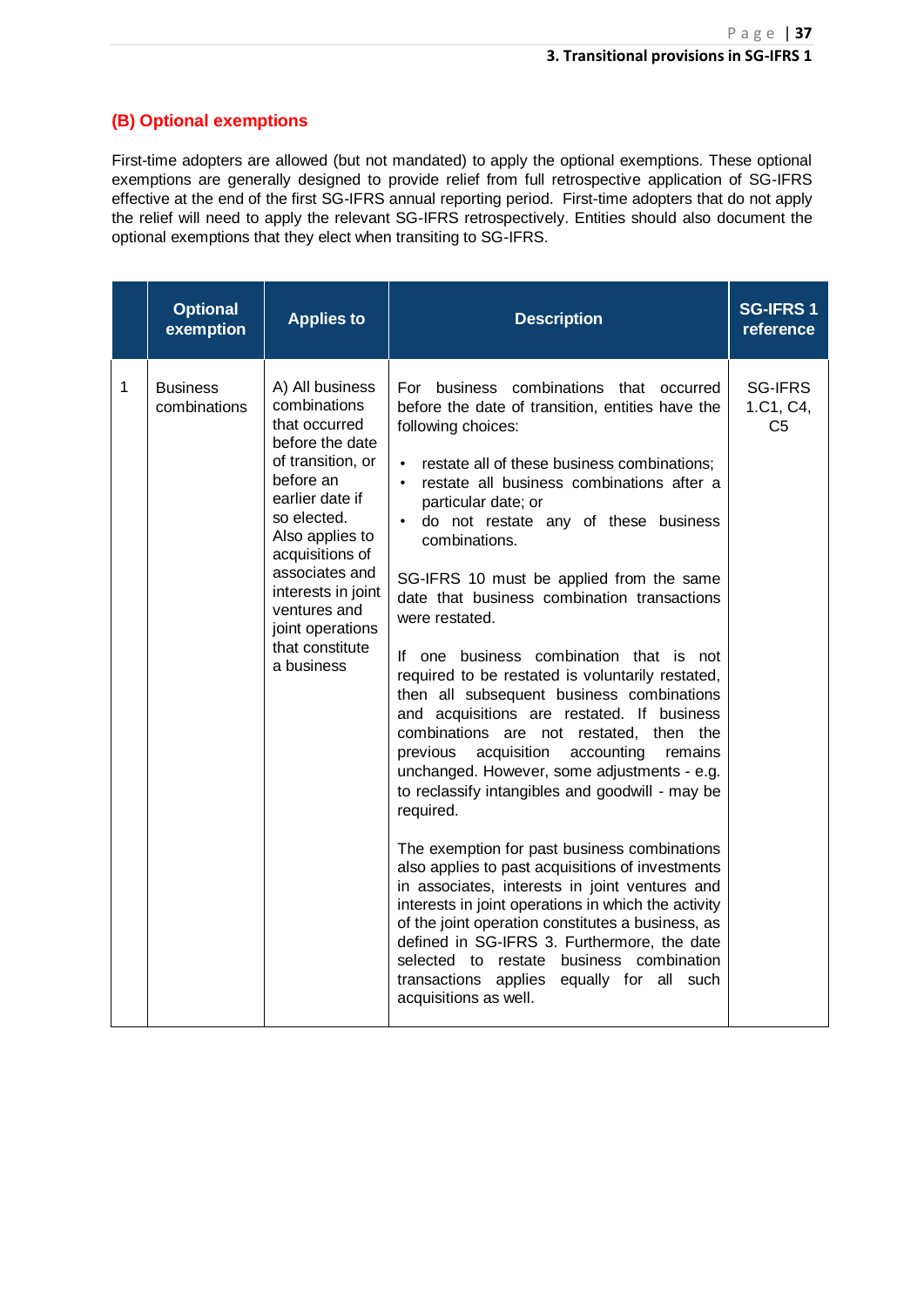#### **3. Transitional provisions in SG-IFRS 1 – (B) Optional exemptions**

| <b>Optional</b><br>exemption | <b>Applies to</b>                                                                                                 | <b>Description</b>                                                                                                                                                                                                                                                                                                                                                                                                                                                                                                                                                                                                                                                                                                                                                                                                                                                                                                                                                                                                                                                                                                                                    | <b>SG-IFRS1</b><br>reference  |
|------------------------------|-------------------------------------------------------------------------------------------------------------------|-------------------------------------------------------------------------------------------------------------------------------------------------------------------------------------------------------------------------------------------------------------------------------------------------------------------------------------------------------------------------------------------------------------------------------------------------------------------------------------------------------------------------------------------------------------------------------------------------------------------------------------------------------------------------------------------------------------------------------------------------------------------------------------------------------------------------------------------------------------------------------------------------------------------------------------------------------------------------------------------------------------------------------------------------------------------------------------------------------------------------------------------------------|-------------------------------|
|                              | B) Foreign<br>currency<br>translation<br>differences<br>arising from<br>goodwill and<br>fair value<br>adjustments | An entity need not apply SG-IAS 21 The<br>Effects of Changes in Foreign Exchange Rates<br>retrospectively to fair value adjustments and<br>goodwill arising in business combinations that<br>occurred before the date of transition to SG-<br>IFRSs. If the entity does not apply SG-IAS 21<br>retrospectively to those fair value adjustments<br>and goodwill, it shall treat them as assets and<br>liabilities of the entity rather than as assets and<br>liabilities of the acquiree. Therefore, those<br>goodwill and fair value adjustments either are<br>already expressed in the entity's functional<br>currency or are non-monetary foreign currency<br>items, which are reported using the exchange<br>rate applied in accordance with SFRS.<br>An entity may apply SG-IAS 21 retrospectively<br>to fair value adjustments and goodwill arising<br>in either:<br>all business combinations that occurred<br>$\bullet$<br>before the date of transition to SG-IFRSs;<br>or<br>all business combinations that the entity<br>$\bullet$<br>elects to restate to comply with SG-IFRS 3,<br>as permitted by the first optional exemption<br>above. | <b>SG-IFRS</b><br>$1.C2 - C3$ |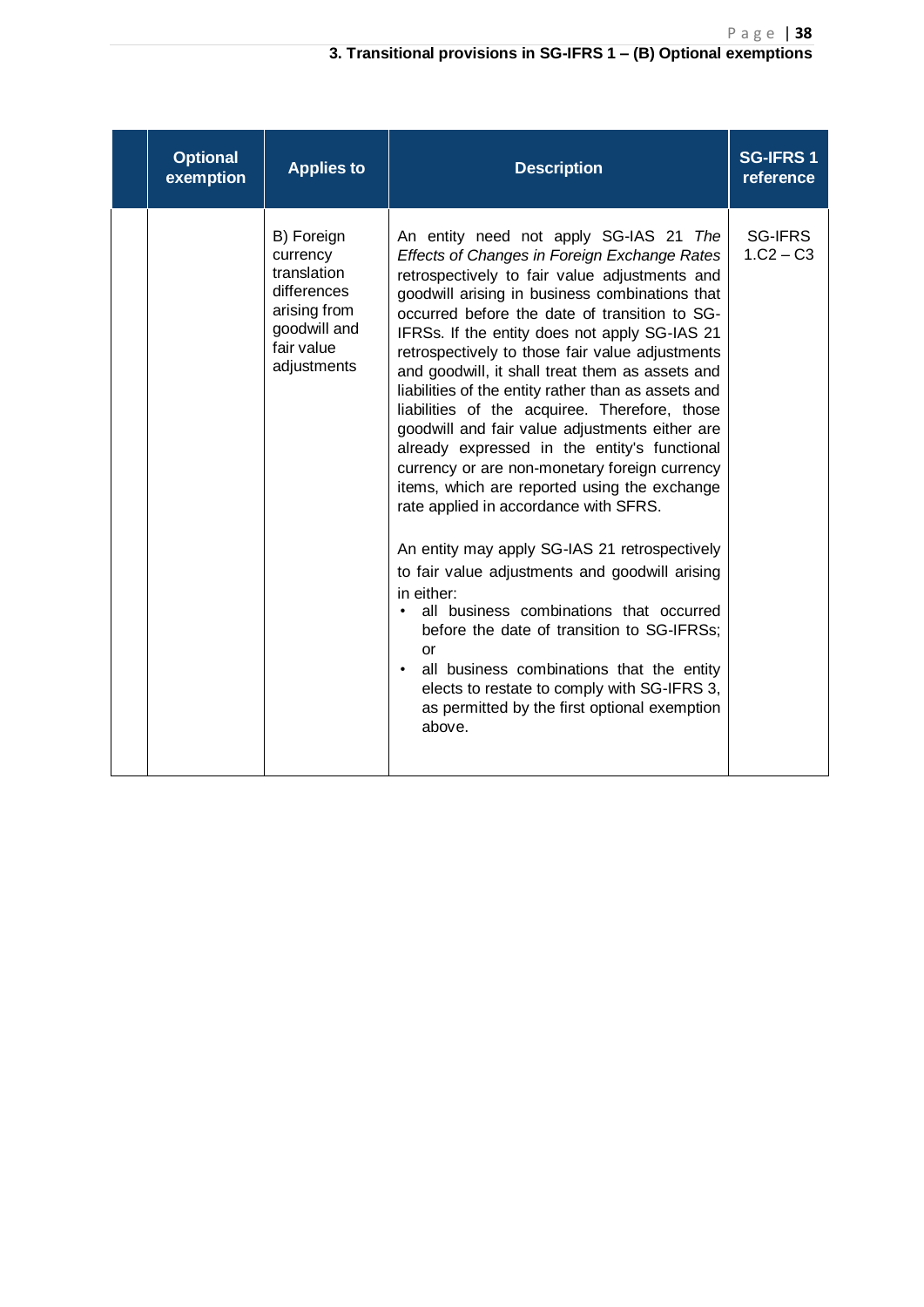|                | <b>Optional</b><br>exemption           | <b>Applies to</b>                                                                                                                                                                                                                                                                                   | <b>Description</b>                                                                                                                                                                                                                                                                                                                                                                                                                                                                                                                                                                                                                                                                                                                                                                                                                                                                                                                                                                                                                                                                                                                                                                                                                                                                                                                                                                                          | <b>SG-IFRS1</b><br>reference  |
|----------------|----------------------------------------|-----------------------------------------------------------------------------------------------------------------------------------------------------------------------------------------------------------------------------------------------------------------------------------------------------|-------------------------------------------------------------------------------------------------------------------------------------------------------------------------------------------------------------------------------------------------------------------------------------------------------------------------------------------------------------------------------------------------------------------------------------------------------------------------------------------------------------------------------------------------------------------------------------------------------------------------------------------------------------------------------------------------------------------------------------------------------------------------------------------------------------------------------------------------------------------------------------------------------------------------------------------------------------------------------------------------------------------------------------------------------------------------------------------------------------------------------------------------------------------------------------------------------------------------------------------------------------------------------------------------------------------------------------------------------------------------------------------------------------|-------------------------------|
| $\overline{2}$ | Share-based<br>payment<br>transactions | Equity<br>instruments<br>granted on or<br>before 7<br>November<br>2002, equity<br>instruments<br>granted after 7<br>November<br>2002 that<br>vested before<br>the date of<br>transition, and<br>liabilities for<br>cash-settled<br>awards that<br>were settled<br>before the date<br>of transition. | A first-time adopter is required to apply SG-<br>IFRS 2 Share-based Payment to:<br>instruments<br>equity<br>granted<br>after<br>7<br>$\bullet$<br>November 2002 that will vest after the date<br>of transition;<br>liabilities arising from cash-settled share-<br>$\bullet$<br>based payment transactions that will be<br>settled after the date of transition; and<br>awards that are modified on or after the<br>$\bullet$<br>date of transition, even if the original grant<br>of the award is not accounted for in<br>accordance with SG-IFRS 2.<br>For equity instruments that were granted on or<br>before 7 November 2002, equity instruments<br>that were granted after 7 November 2002 but<br>vested before the date of transition, or<br>liabilities arising from cash-settled share-based<br>payment transactions that were settled before<br>the date of transition, retrospective application<br>of SG-IFRS 2 is encouraged but not required.<br>Retrospective application for such transactions<br>may be applied on a grant-by-grant basis, and<br>may be applied only if:<br>The first-time adopter had<br>disclosed<br>$\bullet$<br>publicly the fair value of those equity<br>instruments,<br>measured<br>in<br>a<br>manner<br>consistent with SG-IFRS 2; and<br>The fair value was determined at the<br>measurement date, i.e., grant date or date<br>goods and services were received. | <b>SG-IFRS</b><br>$1.D2 - D3$ |
| 3              | Insurance<br>contracts                 | Insurance<br>contracts and<br>financial<br>instruments<br>with a<br>discretionary<br>participation<br>feature, and<br>claims<br>development<br>information                                                                                                                                          | A first-time adopter is permitted to apply the<br>transitional provisions of SG-IFRS 4 Insurance<br>Contracts,<br>which<br>allows for<br>prospective<br>application of the standard to reporting periods<br>beginning on or after 1 January 2005. In<br>addition, transitional provisions in SG-IFRS 4<br>in respect of financial guarantee contracts may<br>be applied prospectively to reporting periods<br>beginning on or after 1 January 2006.                                                                                                                                                                                                                                                                                                                                                                                                                                                                                                                                                                                                                                                                                                                                                                                                                                                                                                                                                         | <b>SG-IFRS</b><br>1.D4        |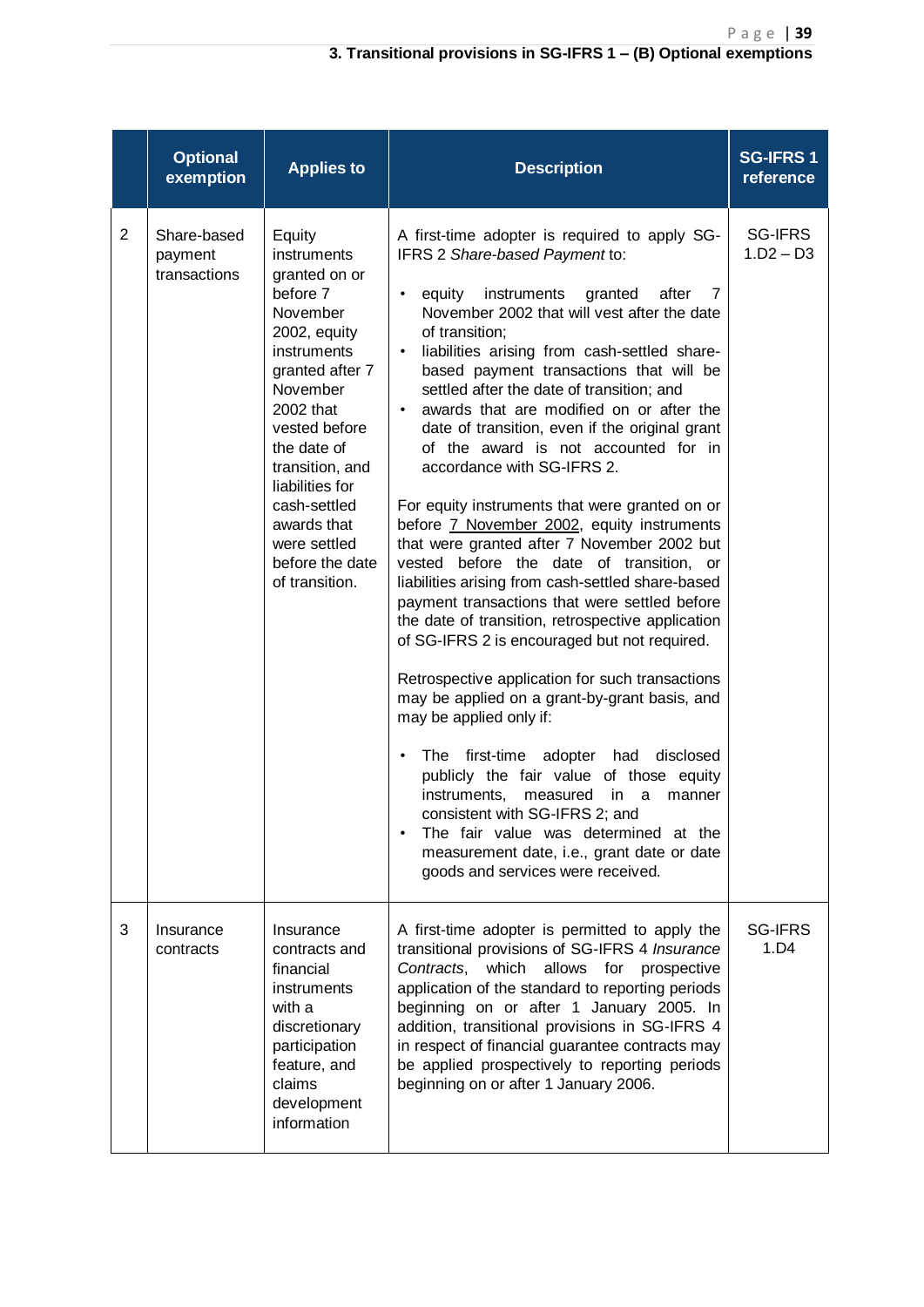|   | <b>Optional</b><br>exemption                      | <b>Applies to</b>                                                                                                                                                                                                                             | <b>Description</b>                                                                                                                                                                                                                                                                                                                                                                                                                                                                                                                                                                                                                                                                                                                                                                                                                                                                                                                                                                                                                                                                                                                                                                                                                                                                                                                                                                                                                                                                                                                                                                                                                 | <b>SG-IFRS1</b><br>reference |
|---|---------------------------------------------------|-----------------------------------------------------------------------------------------------------------------------------------------------------------------------------------------------------------------------------------------------|------------------------------------------------------------------------------------------------------------------------------------------------------------------------------------------------------------------------------------------------------------------------------------------------------------------------------------------------------------------------------------------------------------------------------------------------------------------------------------------------------------------------------------------------------------------------------------------------------------------------------------------------------------------------------------------------------------------------------------------------------------------------------------------------------------------------------------------------------------------------------------------------------------------------------------------------------------------------------------------------------------------------------------------------------------------------------------------------------------------------------------------------------------------------------------------------------------------------------------------------------------------------------------------------------------------------------------------------------------------------------------------------------------------------------------------------------------------------------------------------------------------------------------------------------------------------------------------------------------------------------------|------------------------------|
| 4 | Fair value or<br>revaluation<br>as deemed<br>cost | Items of<br>property, plant<br>and equipment,<br>certain<br>intangible<br>assets, and<br>investment<br>property<br>measured<br>under the cost<br>model.<br>Some or all<br>assets and<br>liabilities<br>following a<br>remeasurement<br>event. | A first-time adopter may elect to measure an<br>item of property, plant and equipment at:<br>its fair value at the date of transition and<br>$\bullet$<br>use that fair value as its deemed cost at<br>that date; or<br>a previous accounting policy revaluation<br>$\bullet$<br>done at, or before, the date of transition as<br>deemed cost at the date of the revaluation<br>(if the revaluation was broadly comparable<br>to fair value, or cost or depreciated cost in<br>accordance with SG-IFRSs, adjusted to<br>reflect, for example, changes in a general<br>or specific price index).<br>The above elections are also specifically<br>available for:<br>investment property, if an entity elects to<br>$\bullet$<br>use the cost model in SG-IAS 40<br>Investment Property; and<br>intangible assets that meet the recognition<br>$\bullet$<br>and revaluation criteria set out in SG-IAS<br>38 Intangible Assets.<br>This option can be exercised on an asset-by-<br>asset basis on date of transition and not<br>require an on-going accounting policy for<br>revaluing the assets.<br>A first-time adopter may have established a<br>deemed cost in accordance with previous<br>accounting policy for some or all of its assets<br>and liabilities by measuring them at their fair<br>value at one particular date because of an<br>event such as a privatisation or initial public<br>offering.<br>If the measurement date is at or before the<br>date of transition to SG-IFRSs, the entity<br>may use such event-driven fair value<br>measurements as deemed cost for SG-<br>IFRSs at the date of that measurement | SG-IFRS<br>$1.D5 - D8$       |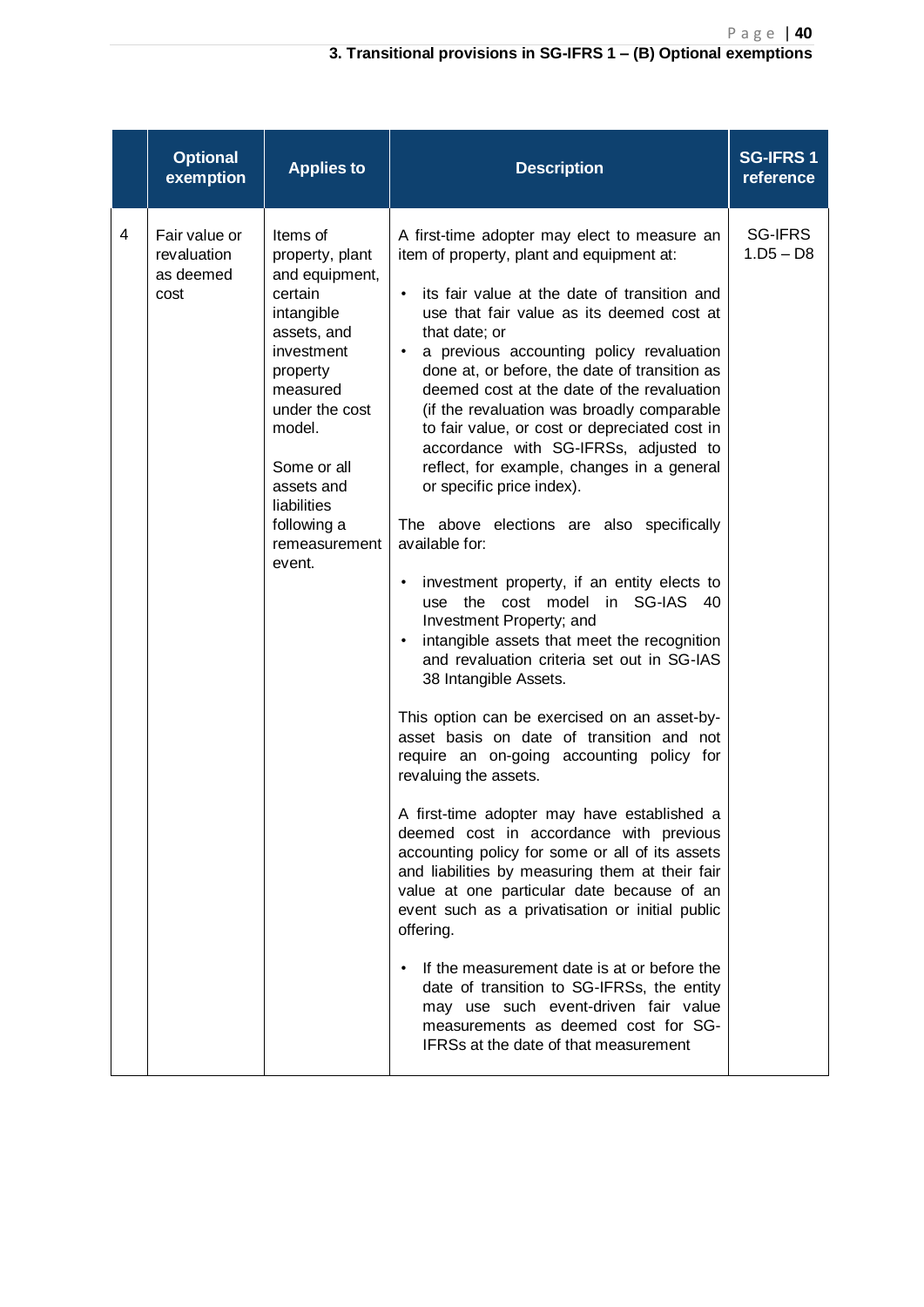|   | <b>Optional</b><br>exemption             | <b>Applies to</b>                                                                                                                   | <b>Description</b>                                                                                                                                                                                                                                                                                                                                                                                                                                                                                                                                                                                                                                                                                                                                                                                                                                                                                                                                                                                                                                                                                                                                                                                                                             | <b>SG-IFRS1</b><br>reference |
|---|------------------------------------------|-------------------------------------------------------------------------------------------------------------------------------------|------------------------------------------------------------------------------------------------------------------------------------------------------------------------------------------------------------------------------------------------------------------------------------------------------------------------------------------------------------------------------------------------------------------------------------------------------------------------------------------------------------------------------------------------------------------------------------------------------------------------------------------------------------------------------------------------------------------------------------------------------------------------------------------------------------------------------------------------------------------------------------------------------------------------------------------------------------------------------------------------------------------------------------------------------------------------------------------------------------------------------------------------------------------------------------------------------------------------------------------------|------------------------------|
|   |                                          |                                                                                                                                     | If the measurement date is after the date of<br>$\bullet$<br>transition to SG-IFRSs, but during the<br>period covered by the first SG-IFRS<br>financial statements, the event-driven fair<br>value measurements may be used as<br>deemed cost when the event occurs. An<br>recognise<br>entity<br>shall<br>the<br>resulting<br>adjustments directly in retained earnings<br>(or if appropriate, another category of<br>equity) at the measurement date. At the<br>date of transition to SG-IFRSs, the entity<br>shall either establish the deemed cost by<br>applying the above elections set out for<br>property, plant and equipment, investment<br>property and intangible asset, or measure<br>assets and liabilities in accordance with the<br>other requirements in this SG-IFRS.                                                                                                                                                                                                                                                                                                                                                                                                                                                        |                              |
| 5 | Deemed cost<br>for oil and gas<br>assets | Oil and gas<br>properties<br>accounted for<br>in cost centres<br>that include all<br>properties in a<br>large<br>geographic<br>area | The optional exemption is only applicable to<br>entities in the oil and gas industry that<br>accounted for properties in the development or<br>production phases in cost centres that<br>included all properties in a large geographic<br>area, also referred to as 'full cost accounting'.<br>The optional exemption permits first-time<br>adopters to measure:<br>exploration and evaluation assets at the<br>carrying amount at the date of transition<br>under previous accounting policy; and<br>assets in the development or production<br>phases at amounts determined based on<br>the related cost centre under previous<br>accounting policy, which is then allocated<br>on a pro rata basis to the cost centre's<br>underlying assets using reserve volumes<br>or reserve values at the date of transition.<br>If a first-time adopter elects to apply the<br>optional exemption, then an impairment test of<br>the assets is required at the date of transition<br>in accordance with SG-IFRS 6 Exploration for<br>and Evaluation of Mineral Resources. For<br>assets in the development or production<br>phases, a first-time adopter performs the<br>impairment test in accordance with SG-IAS 36<br><b>Impairment of Assets.</b> | <b>SG-IFRS</b><br>1.D8A      |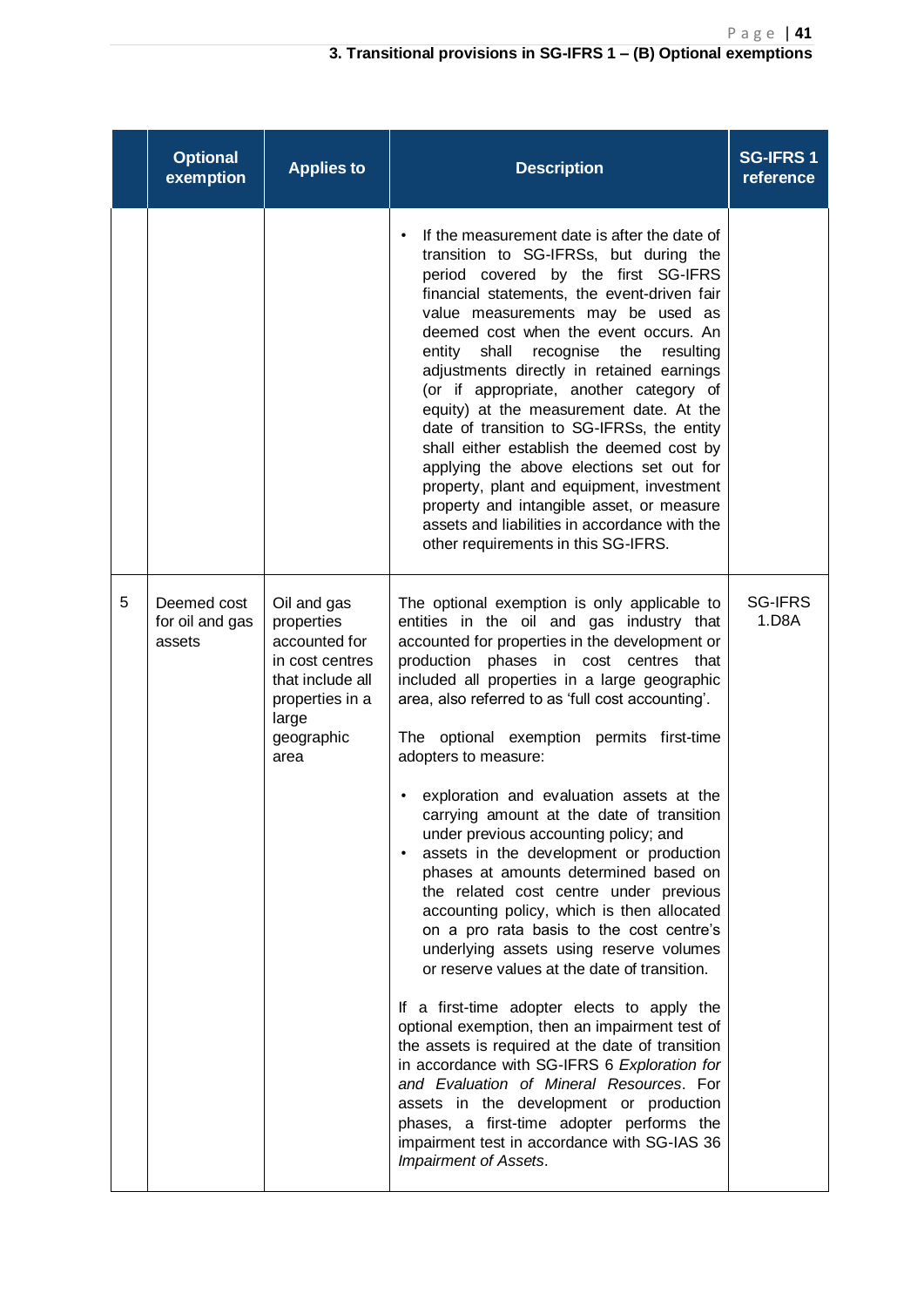|                | <b>Optional</b><br>exemption                                                                                     | <b>Applies to</b>                                                                                                           | <b>Description</b>                                                                                                                                                                                                                                                                                                                                                                                                                                                                                                                                                                                                                              | <b>SG-IFRS1</b><br>reference                   |
|----------------|------------------------------------------------------------------------------------------------------------------|-----------------------------------------------------------------------------------------------------------------------------|-------------------------------------------------------------------------------------------------------------------------------------------------------------------------------------------------------------------------------------------------------------------------------------------------------------------------------------------------------------------------------------------------------------------------------------------------------------------------------------------------------------------------------------------------------------------------------------------------------------------------------------------------|------------------------------------------------|
| 6              | Deemed cost<br>for rate<br>regulated<br>operations                                                               | Items of<br>property, plant<br>and equipment<br>or intangible<br>assets used in<br>certain rate-<br>regulated<br>activities | SG-IFRS 1 includes an optional exemption<br>that permits a first-time adopter to use the<br>carrying amounts determined under previous<br>accounting policy as deemed cost for items of<br>property, plant and equipment and intangible<br>used<br>certain<br>rate-regulated<br>assets<br>in.<br>though these<br>carrying<br>operations, even<br>amounts may include amounts that do not<br>qualify for capitalisation under SG-IFRS.<br>This exemption may be applied on an item-by-<br>item basis provided that each item to which it<br>applied is tested for impairment in<br>is<br>accordance with SG-IAS 36 at the date of<br>transition. | <b>SG-IFRS</b><br>1.D8B                        |
| $\overline{7}$ | Arrangements<br>containing a<br>lease<br>(applicable if<br>the entity did<br>not restate<br>lease<br>accounting) | ΑIΙ<br>arrangements<br>outstanding at<br>the date of<br>transition                                                          | A first-time adopter that assessed whether an<br>arrangement contains a lease under previous<br>accounting<br>policy<br>is<br>exempted<br>from<br>reassessing such arrangements when it<br>adopts SG-IFRS. Such exemption can only be<br>applied only if the previous accounting policy<br>contained the same requirements as SG-<br>IFRIC 4 Determining whether an Arrangement<br>contains a Lease.                                                                                                                                                                                                                                            | SG-IFRS<br>$1.D9 - D9A$                        |
| 8              | Cumulative<br>translation<br>differences                                                                         | All cumulative<br>translation<br>differences<br>existing at the<br>date of<br>transition.                                   | A first-time adopter may either:<br>SG-IAS 21 retrospectively<br>apply<br>to<br>determine the cumulative foreign exchange<br>differences for each foreign operation that<br>is recognised as a separate component of<br>equity at the date of transition; or<br>deem<br>the<br>cumulative<br>translation<br>$\bullet$<br>differences to be zero at the date of<br>transition, and reclassify any amounts<br>recognised in accordance with previous<br>accounting policy at that date to retained<br>earnings.                                                                                                                                   | <b>SG-IFRS</b><br>$1.D12 -$<br>D <sub>13</sub> |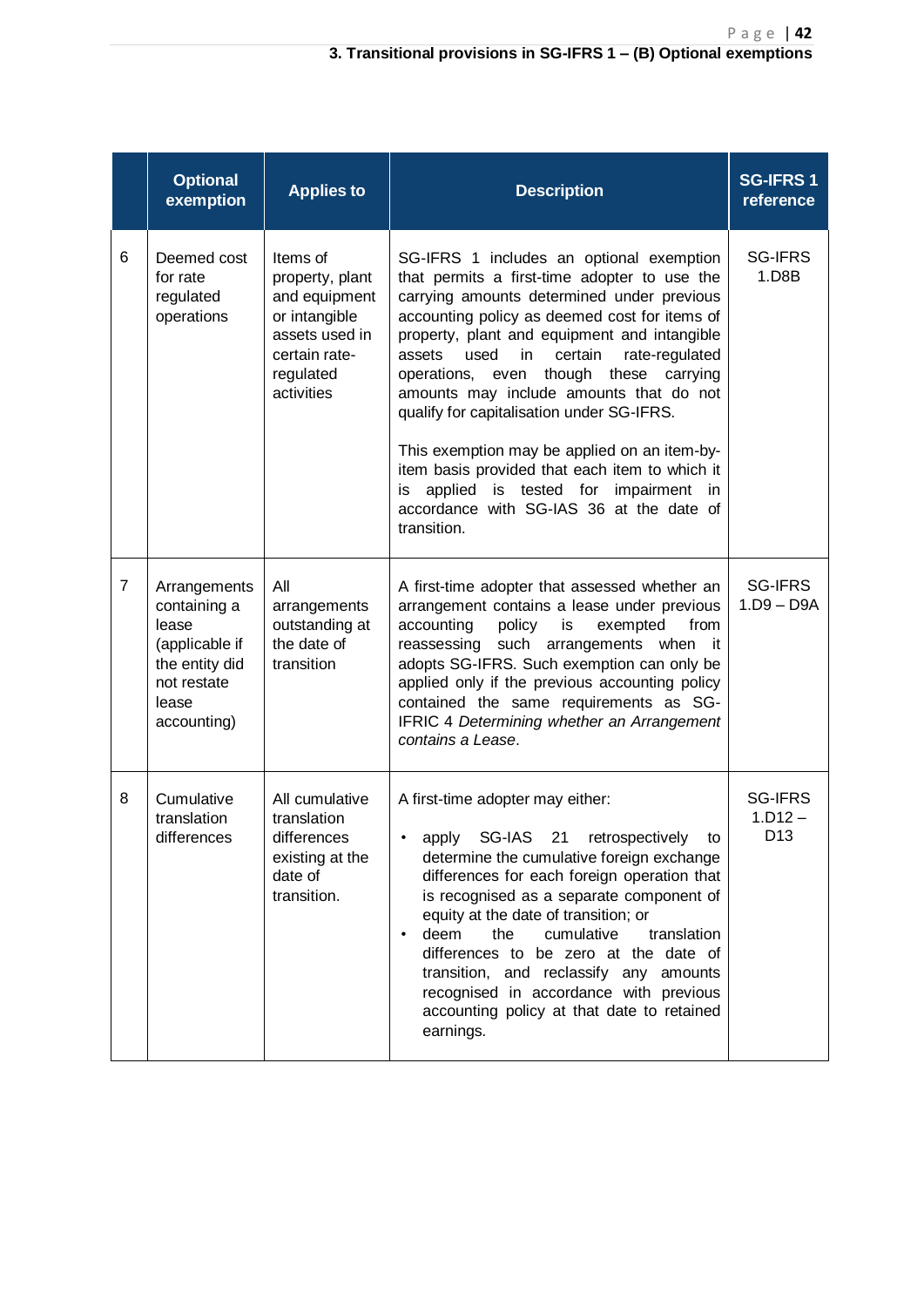|   | <b>Optional</b><br>exemption                                              | <b>Applies to</b>                                           | <b>Description</b>                                                                                                                                                                                                                                                                                                                                                                                                                                                                                                                                                                                                                                                                                                                                                                                                                                                                                                                                                                                                                                                                                                                                                                                                                                                                                                                                                         | <b>SG-IFRS1</b><br>reference                     |
|---|---------------------------------------------------------------------------|-------------------------------------------------------------|----------------------------------------------------------------------------------------------------------------------------------------------------------------------------------------------------------------------------------------------------------------------------------------------------------------------------------------------------------------------------------------------------------------------------------------------------------------------------------------------------------------------------------------------------------------------------------------------------------------------------------------------------------------------------------------------------------------------------------------------------------------------------------------------------------------------------------------------------------------------------------------------------------------------------------------------------------------------------------------------------------------------------------------------------------------------------------------------------------------------------------------------------------------------------------------------------------------------------------------------------------------------------------------------------------------------------------------------------------------------------|--------------------------------------------------|
| 9 | Investments<br>in<br>subsidiaries,<br>associates<br>and joint<br>ventures | Separate<br>financial<br>statements of a<br>parent/investor | In separate financial statements, investments<br>in subsidiaries, associates and joint ventures<br>are accounted for either at cost, in accordance<br>with SG-IFRS 9 or using the equity method in<br>accordance with SG-IAS 28 Investments in<br>Associates and Joint Ventures. Consistent<br>accounting shall be applied to each category<br>of investments.<br>If a first-time adopter chooses to measure any<br>of these categories of investments at cost,<br>then it may choose to measure the carrying<br>amount of any such investments at the date of<br>transition at an amount equal to:<br>cost, determined in accordance with SG-<br>$\bullet$<br>IAS 27 Separate Financial Statements; or<br>deemed cost, which is either fair value at<br>$\bullet$<br>the entity's date of transition in its separate<br>financial statements, or the previous<br>accounting policy carrying amount of the<br>investment.<br>If a first-time adopter accounts for such an<br>investment<br>using<br>the<br>equity<br>method<br>procedures as described in SG-IAS 28:<br>a) the first-time adopter applies the exemption<br>for past business combinations to the<br>acquisition of the investment.<br>b) if the entity becomes a first-time adopter<br>for its separate financial statements earlier<br>than<br>for<br>its<br>consolidated<br>financial<br>statements, and | <b>SG-IFRS</b><br>$1.D14 -$<br>D <sub>15</sub> A |
|   |                                                                           |                                                             | later than its parent, the entity shall<br>i.<br>apply the optional exemption listed in<br>Section 3(B)(10) in its separate<br>financial statements.<br>later than its subsidiary, the entity shall<br>ii.<br>apply the transitional provision listed in<br><b>Section</b><br>3(A)(7)<br>in<br>its<br>separate<br>financial statements.                                                                                                                                                                                                                                                                                                                                                                                                                                                                                                                                                                                                                                                                                                                                                                                                                                                                                                                                                                                                                                    |                                                  |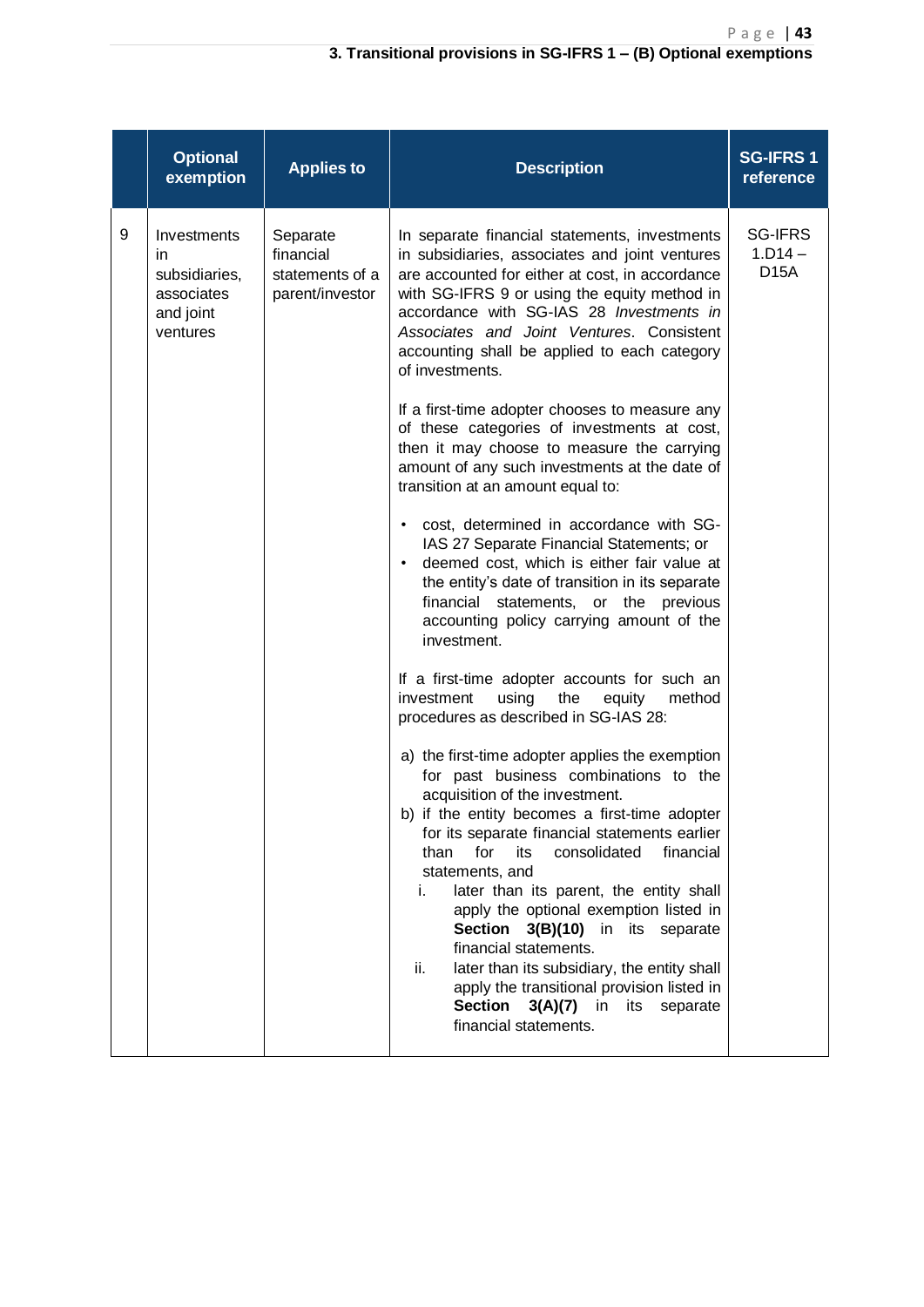|    | <b>Optional</b><br>exemption                                                         | <b>Applies to</b>                                                                                                                                        | <b>Description</b>                                                                                                                                                                                                                                                                                                                                                                                                                                                                                                                                                                                                                                                                                                                                                                                                                                                                                                                                                                                     | <b>SG-IFRS1</b><br>reference |
|----|--------------------------------------------------------------------------------------|----------------------------------------------------------------------------------------------------------------------------------------------------------|--------------------------------------------------------------------------------------------------------------------------------------------------------------------------------------------------------------------------------------------------------------------------------------------------------------------------------------------------------------------------------------------------------------------------------------------------------------------------------------------------------------------------------------------------------------------------------------------------------------------------------------------------------------------------------------------------------------------------------------------------------------------------------------------------------------------------------------------------------------------------------------------------------------------------------------------------------------------------------------------------------|------------------------------|
| 10 | Assets and<br>liabilities of<br>subsidiaries,<br>associates<br>and joint<br>ventures | Subsidiary,<br>associate or<br>joint venture<br>that adopts SG-<br><b>IFRS</b> after the<br>parent/investor                                              | If a subsidiary adopts SG-IFRS later than its<br>parent, then the subsidiary may measure its<br>assets and liabilities at either:<br>the amounts included in the consolidated<br>$\bullet$<br>financial statements of the parent, based<br>on the parent's date of transition, excluding<br>the effects of consolidation procedures and<br>the business combination in which the<br>parent acquired the subsidiary*; or<br>the carrying amounts required by SG-IFRS<br>$\bullet$<br>1 based on the subsidiary's own date of<br>transition.<br>This guidance applies equally to associates<br>and joint ventures.<br>This option is not available to a subsidiary of<br>an investment entity.                                                                                                                                                                                                                                                                                                           | <b>SG-IFRS</b><br>1.D16      |
| 11 | Compound<br>financial<br>instruments                                                 | All compound<br>financial<br>instruments in<br>respect of<br>which the<br>liability<br>component has<br>been settled<br>before the date<br>of transition | For a compound instrument in which the<br>liability component is still outstanding at the<br>date<br>transition,<br>first-time<br>of<br>$\mathsf{a}$<br>adopter<br>separately identifies the liability (cumulative<br>interest on the liability portion is recognised in<br>retained earnings) and equity components.<br>The allocation between liabilities and equity is<br>based on the circumstances at the date of<br>issue of the instrument, and the subsequent<br>interest expense on the liability component is<br>calculated under the effective interest method<br>required by SG-IFRS.<br>If the liability component in a compound<br>instrument is no longer outstanding at the date<br>of transition, the optional exemption permits a<br>first-time adopter not to separate the initial<br>equity component of the instrument from the<br>cumulative interest accreted on the liability<br>component.<br>This optional exemption may be applied on an<br>instrument-by-instrument basis. | <b>SG-IFRS</b><br>1.D18      |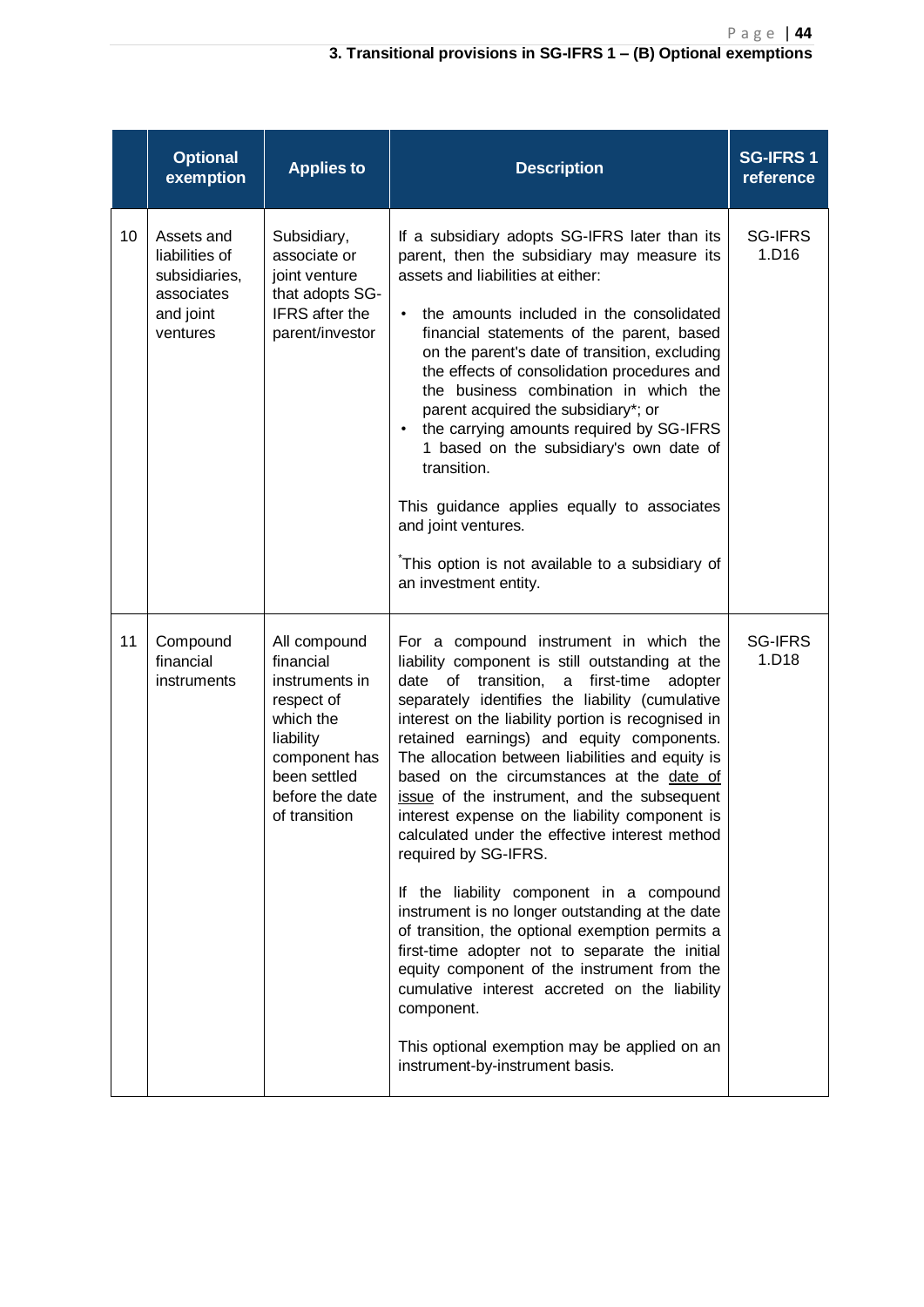|    | <b>Optional</b><br>exemption                                                                        | <b>Applies to</b>                                                                                                                                | <b>Description</b>                                                                                                                                                                                                                                                                                                                                                                                                                                                                                                                                                                                                                                                                                                                                                                                                                                                                                                                                                                                                                                                                                                                                                                                                                                                                                                                                                                                                                                                                                                                                                                                                           | <b>SG-IFRS1</b><br>reference               |
|----|-----------------------------------------------------------------------------------------------------|--------------------------------------------------------------------------------------------------------------------------------------------------|------------------------------------------------------------------------------------------------------------------------------------------------------------------------------------------------------------------------------------------------------------------------------------------------------------------------------------------------------------------------------------------------------------------------------------------------------------------------------------------------------------------------------------------------------------------------------------------------------------------------------------------------------------------------------------------------------------------------------------------------------------------------------------------------------------------------------------------------------------------------------------------------------------------------------------------------------------------------------------------------------------------------------------------------------------------------------------------------------------------------------------------------------------------------------------------------------------------------------------------------------------------------------------------------------------------------------------------------------------------------------------------------------------------------------------------------------------------------------------------------------------------------------------------------------------------------------------------------------------------------------|--------------------------------------------|
| 12 | Fair value<br>measurement<br>of financial<br>assets and<br>liabilities on<br>initial<br>recognition | Certain financial<br>assets or<br>financial liabilities<br>arising from<br>transactions<br>entered into on<br>or after the date<br>of transition | SG-IFRS 1<br>provides relief<br>from<br>the<br>of<br>application<br>the<br>retrospective<br>requirements in respect of the recognition of<br>'day one' gains or losses. Under the optional<br>exemption, the criteria for the recognition of<br>gains and losses after the initial recognition<br>of a financial asset or liability only need to<br>be applied prospectively to transactions<br>entered into on or after the date of<br>transition.                                                                                                                                                                                                                                                                                                                                                                                                                                                                                                                                                                                                                                                                                                                                                                                                                                                                                                                                                                                                                                                                                                                                                                          | <b>SG-IFRS</b><br>1.D <sub>20</sub>        |
| 13 | Decommission-<br>ing liabilities<br>(including<br>those related to<br>oil and gas<br>assets)        | All<br>decommissioning<br>liabilities that will<br>be included in<br>the carrying<br>amount of<br>property, plant<br>and equipment               | The optional exemption allows a first-time<br>adopter to calculate the amount of the<br>provision capitalised in property, plant and<br>in<br>its<br>opening<br>equipment<br><b>SG-IFRS</b><br>statement of financial position using the<br>following steps:<br>calculate the provision at the date of<br>$\bullet$<br>transition as if the obligation arose at<br>that date, discounted using a current<br>market-based discount rate;<br>discount the provision back to the date<br>$\bullet$<br>on which the obligation first arose, using<br>the first time adopter's best estimate of<br>historical<br>risk-adjusted<br>discount<br>the<br>rate(s) that would have applied between<br>that date and the date of transition; and<br>depreciate the resulting present value<br>from the date on which the obligation<br>first arose to the date of transition.<br>For a first-time adopter that uses the fair<br>value of the property, plant and equipment<br>as the deemed costs at the date of<br>transition, the valuation is grossed up for<br>any provision or decommissioning if the<br>valuation reflect the price that a third party<br>would pay for the asset and to assume the<br>related obligation to decommission the<br>asset. If the valuation does not reflect such<br>price, the difference between the fair value<br>of the asset and the previous accounting<br>policy carrying amount is recognised as an<br>adjustment to opening retained earnings.<br>The decommissioning liability is measured<br>accordance<br><b>SG-IFRS</b><br>with<br>in<br>and<br>recognised in opening retained earnings. | <b>SG-IFRS</b><br>$1.D21 -$<br><b>D21A</b> |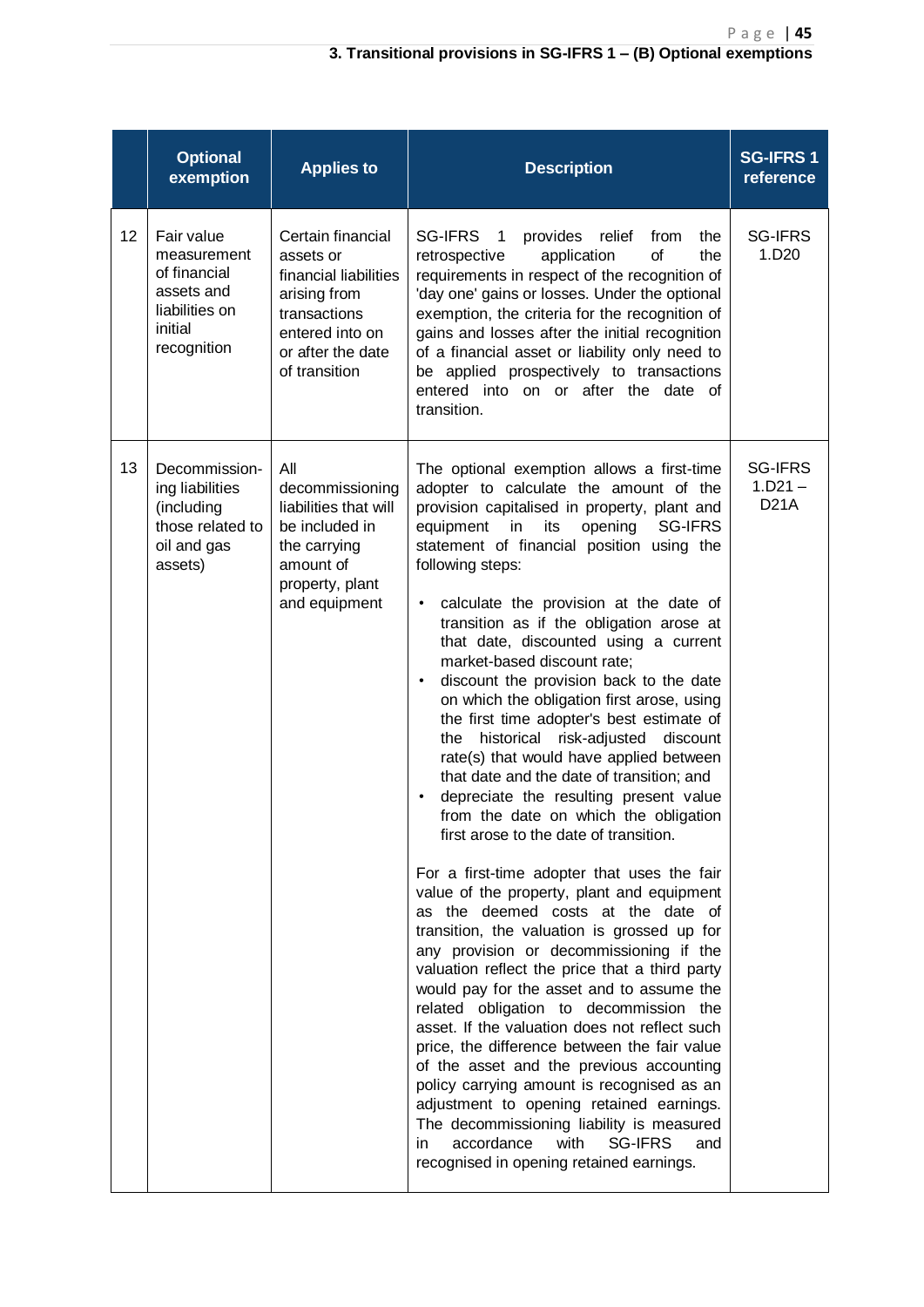|    | <b>Optional</b><br>exemption          | <b>Applies to</b>                                                                        | <b>Description</b>                                                                                                                                                                                                                                                                                                                                                                                                                                                                                                                                                                                                                                                                                                           | <b>SG-IFRS1</b><br>reference        |
|----|---------------------------------------|------------------------------------------------------------------------------------------|------------------------------------------------------------------------------------------------------------------------------------------------------------------------------------------------------------------------------------------------------------------------------------------------------------------------------------------------------------------------------------------------------------------------------------------------------------------------------------------------------------------------------------------------------------------------------------------------------------------------------------------------------------------------------------------------------------------------------|-------------------------------------|
|    |                                       |                                                                                          | If a first-time adopter uses the deemed cost<br>exemption for oil and gas assets in the<br>development or production phases, then the<br>amount of any adjustment required to measure<br>decommissioning, restoration<br>and<br>similar<br>liabilities in accordance with SG-IAS<br>37<br>Provisions,<br>Contingent<br>Liabilities<br>and<br>Contingent Assets at the date of transition are<br>recognised directly in retained earnings rather<br>than adjusting the carrying amount of the<br>underlying assets.                                                                                                                                                                                                           |                                     |
| 14 | Service<br>concession<br>arrangements | All service<br>concession<br>arrangements<br>outstanding at<br>the date of<br>transition | If retrospective application of SG-IFRIC 12<br>Service Concession Arrangements at the date<br>of transition is impracticable for any service<br>concession arrangement, then the operator:<br>reclassifies assets previously recognised<br>$\bullet$<br>under the service concession arrangement<br>as a financial asset or an intangible asset<br>at the date of transition, measured at the<br>carrying amount of the previous accounting<br>policy; and<br>tests those assets for impairment at the<br>$\bullet$<br>date of transition or, if that is impracticable,<br>then at the start of the current reporting<br>period. (The impairment test is undertaken<br>in accordance with either SG-IAS 36 or<br>SG-IFRS 9.) | <b>SG-IFRS</b><br>1.D <sub>22</sub> |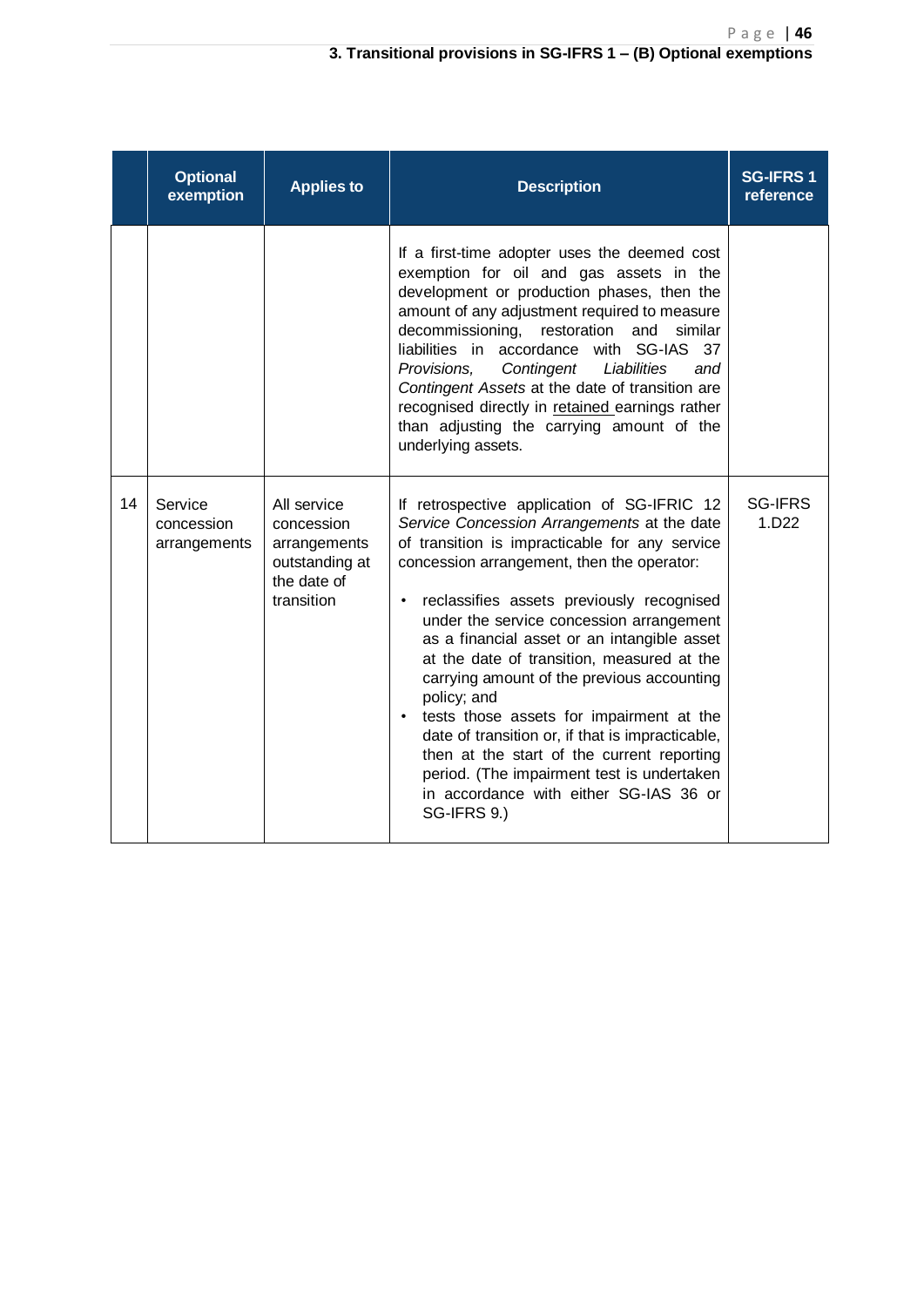#### **3. Transitional provisions in SG-IFRS 1 – (B) Optional exemptions**

|    | <b>Optional</b><br>exemption | <b>Applies to</b>                                      | <b>Description</b>                                                                                                                                                                                                                                                                                                                                                                                                                                                                                                                                                                                                                                                                                                                                       | <b>SG-IFRS1</b><br>reference        |
|----|------------------------------|--------------------------------------------------------|----------------------------------------------------------------------------------------------------------------------------------------------------------------------------------------------------------------------------------------------------------------------------------------------------------------------------------------------------------------------------------------------------------------------------------------------------------------------------------------------------------------------------------------------------------------------------------------------------------------------------------------------------------------------------------------------------------------------------------------------------------|-------------------------------------|
| 15 | Borrowing<br>costs           | Borrowing<br>costs incurred<br>on qualifying<br>assets | A first-time adopter is permitted to apply the<br>requirements of SG-IAS 23 Borrowing Costs<br>from the date of transition or earlier. If a first-<br>time adopter applies the optional exemption<br>for borrowing costs, then:<br>it accounts for borrowing costs incurred on<br>$\bullet$<br>or after the chosen date of transition in<br>accordance with SG-IAS 23, including<br>those incurred on qualifying assets already<br>under construction; and<br>it does not restate the borrowing costs<br>$\bullet$<br>capitalised under previous accounting<br>policy before the date of initial application<br>of SG-IAS 23.<br>The optional exemption, if elected, is required<br>to be applied consistently across all relevant<br>qualifying assets. | <b>SG-IFRS</b><br>1.D <sub>23</sub> |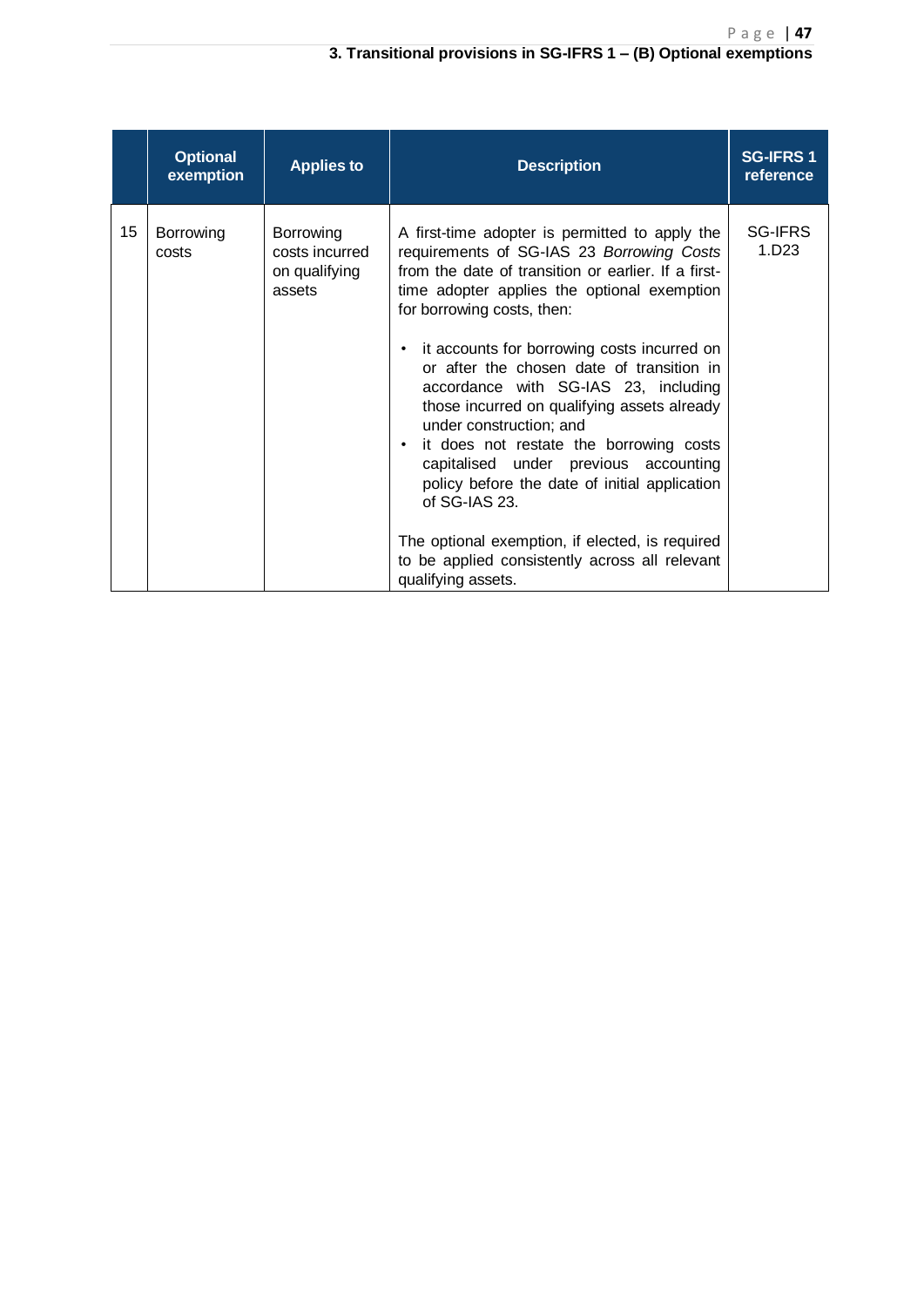|    | <b>Optional</b><br>exemption                                            | <b>Applies to</b>                                          | <b>Description</b>                                                                                                                                                                                                                                                                                                                                                                                                                                                                                                 | <b>SG-IFRS1</b><br>reference        |
|----|-------------------------------------------------------------------------|------------------------------------------------------------|--------------------------------------------------------------------------------------------------------------------------------------------------------------------------------------------------------------------------------------------------------------------------------------------------------------------------------------------------------------------------------------------------------------------------------------------------------------------------------------------------------------------|-------------------------------------|
| 16 | Extinguishing<br>financial<br>liabilities with<br>equity<br>instruments | All financial<br>liabilities with<br>equity<br>instruments | When equity instruments issued to a creditor<br>to extinguish all or part of a financial liability<br>are recognised initially, an entity shall measure<br>them at the fair value of the equity instruments<br>issued.                                                                                                                                                                                                                                                                                             | <b>SG-IFRS</b><br>1.D <sub>25</sub> |
|    |                                                                         |                                                            | If the fair value of the equity instruments<br>issued cannot be reliably measured then the<br>equity instruments shall be measured to reflect<br>the fair value of the financial<br>liability<br>extinguished.                                                                                                                                                                                                                                                                                                     |                                     |
|    |                                                                         |                                                            | If only part of the financial liability is<br>extinguished, the entity shall assess whether<br>some of the consideration paid relates to a<br>modification of the terms of the liability that<br>remains outstanding.                                                                                                                                                                                                                                                                                              |                                     |
|    |                                                                         |                                                            | When only part of the financial liability is<br>extinguished, the consideration allocated to<br>the remaining liability shall form part of the<br>assessment of whether the terms of that<br>remaining liability have been substantially<br>modified. If the remaining liability has been<br>substantially modified, the entity shall account<br>for the modification as the extinguishment of<br>the original liability and the recognition of a<br>new liability as required by paragraph 3.3.2 of<br>SG-IFRS 9. |                                     |
|    |                                                                         |                                                            | An entity shall disclose a gain or loss<br>recognised as a separate line item in profit or<br>loss or in the notes.                                                                                                                                                                                                                                                                                                                                                                                                |                                     |
|    |                                                                         |                                                            | A first time adopter may apply SG-IFRIC 19<br>Extinguishing Financial Liabilities with Equity<br>Instruments for extinguishments that occurred<br>from the beginning of the earliest comparative<br>period.                                                                                                                                                                                                                                                                                                        |                                     |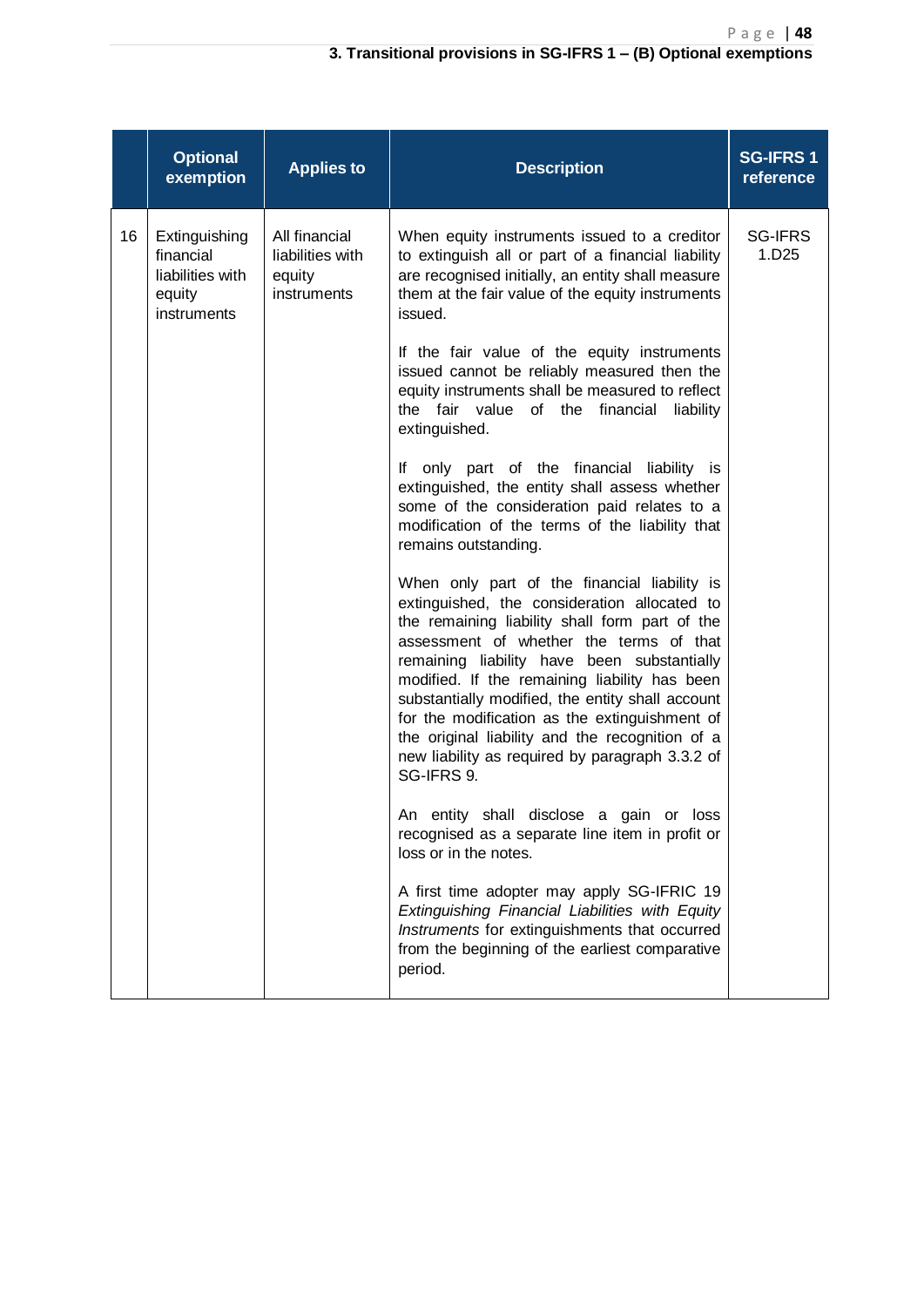|    | <b>Optional</b><br>exemption                                          | <b>Applies to</b>                                                                                                                                          | <b>Description</b>                                                                                                                                                                                                                                                                                                                                                                                                                                                                                                                                                                                                                                                                                                                                            | <b>SG-IFRS1</b><br>reference                   |
|----|-----------------------------------------------------------------------|------------------------------------------------------------------------------------------------------------------------------------------------------------|---------------------------------------------------------------------------------------------------------------------------------------------------------------------------------------------------------------------------------------------------------------------------------------------------------------------------------------------------------------------------------------------------------------------------------------------------------------------------------------------------------------------------------------------------------------------------------------------------------------------------------------------------------------------------------------------------------------------------------------------------------------|------------------------------------------------|
| 17 | Moving from<br>severe<br>hyperinflation                               | All assets and<br>liabilities held<br>before the<br>functional<br>currency<br>normalisation<br>date, which is<br>on or before<br>the date of<br>transition | This exemption allows a first-time adopter to<br>measure assets and liabilities, held before the<br>functional currency normalisation date, at fair<br>value on the date of transition and use that fair<br>value as the deemed cost of those assets and<br>liabilities in the opening SG-IFRS statement of<br>financial position.<br>When the functional currency normalisation<br>date falls within a 12-month comparative<br>period, the comparative period may be less<br>than 12 months, provided that a complete set<br>of financial statements (as required by<br>paragraph 10 of SG-IAS 1 Presentation of<br>Financial Statements) is provided for that<br>shorter period.                                                                            | <b>SG-IFRS</b><br>$1.D26 -$<br>D <sub>30</sub> |
| 18 | Joint<br>arrangements                                                 | All joint<br>arrangements                                                                                                                                  | A first-time adopter may apply the transition<br>provisions in SG-IFRS 11 Joint Arrangements<br>with the following exceptions:<br>a) When applying the transition provisions in<br>SG-IFRS 11, a first-time adopter shall<br>apply these provisions at the date of<br>transition to SG-IFRS.<br>b) When<br>changing from<br>proportionate<br>consolidation to the equity method, a first-<br>time adopter shall test for impairment the<br>investment in accordance with SG-IAS 36<br>as at the date of transition to SG-IFRS,<br>regardless of whether there is any<br>indication that the investment may be<br>impaired. Any resulting impairment shall be<br>recognised as an adjustment to retained<br>earnings at the date of transition to SG-<br>IFRS. | <b>SG-IFRS</b><br>1.D31                        |
| 19 | Stripping<br>costs in the<br>production<br>phase of a<br>surface mine | Stripping costs<br>in the scope of<br>SG-IFRIC 20                                                                                                          | A first-time adopter may apply the transitional<br>provisions set out in SG-IFRIC 20.A1-A4<br>Stripping Costs in the Production Phase of a<br>Surface Mine. In that paragraph, reference to<br>the effective date shall be interpreted as the<br>beginning of the first SG-IFRS reporting<br>period.                                                                                                                                                                                                                                                                                                                                                                                                                                                          | <b>SG-IFRS</b><br>1.D32                        |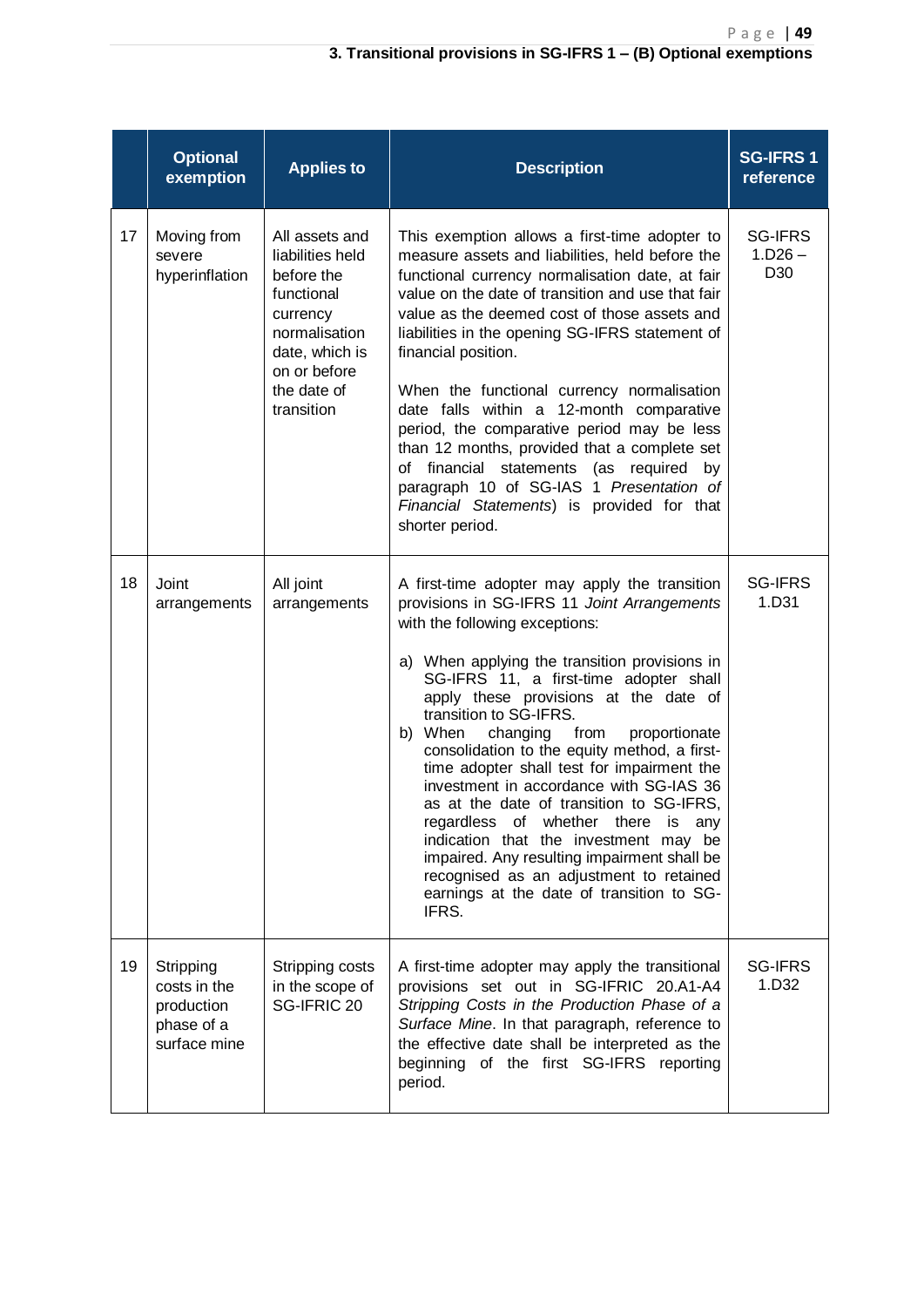|    | <b>Optional</b><br>exemption                                                                          | <b>Applies to</b>            | <b>Description</b>                                                                                                                                                                                                                                                                                                                                                                                                                                                                                                                                                                                                                                                                                                                                                                                                                                                                                                                                                                                                                                                                                                                                                                                                                                                                                                                                                                                                                                                                                                                                                                                                                                                                                                                                                                                                                                                                                                                                                                                                                                   | <b>SG-IFRS1</b><br>reference                                                    |
|----|-------------------------------------------------------------------------------------------------------|------------------------------|------------------------------------------------------------------------------------------------------------------------------------------------------------------------------------------------------------------------------------------------------------------------------------------------------------------------------------------------------------------------------------------------------------------------------------------------------------------------------------------------------------------------------------------------------------------------------------------------------------------------------------------------------------------------------------------------------------------------------------------------------------------------------------------------------------------------------------------------------------------------------------------------------------------------------------------------------------------------------------------------------------------------------------------------------------------------------------------------------------------------------------------------------------------------------------------------------------------------------------------------------------------------------------------------------------------------------------------------------------------------------------------------------------------------------------------------------------------------------------------------------------------------------------------------------------------------------------------------------------------------------------------------------------------------------------------------------------------------------------------------------------------------------------------------------------------------------------------------------------------------------------------------------------------------------------------------------------------------------------------------------------------------------------------------------|---------------------------------------------------------------------------------|
| 20 | Financial<br>instruments<br><b>Effective for</b><br>periods<br>beginning 1<br><b>January</b><br>2018) | All financial<br>instruments | <b>No</b><br>requirement to restate<br>comparative<br>information (including disclosures in SG-IFRS<br>7 Financial Instruments: Disclosures), to the<br>extent that the disclosures relate to SG-IFRS 9<br>in first SG-IFRS financial statements. If an<br>entity<br>opts<br>not to restate<br>comparative<br>information,<br>the<br>transition<br>date for<br>the<br>purposes of applying SG-IFRS 9 is the<br>beginning of the first SG-IFRS reporting period<br>and not the date of transition to SG-IFRS. For<br>e.g., if an entity's financial year end is 31<br>December and it chooses not to restate<br>comparative information for SG-IFRS 9, its<br>date of transition to SG-IFRS is 1 January<br>2017, but its transition date for SG-IFRS 9 is 1<br>January 2018.<br>An entity that chooses to present comparative<br>information that does not comply with SG-<br>IFRS 7 and SG-IFRS 9 in its first year of<br>transition shall:<br>a) apply the requirements of SFRS in place of<br>requirements of SG-IFRS 9 to<br>the<br>comparative information about items within<br>the scope of SG-IFRS 9.<br>b) disclose this fact together with the basis<br>used to prepare this information.<br>c) treat<br>any<br>adjustment<br>between<br>the<br>statement of financial position at the<br>comparative period's reporting date (i.e.<br>the statement of financial position that<br>includes comparative information under<br>SFRS) and the statement of financial<br>position at the start of the first SG-IFRS<br>reporting period (i.e. the first period that<br>includes information that complies with SG-<br>IFRS 7 and the completed version of SG-<br>IFRS 9) as arising from a change in<br>accounting policy and give the disclosures<br>required by SG-IAS 8.28(a)-(e) and (f)(i)<br>Accounting<br>Policies,<br>Changes<br>in<br>Accounting Estimates and Errors. SG-IAS<br>applies only to amounts<br>$8.28(f)$ (i)<br>presented in the statement of financial<br>position at the<br>comparative<br>period's<br>reporting date. | <b>SG-IFRS</b><br>$1.D19 -$<br>D <sub>19</sub> C,<br>D33, E1,<br>E <sub>2</sub> |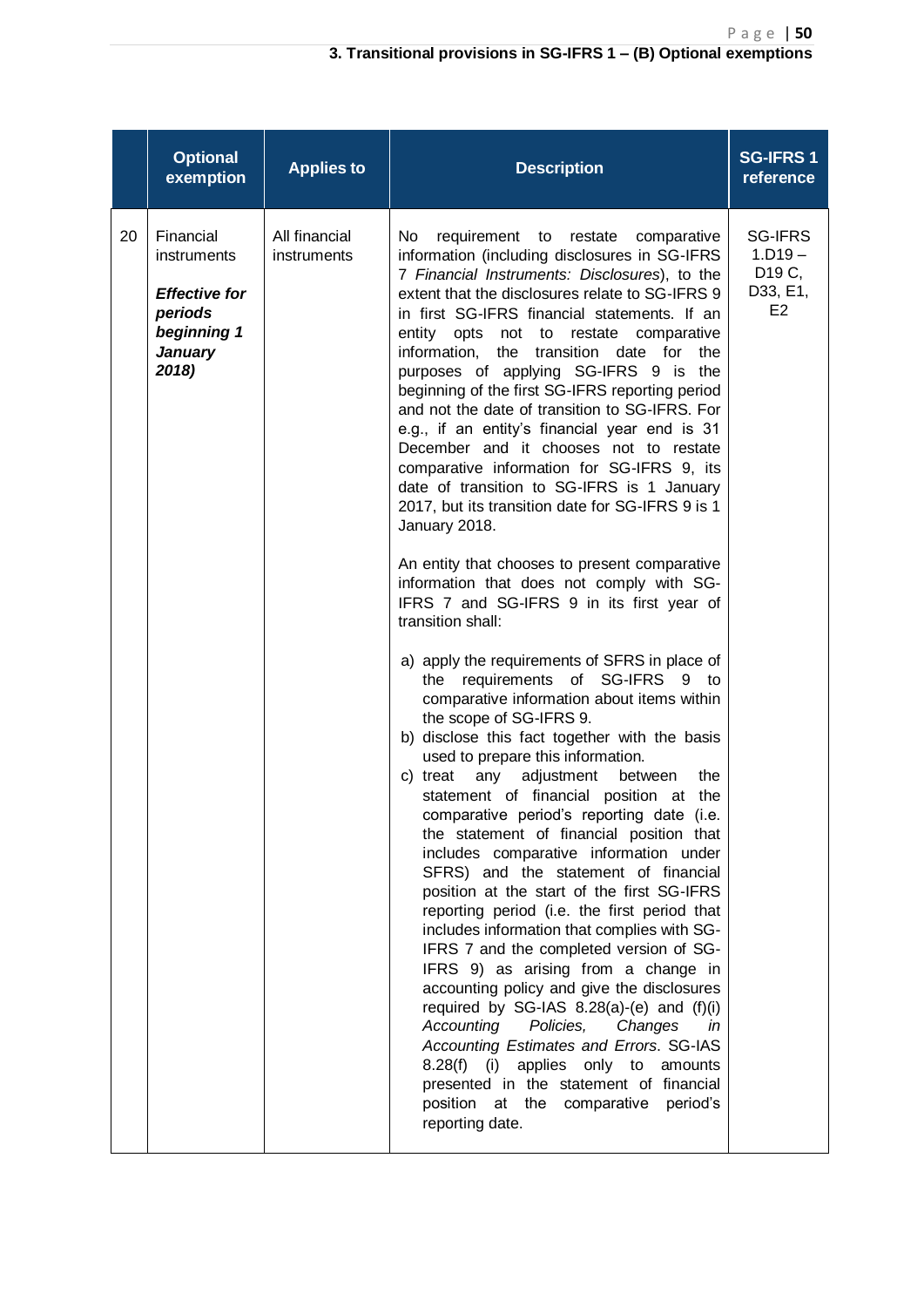| <b>Optional</b><br>exemption | <b>Applies to</b> | <b>Description</b>                                                                                                                                                                                                                                                                                                                                                                                                                                                                                       | <b>SG-IFRS1</b><br>reference |
|------------------------------|-------------------|----------------------------------------------------------------------------------------------------------------------------------------------------------------------------------------------------------------------------------------------------------------------------------------------------------------------------------------------------------------------------------------------------------------------------------------------------------------------------------------------------------|------------------------------|
|                              |                   | d) apply SG-IAS 1.17(c) to provide additional<br>disclosures when compliance with the<br>specific requirements in SG-IFRSs is<br>insufficient to enable users to understand<br>the impact of particular transactions, other<br>events and conditions on the entity's<br>financial<br>financial<br>position<br>and<br>performance.                                                                                                                                                                        |                              |
|                              |                   | The fair value option for financial assets and<br>liabilities is re-opened based on facts and<br>circumstances at date of transition.                                                                                                                                                                                                                                                                                                                                                                    |                              |
|                              |                   | An entity may designate an investment in an<br>equity instrument as at FVOCI by an<br>irrevocable election (in accordance with<br>paragraph 5.7.5 of SG-IFRS 9) on the basis of<br>the facts and circumstances that exist at the<br>date of transition.                                                                                                                                                                                                                                                  |                              |
|                              |                   | On transition, the entity assesses whether<br>presenting the effects of changes in a financial<br>liability's credit risk in OCI would create or<br>enlarge an accounting mismatch in profit or<br>loss. The assessment is made based on facts<br>and circumstances at the date of transition.                                                                                                                                                                                                           |                              |
|                              |                   | SG-IFRS 9 permits some contracts to buy or<br>sell a non-financial item to be designated at<br>inception<br><b>FVTPL</b><br>as measured<br>at<br>(see<br>paragraph 2.5 of SG-IFRS 9). Despite this<br>entity is permitted to<br>requirement,<br>an<br>designate, at the date of transition, contracts<br>that already exist on that date as measured at<br>FVTPL but only if they meet the requirements<br>of paragraph 2.5 of SG-IFRS 9 at the date and<br>the entity designates all similar contracts. |                              |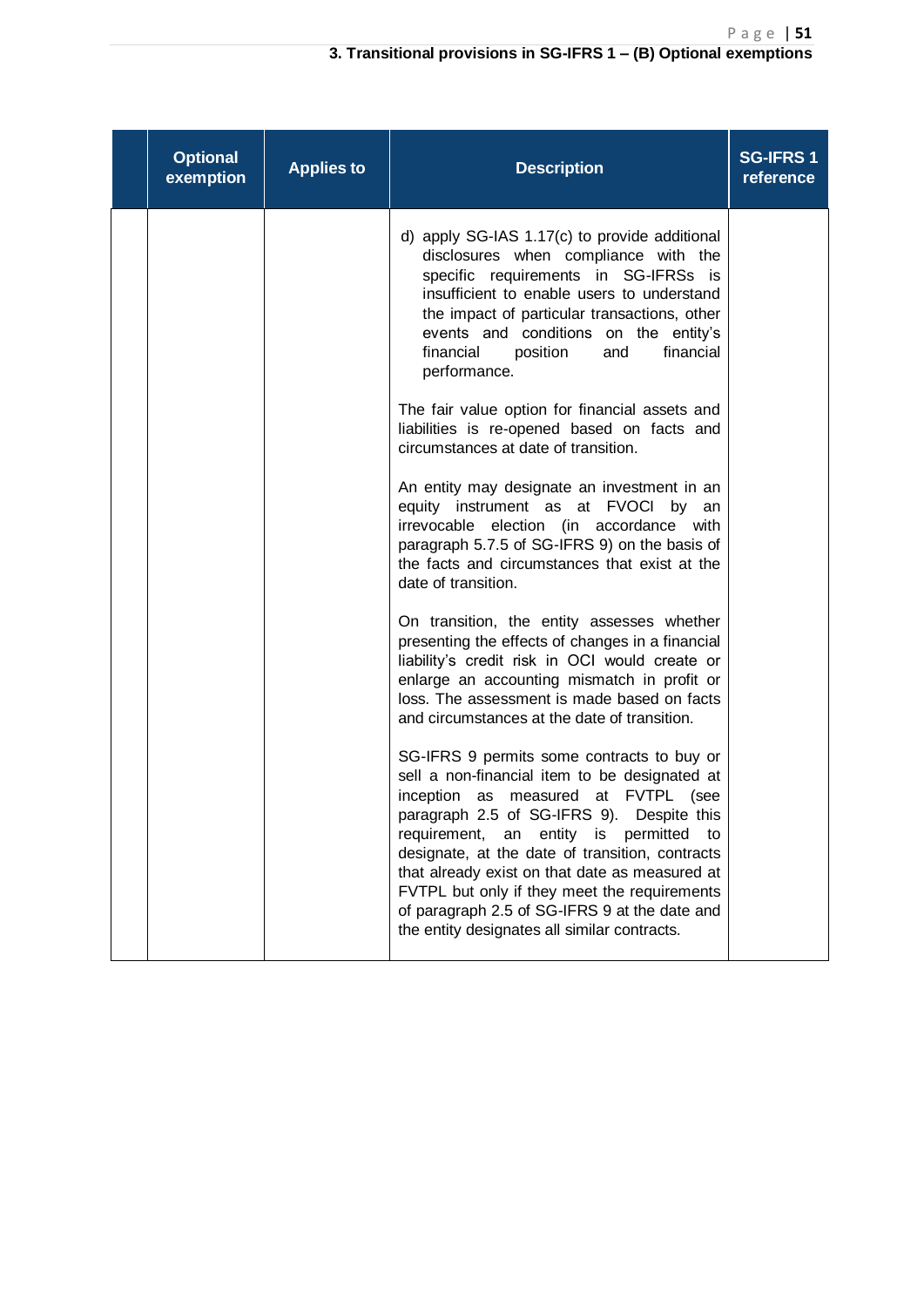|    | <b>Optional</b><br>exemption                                                                                                       | <b>Applies to</b>                                                                                                                                               | <b>Description</b>                                                                                                                                                                                                                                                                                                                                                                                                                                                                                                                                                                                                                                                                                                                                                                                                                                                                                                                                                                                                                                                                                                                                                                                                          | <b>SG-IFRS1</b><br>reference       |
|----|------------------------------------------------------------------------------------------------------------------------------------|-----------------------------------------------------------------------------------------------------------------------------------------------------------------|-----------------------------------------------------------------------------------------------------------------------------------------------------------------------------------------------------------------------------------------------------------------------------------------------------------------------------------------------------------------------------------------------------------------------------------------------------------------------------------------------------------------------------------------------------------------------------------------------------------------------------------------------------------------------------------------------------------------------------------------------------------------------------------------------------------------------------------------------------------------------------------------------------------------------------------------------------------------------------------------------------------------------------------------------------------------------------------------------------------------------------------------------------------------------------------------------------------------------------|------------------------------------|
| 21 | Revenue from<br>contracts with<br>customers<br><b>Effective for</b><br>annual<br>periods<br>beginning 1<br><b>January</b><br>2018) | All contracts<br>prior to the date<br>of transition                                                                                                             | Contracts with customers that were completed<br>before the earliest period presented need not<br>be restated. A first-time adopter is also<br>permitted to use one or more of the following<br>practical expedients in accordance with the<br>transitional provisions of SG-IFRS 15.<br>For all reporting periods presented before the<br>beginning of the first SG-IFRS<br>annual<br>reporting period, a first-time adopter is not<br>required to disclose the amount of the<br>transaction price allocated to any remaining<br>performance obligations or an explanation of<br>when it expects to recognise the amount as<br>revenue.                                                                                                                                                                                                                                                                                                                                                                                                                                                                                                                                                                                     | <b>SG-IFRS</b><br>$1.D34 -$<br>D35 |
| 22 | Leases<br><b>Effective for</b><br>annual<br>periods<br>beginning 1<br><b>January</b><br>2019)                                      | All leasing<br>arrangements<br>for entities that<br>early adopt<br>SG-IFRS 16<br>and apply it in<br>the same<br>financial year<br>when SG-IFRS<br>1 is applied. | A first-time adopter may apply the new lease<br>definition to contracts existing at the date of<br>transition based on facts and circumstances at<br>that date.<br>If a first-time adopter is a lessee that<br>recognises at the date of transition lease<br>liabilities and right-of-use assets, then it is<br>permitted to choose the following approaches<br>to apply to all of its leases at the date of<br>transition:<br>measure the lease liability at the present<br>value of the remaining lease payments,<br>discounted using the lessee's incremental<br>borrowing rate at the date of transition;<br>measure a right-of-use asset, on a lease-<br>$\bullet$<br>by-lease basis, at either:<br>its carrying amount as if SG-IFRS 16<br>had<br>been<br>applied<br>since<br>the<br>commencement date of the lease, but<br>discounted<br>using<br>the<br>lessee's<br>incremental borrowing rate at the date<br>of transition to SG-IFRS; or<br>an amount equal to the lease liability,<br>adjusted by the amount of any prepaid<br>or accrued lease payments relating to<br>that lease recognised in the statement<br>οf<br>financial<br>position<br>immediately<br>before the date of transition to SG-<br>IFRS; or | SG-IFRS<br>$1.D9 - D9D$            |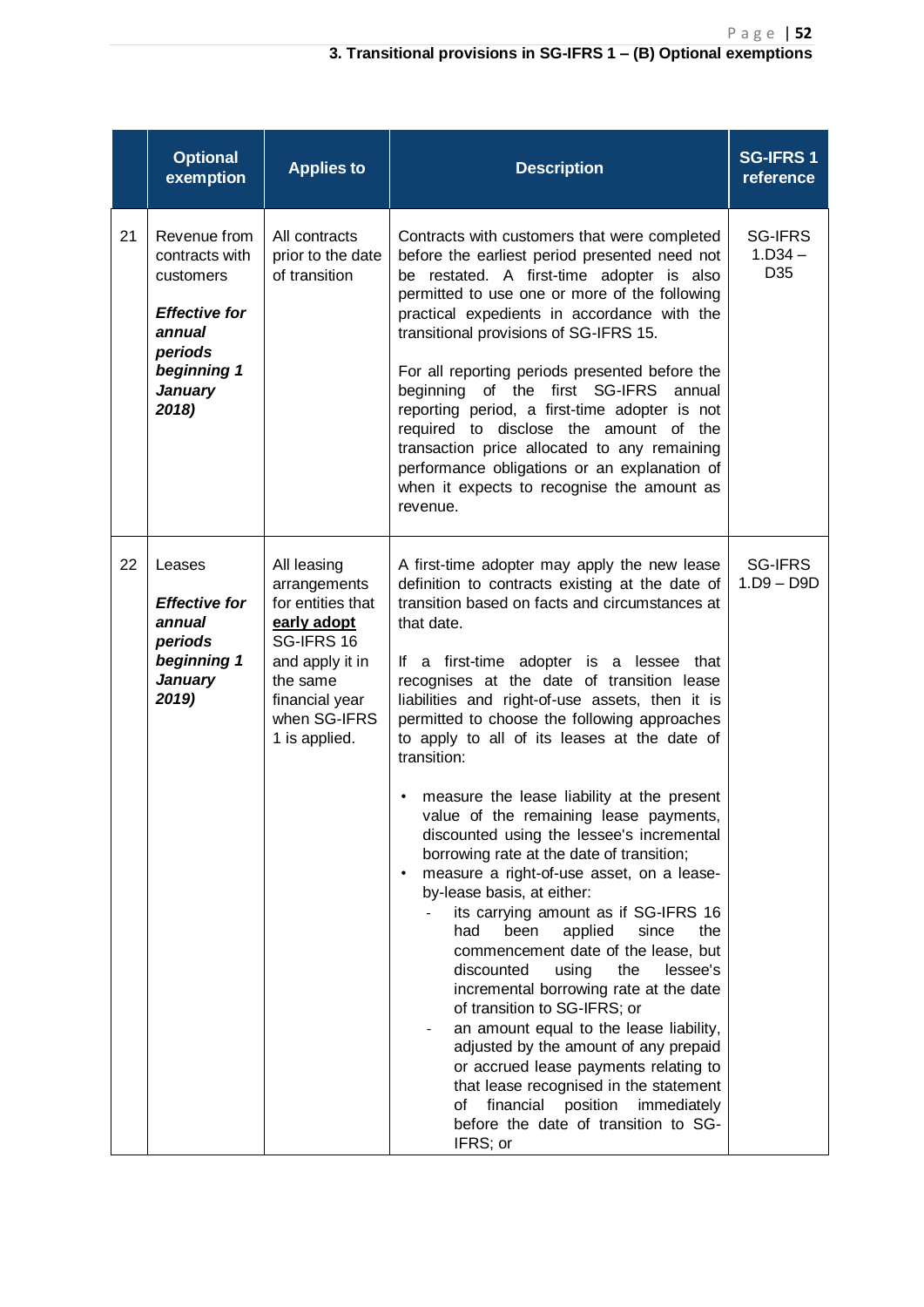| <b>Optional</b><br>exemption | <b>Applies to</b> | <b>Description</b>                                                                                                                                                                                                                                                                                                                                                                                                                                                                                                                                                                                                                                                                                                                                                                                                                                                                                                                                                                                                                                                                                                                                                                                                                                                                                                                                      | <b>SG-IFRS1</b><br>reference |
|------------------------------|-------------------|---------------------------------------------------------------------------------------------------------------------------------------------------------------------------------------------------------------------------------------------------------------------------------------------------------------------------------------------------------------------------------------------------------------------------------------------------------------------------------------------------------------------------------------------------------------------------------------------------------------------------------------------------------------------------------------------------------------------------------------------------------------------------------------------------------------------------------------------------------------------------------------------------------------------------------------------------------------------------------------------------------------------------------------------------------------------------------------------------------------------------------------------------------------------------------------------------------------------------------------------------------------------------------------------------------------------------------------------------------|------------------------------|
|                              |                   | apply SG-IAS 36 to the right-of-use asset<br>at the date of transition to SG-IFRS.<br>A first-time adopter that is a lessee measures<br>the right-of-use asset at fair value at the date<br>of transition to SG-IFRS for leases that meet<br>the definition of investment property in SG-IAS<br>40 and are measured using the fair value<br>model in SG-IAS 40 from the date of transition.<br>A first-time adopter that is a lessee is<br>permitted to apply the following optional<br>exemptions at the date of transition on a<br>lease-by-lease basis:<br>apply a single discount rate to a portfolio of<br>leases<br>with<br>reasonably<br>similar<br>characteristics:<br>elect not to apply the measurement<br>$\bullet$<br>requirements to leases for which the lease<br>term ends within 12 months of the date of<br>transition nor to leases for which the<br>underlying asset is of low value. Instead,<br>the first-time adopter recognises the lease<br>payments associated with those leases as<br>an expense on either a straight-line basis<br>over the lease term or another systematic<br>basis;<br>exclude initial direct costs from<br>the<br>measurement of the right-of-use asset; and<br>use hindsight - e.g. in determining the<br>$\bullet$<br>lease term if the contract contains options<br>to extend or terminate the lease. |                              |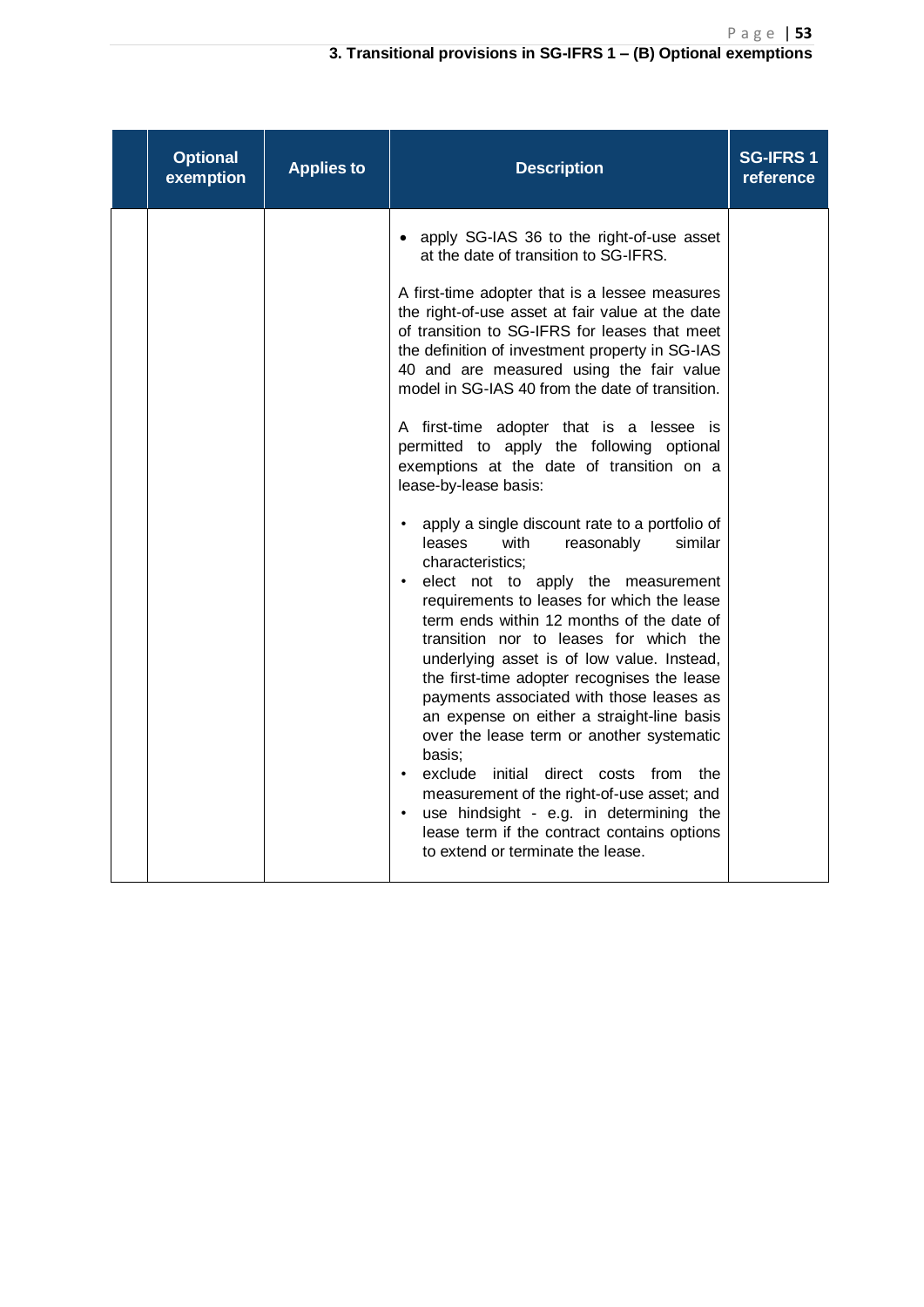# **4. Standards/transitional provisions applied prospectively and SFRS/SG-IFRS differences with no transitional reliefs available in SG-IFRS 1**

The table below lists standards under SFRS or transitional provisions of SFRS that were applied prospectively, and standards under SFRS that had different requirements from SG-IFRS, for which there are no mandatory exceptions or optional exemptions available to provide relief from full retrospective application.

Note: the list below is based on SFRS pronouncements that are effective as at 3 October 2017 for annual periods ending from 1 January 2017 to 31 December 2017.

| <b>Standards</b> | <b>Areas of impact</b>                                                                                                                                                                                                                                             |
|------------------|--------------------------------------------------------------------------------------------------------------------------------------------------------------------------------------------------------------------------------------------------------------------|
| SFRS 17          | Entities that did not apply SFRS 17 prior to annual periods beginning<br>before 1 January 2005 would be required to apply SG-IAS 17<br>retrospectively to such lease arrangements.                                                                                 |
|                  | For example, entities may not account for certain lease arrangements<br>as finance leases before 1 January 2005. On transition to SG-IFRS,<br>entities would be required to account for such lease arrangements as<br>finance leases in accordance with SG-IAS 17. |
| SFRS 20          | Entities with existing government grants granted in annual periods<br>beginning before 1 January 1985 that have not been amortised into<br>profit or loss would be required to apply the requirements of SG-IAS<br>20 retrospectively to such grants.              |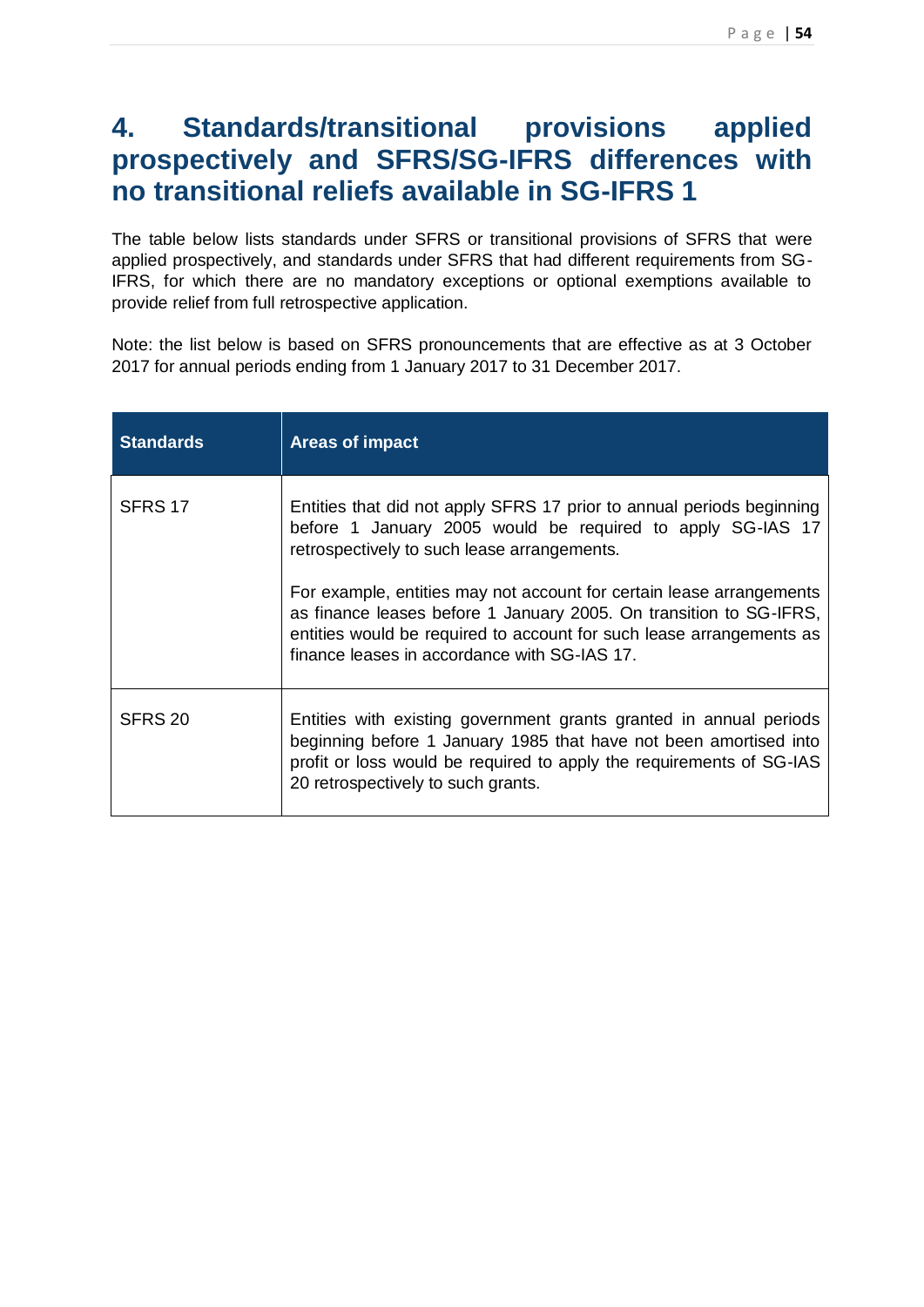**4. Standards/transitional provisions applied prospectively and SFRS/SG-IFRS differences with no transitional reliefs available in SG-IFRS 1**

| <b>Standards</b>                                          | <b>Areas of impact</b>                                                                                                                                                                                                                                                                                                                                                                                                   |  |
|-----------------------------------------------------------|--------------------------------------------------------------------------------------------------------------------------------------------------------------------------------------------------------------------------------------------------------------------------------------------------------------------------------------------------------------------------------------------------------------------------|--|
| <b>SFRS 32</b><br>SFRS 38 <sup>8</sup><br><b>SFRS 103</b> | Intangible assets that would have been recognised in accordance with<br>SG-IAS 38 in the acquiree's financial statements at the date of<br>transition acquired or assumed under business combination<br>transactions (please refer to Section 2(A) for further guidance)                                                                                                                                                 |  |
| SFRS 38 <sup>8</sup>                                      | Entities that did not apply SFRS 38 prior to annual periods beginning<br>before 1 July 2004 would be required to apply SG-IAS 38<br>retrospectively to account for such intangible assets.<br>For example, entities may not have capitalised certain intangible                                                                                                                                                          |  |
|                                                           | assets before 1 July 2004. On transition to SG-IFRS, entities would<br>be required to account for such intangible assets in accordance with<br><b>SG-IAS 38.</b>                                                                                                                                                                                                                                                         |  |
| SFRS 38 <sup>8</sup><br><b>SFRS 103</b>                   | Entities which have recognised reacquired rights in business<br>combinations that took place in annual periods before 1 July 2009,<br>and whose useful lives are not the contractual period of the contract,<br>would be required to apply the requirements of SG-IAS 38 and SG-<br>IFRS 3 retrospectively to such transactions (i.e. to amortise the<br>reacquired assets over the contractual period of the contract). |  |
| <b>SFRS 16</b><br>SFRS 38 <sup>8</sup>                    | Entities which used a depreciation/amortisation method that is based<br>on revenue generated by an activity that includes the use of an asset<br>for annual periods before 1 January 2016, would be required to<br>retrospectively account for the depreciation/amortisation of the asset<br>using the depreciation/amortisation method allowed under SG-IAS<br>16/SG-IAS 38.                                            |  |
|                                                           | Note: under SG-IAS 38, the presumption that revenue-based<br>amortisation method is inappropriate is a rebuttable presumption,<br>which could be overcome in limited circumstances (please refer to<br>SG-IAS 38.98A).                                                                                                                                                                                                   |  |

 $\overline{\phantom{a}}$ 

 $8$  Entities may wish to note that the deemed cost exemption under SG-IFRS 1.D5 to D6 is available for intangible assets that meet:

<sup>(</sup>i) the recognition criteria in SG-IAS 38 (including reliable measurement of original cost); and

 $(iii)$  the criteria in SG-IAS 38 for revaluation (including the existence of an active market). [SG-IFRS 1.D7(b)]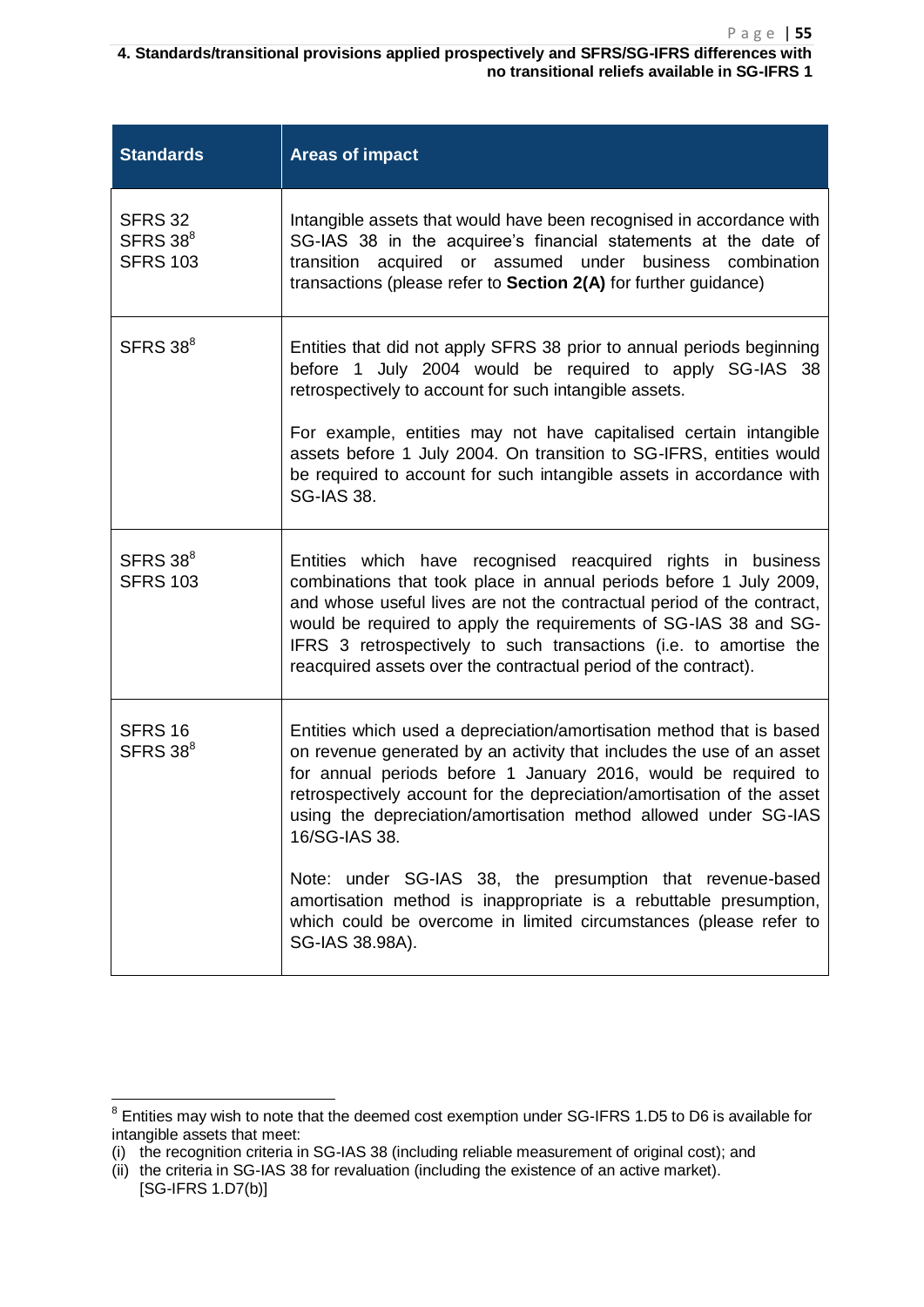**4. Standards/transitional provisions applied prospectively and SFRS/SG-IFRS differences with no transitional reliefs available in SG-IFRS 1**

| <b>Standards</b>   | <b>Areas of impact</b>                                                                                                                                                                                                                                                                                                                                                                                                                                                                                                                               |
|--------------------|------------------------------------------------------------------------------------------------------------------------------------------------------------------------------------------------------------------------------------------------------------------------------------------------------------------------------------------------------------------------------------------------------------------------------------------------------------------------------------------------------------------------------------------------------|
| SFRS <sub>40</sub> | For investment properties under construction that were previously<br>measured in accordance with SFRS 16, entities are required to<br>reclassify revaluation surplus to retained earnings on date of<br>transition.                                                                                                                                                                                                                                                                                                                                  |
| <b>SFRS 102</b>    | Entities that have issued share based payments on or after 7<br>November 2002 and have not vested are required to apply the<br>requirements of SG-IFRS 2 to such share-based payments<br>retrospectively.                                                                                                                                                                                                                                                                                                                                            |
|                    | Note that there were amendments to SFRS 102 that were applied<br>prospectively to share-based payment transactions for which the<br>grant date is on or after 1 July 2014. (The amendments amended the<br>definitions of 'vesting conditions' and 'market condition', and added<br>the definitions of 'performance condition' and 'service condition').<br>Entities with share-based payment transactions that have not vested<br>on the date of transition to SG-IFRS would have to apply these<br>amendments to such transactions retrospectively. |
| <b>SFRS 110</b>    | Entities are required to apply the requirements of SG-IFRS 10<br>retrospectively to determine whether an entity is an investment entity.                                                                                                                                                                                                                                                                                                                                                                                                             |

The following interpretation had been issued but not adopted under SFRS:

 IFRIC 2 "*Members' Shares in Co-operative Entities and Similar Instruments*" is effective for annual periods beginning on or after 1 January 2005.

These lists do not include standards and amendments issued and effective on 1 January 2018. These new standards and amendments would have to be applied retrospectively as well when they are applied on the date of transition to SG-IFRS and there are no transition reliefs in SG-IFRS 1. Refer to **Section 5** for this list of standards and amendments issued and effective on 1 January 2018.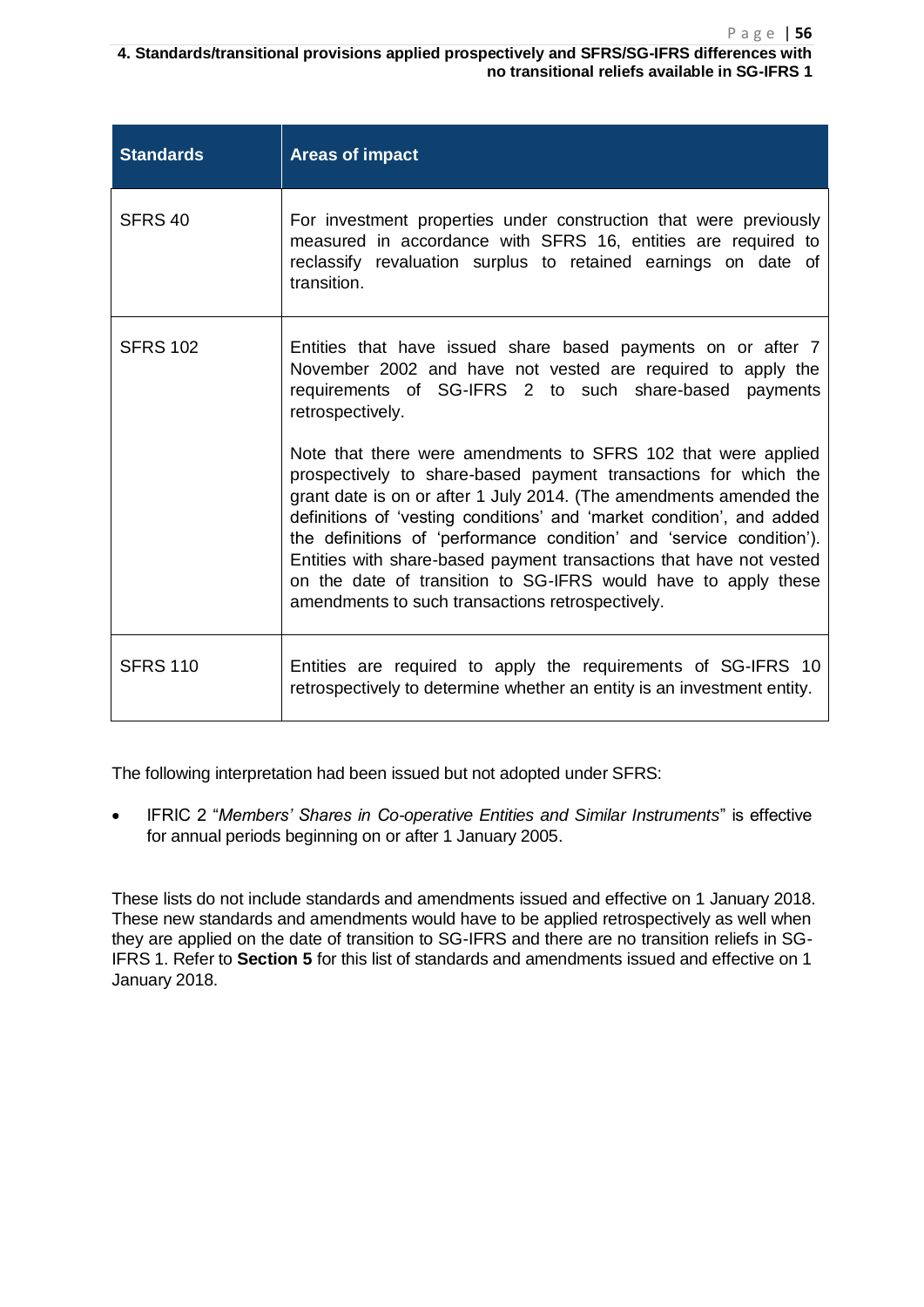# **5. Standards and amendments issued and effective on 1 January 2018**

The table below contains new standards and amendments which are effective for annual periods beginning on 1 January 2018. Note: this list is based on pronouncements that are issued as at 3 October 2017 and is intended for those entities which are converging to SG-IFRS on 1 January 2018, with no early adoption of other standards.

A first-time adopter disregards the transitional provisions within each standard / amendment. These standards / amendments are to be applied retrospectively if there are no transitional provisions available under SG-IFRS 1 that provide relief from full retrospective application of these standards / amendments.

| <b>Standards</b> | <b>Title</b>                                                                                                                      | <b>Remarks</b>                                                                                                                  |
|------------------|-----------------------------------------------------------------------------------------------------------------------------------|---------------------------------------------------------------------------------------------------------------------------------|
| SG-IFRS 2        | Amendments to SG-IFRS 2: Classification and<br>Measurement of Share-based Payment<br>Transactions                                 | Note 1                                                                                                                          |
| SG-IFRS 4        | Amendments to SG-IFRS 4: Applying SG-IFRS<br>9 Financial Instruments with SG-IFRS 4<br><b>Insurance Contracts</b>                 | Note 1                                                                                                                          |
| SG-IFRS 9        | <b>Financial Instruments</b>                                                                                                      | Note 1<br>Please refer to the<br>following for further<br>guidance:<br><b>Section 3(B)(20)</b>                                  |
| SG-IFRS 15       | Revenue from Contracts with Customers                                                                                             | Please refer to the<br>following for further<br>guidance:<br><b>Section 3(B)(21)</b><br>$\mathbb{Z}^{n-1}$<br><b>Appendix B</b> |
| <b>SG-IAS 28</b> | Amendments to SG-IAS 28 Investments in<br>Associates and Joint Ventures: Measuring an<br>associate or joint venture at fair value | Note 1                                                                                                                          |
| <b>SG-IAS 40</b> | Amendments to SG-IAS 40: Transfers of<br><b>Investment Property</b>                                                               | Note 1                                                                                                                          |
| SG-IFRIC 22      | Foreign Currency Transactions and Advance<br>Consideration                                                                        | Note 1                                                                                                                          |

**Note 1:** ISCA will be issuing Technical Bites on the transitional requirements in these standards / amendments and their interaction with SG-IFRS 1 in due course.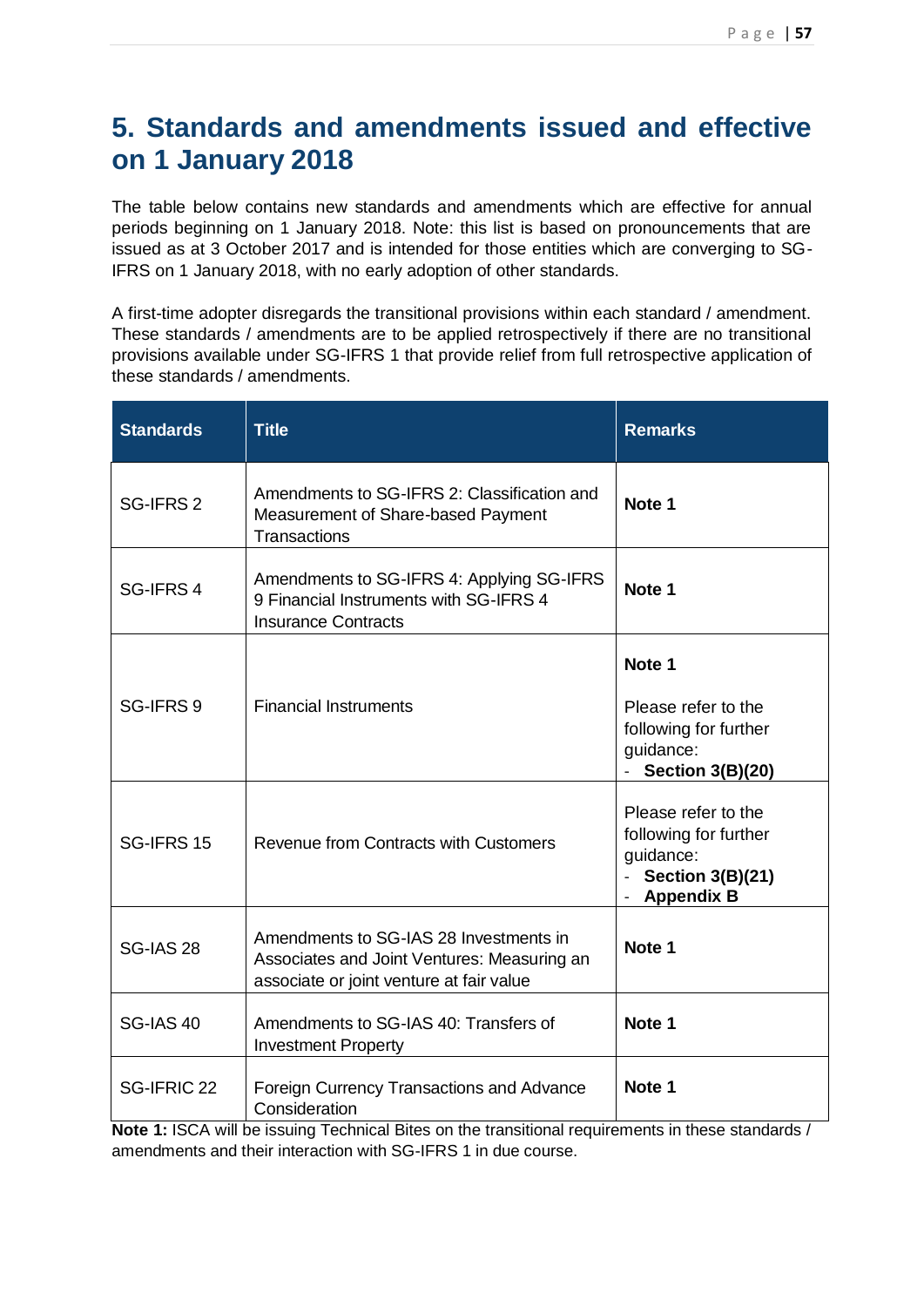# **Appendix A – Announcement by MAS on transitional relief from prospectus disclosure requirements (effective 1 January 2018) to prepare financial statements in accordance with the New Framework**

On 19 January 2017, the Monetary Authority of Singapore announced that it will be providing transitional relief for historical financial statements in prospectuses lodged on or after 1 January 2018. In addition to restating up to three years of historical audited financial statements fully to SG-IFRS in the prospectus, issuers of shares, debentures and units in business trusts will also have the option of using the transitional relief provided by MAS.

Details of the transitional relief arrangements are as follows $9$ :

- 1. MAS will be amending the Securities and Futures (Offers of Investments) (Shares and Debentures) Regulations 2005 and the Securities and Futures (Offers of Investments) (Business Trusts) (No. 2) Regulations 2005 to replace references to "FRS" with the New Framework<sup>10</sup>. The amendments are intended to take effect on 1 January 2018. On commencement, issuers lodging prospectuses on or after 1 January 2018 must prepare financial information that is prepared in accordance with, or restated to, one of the following accounting frameworks: (i) the New Framework; (ii) IFRS; or (iii) US Generally Accepted Accounting Principles (US GAAP).
- 2. MAS will provide transitional relief for issuers that currently use Singapore FRS (SFRS) and that lodge a prospectus from 1 January 2018, as set out in Table 1.
- 3. For the avoidance of doubt, issuers will have a choice of either restating up to three years of historical audited financial statements included in their prospectuses fully to the New Framework or use the transitional relief provided by MAS.

 $\overline{\phantom{a}}$ <sup>9</sup> Extracted from Appendix A in MAS' announcement titled "Financial Reporting for Business Trusts and Collective Investment Schemes"

[http://www.mas.gov.sg/News-and-Publications/Media-Releases/2017/Financial-Reporting-for-](http://www.mas.gov.sg/News-and-Publications/Media-Releases/2017/Financial-Reporting-for-Business-Trusts-and-Collective-Investment-Schemes.aspx)[Business-Trusts-and-Collective-Investment-Schemes.aspx](http://www.mas.gov.sg/News-and-Publications/Media-Releases/2017/Financial-Reporting-for-Business-Trusts-and-Collective-Investment-Schemes.aspx)

 $10$  The term "New Framework" used in MAS announcement refers to the new Singapore financial reporting framework that is identical to IFRS. The term "SG-IFRS" is used in other parts of this publication to refer to this new Singapore financial reporting framework.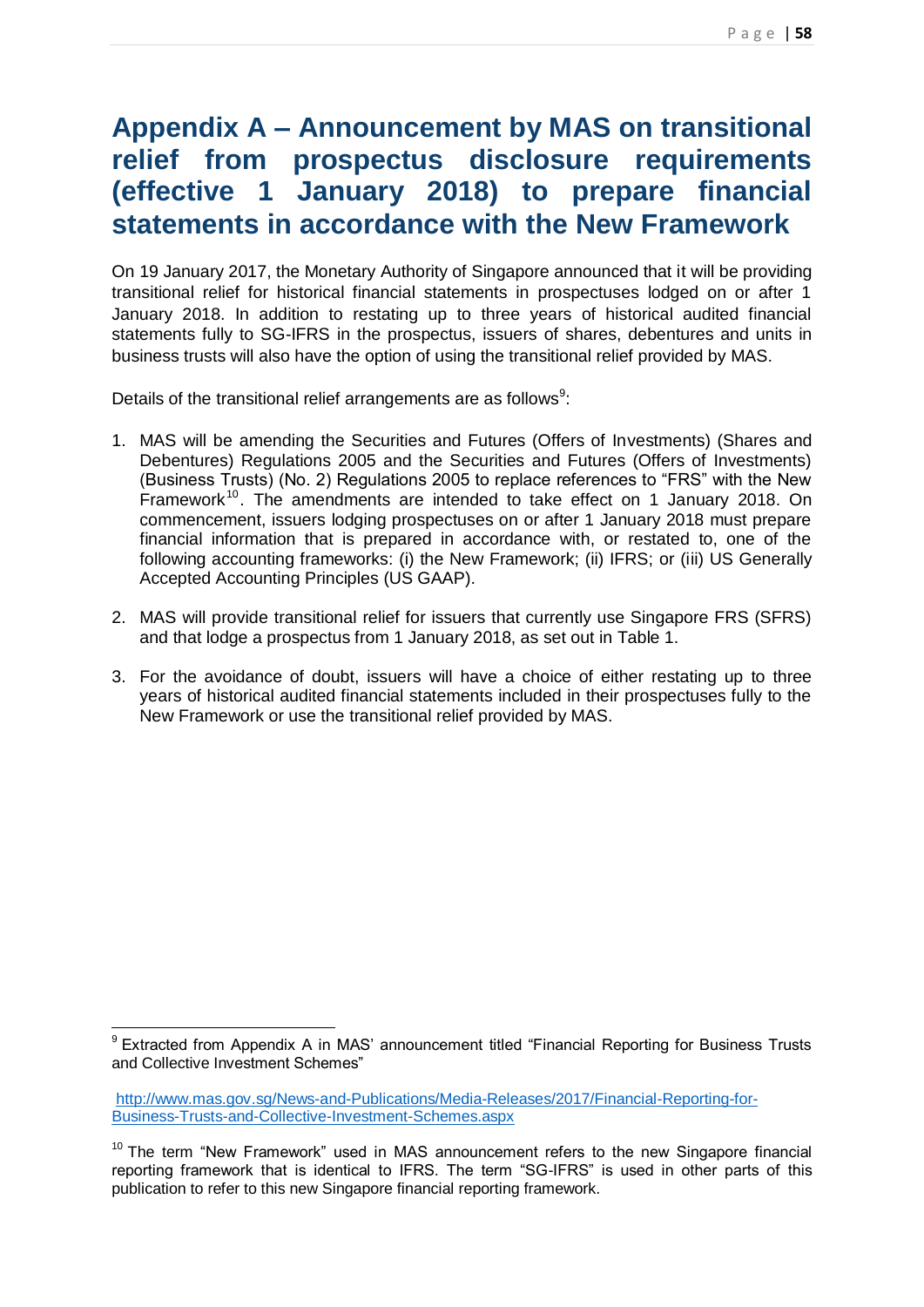**Appendix A – Announcement by MAS on transitional relief from prospectus disclosure requirements (effective 1 January 2018) to prepare financial statements in accordance with SG-IFRS** 

Table 1: Applicable transitional relief for issuers making public offers from 1 January 2018<sup>11</sup>

|                                                                                   | <b>Issuers whose Track Record</b><br>Period does not include annual<br>periods beginning on or after 1                                                                                                                                                                                                                                                                                                                             | <b>Issuers whose Track Record</b><br>Period includes annual periods<br>beginning on or after 1 January                                                                                                                                                                                                                                                                                                                                                                                                                                                                                                                                                                                                                                                                                                                                   |
|-----------------------------------------------------------------------------------|------------------------------------------------------------------------------------------------------------------------------------------------------------------------------------------------------------------------------------------------------------------------------------------------------------------------------------------------------------------------------------------------------------------------------------|------------------------------------------------------------------------------------------------------------------------------------------------------------------------------------------------------------------------------------------------------------------------------------------------------------------------------------------------------------------------------------------------------------------------------------------------------------------------------------------------------------------------------------------------------------------------------------------------------------------------------------------------------------------------------------------------------------------------------------------------------------------------------------------------------------------------------------------|
|                                                                                   | January 2017<br>("Group A Issuers") <sup>12</sup>                                                                                                                                                                                                                                                                                                                                                                                  | 2017<br>("Group B Issuers") $^{13}$                                                                                                                                                                                                                                                                                                                                                                                                                                                                                                                                                                                                                                                                                                                                                                                                      |
| <b>Audited</b><br>financial<br>statements<br>("Track<br><b>Record</b><br>Period") | financial<br><b>Historical</b><br>information<br>$\bullet$<br>prepared in SFRS<br>Qualitative<br>information<br>the.<br>$\bullet$<br>on.<br>the<br>prospective<br>changes<br>in<br>accounting framework<br>Reconciliation of (a) net profit after<br>$\bullet$<br>tax and (b) net assets of the most<br>recent financial year of the Track<br>Period<br>Record<br>reported<br>in.<br>accordance with SFRS, to the New<br>Framework | Historical financial information for<br>$\bullet$<br>the year(s) prior to the annual<br>period beginning on or after 1<br>January 2017 prepared in SFRS<br>Historical financial information for<br>$\bullet$<br>the annual period beginning on or<br>after 1 January 2017 prepared in<br>SFRS, accompanied by:<br>reconciliation of the four<br>(a)<br>a<br>financial<br>statements<br>primary<br>financial<br>statement<br>of<br>(i.e. –<br>position, statement of profit or<br>loss and other comprehensive<br>income, statement of changes<br>in equity, and statement of cash<br>flows) reported in accordance<br>with<br>SFRS, to<br>the<br><b>New</b><br>Framework <sup>14</sup> ; and<br>notes to describe any differences<br>the<br>financial<br>figures<br>between<br>prepared in SFRS and those in the<br><b>New Framework</b> |

 $\overline{\phantom{a}}$ 

- for issuers with financial year ending on 30 June, by 30 September 2020 (if 2-year Track Record is presented) or by 30 September 2021 (if 3-year Track Record is presented);
- for issuers with financial year ending on 30 September, by 31 December 2020 (if 2-year Track Record is presented) or by 31 December 2021 (if 3-year Track Record is presented).

 $12$  For example, a Group A Issuer is a company whose financial year ends on 31 December and who lodges a prospectus for an offer of shares in February 2018. This issuer is required by legislation to disclose audited financial statements for annual periods ending 31 December 2014, 2015 and 2016.

 $13$  For example, a Group B Issuer is a company whose financial year ends on 31 December and who lodges a prospectus for an offer of shares in May 2018. This issuer is required by legislation to disclose audited financial statements for annual periods ending 31 December 2015, 2016 and 2017.

<sup>14</sup> 7 To comply with this requirement, the reconciliation should be presented in the format illustrated in Example 11 within Paragraph 63 of ASC's Illustrative Guidance on Implementing First-time Adoption of Financial Reporting Standards (FRS 101-IG), accessible at ASC's website [\(http://www.asc.gov.sg/2017volume,](http://www.asc.gov.sg/2017volume) as of the date of this publication).

 $11$  The date of expiry of the transitional relief depends on the issuer's year end, as follows:

for issuers with financial year ending on 31 December, by 31 March 2020 (if 2-year Track Record is presented) or by 31 March 2021 (if 3-year Track Record is presented);

for issuers with financial year ending on 31 March, by 30 June 2020 (if 2-year Track Record is presented) or by 30 June 2021 (if 3-year Track Record is presented);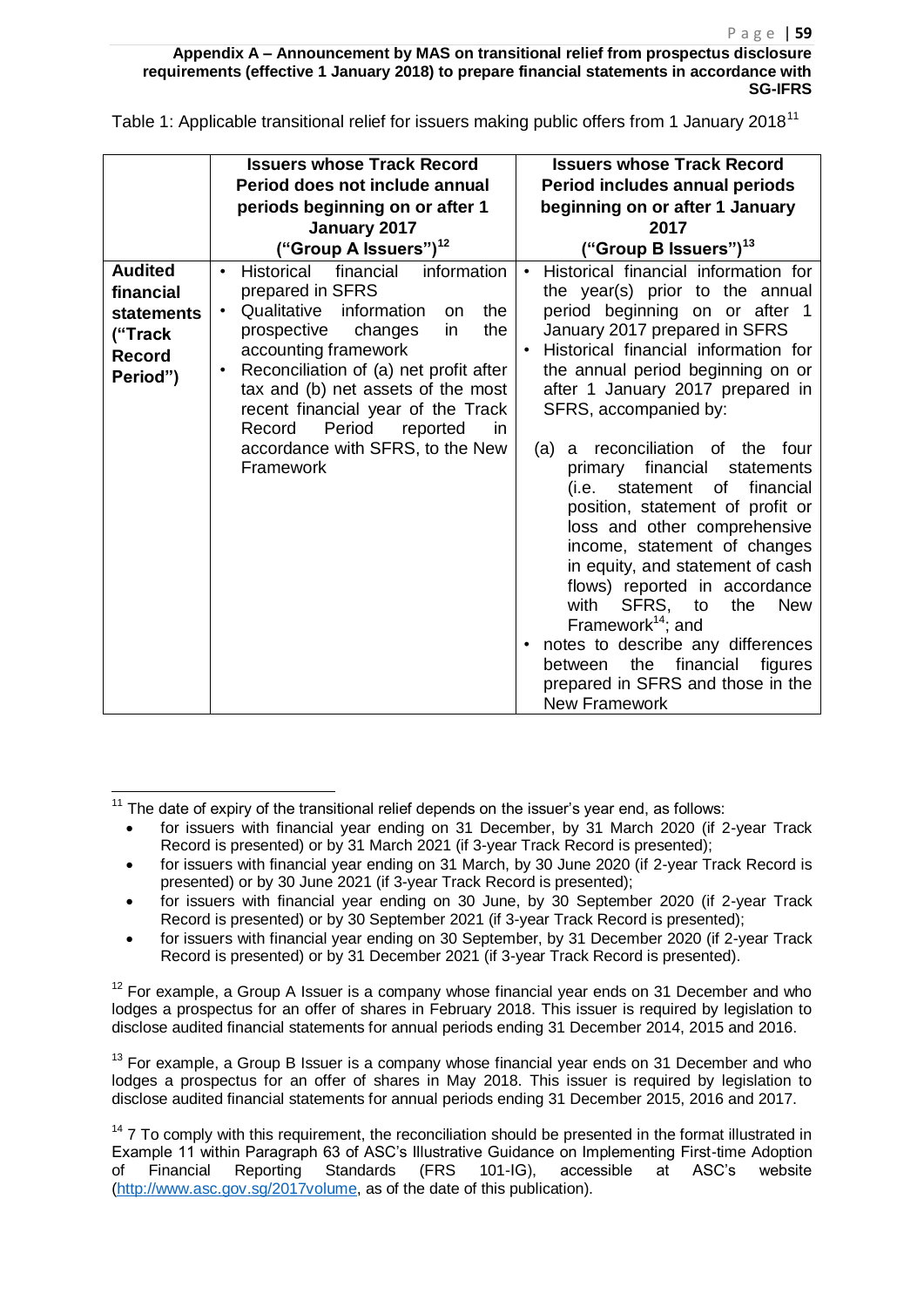**Appendix A – Announcement by MAS on transitional relief from prospectus disclosure requirements (effective 1 January 2018) to prepare financial statements in accordance with SG-IFRS** 

|                                                                                          | <b>Issuers whose Track Record</b><br>Period does not include annual<br>periods beginning on or after 1<br>January 2017<br>("Group A Issuers") <sup>15</sup>           | <b>Issuers whose Track Record</b><br>Period includes annual periods<br>beginning on or after 1 January<br>2017<br>("Group B Issuers") <sup>16</sup> |  |
|------------------------------------------------------------------------------------------|-----------------------------------------------------------------------------------------------------------------------------------------------------------------------|-----------------------------------------------------------------------------------------------------------------------------------------------------|--|
| <b>Audited</b><br>financial<br><b>statements</b><br>("Track<br><b>Record</b><br>Period") |                                                                                                                                                                       | Historical financial information for<br>the annual period beginning on or<br>after 1 January 2018 (if any)<br>prepared in the New Framework         |  |
| <b>Interim</b><br>financial<br><b>statements</b>                                         | Financial statements for interim periods beginning on or after 1 January<br>2018, and for the comparative interim period, are to be prepared in the<br>New Framework. |                                                                                                                                                     |  |
| <b>Profit</b><br>forecast<br>disclosures<br>(if any)                                     | Financial statements for profit forecast periods beginning on or after 1<br>$\bullet$<br>January 2018, are to be prepared in the New Framework.                       |                                                                                                                                                     |  |

 $\overline{\phantom{a}}$ 

 $15$  For example, a Group A Issuer is a company whose financial year ends on 31 December and who lodges a prospectus for an offer of shares in February 2018. This issuer is required by legislation to disclose audited financial statements for annual periods ending 31 December 2014, 2015 and 2016.

<sup>&</sup>lt;sup>16</sup> For example, a Group B Issuer is a company whose financial year ends on 31 December and who lodges a prospectus for an offer of shares in May 2018. This issuer is required by legislation to disclose audited financial statements for annual periods ending 31 December 2015, 2016 and 2017.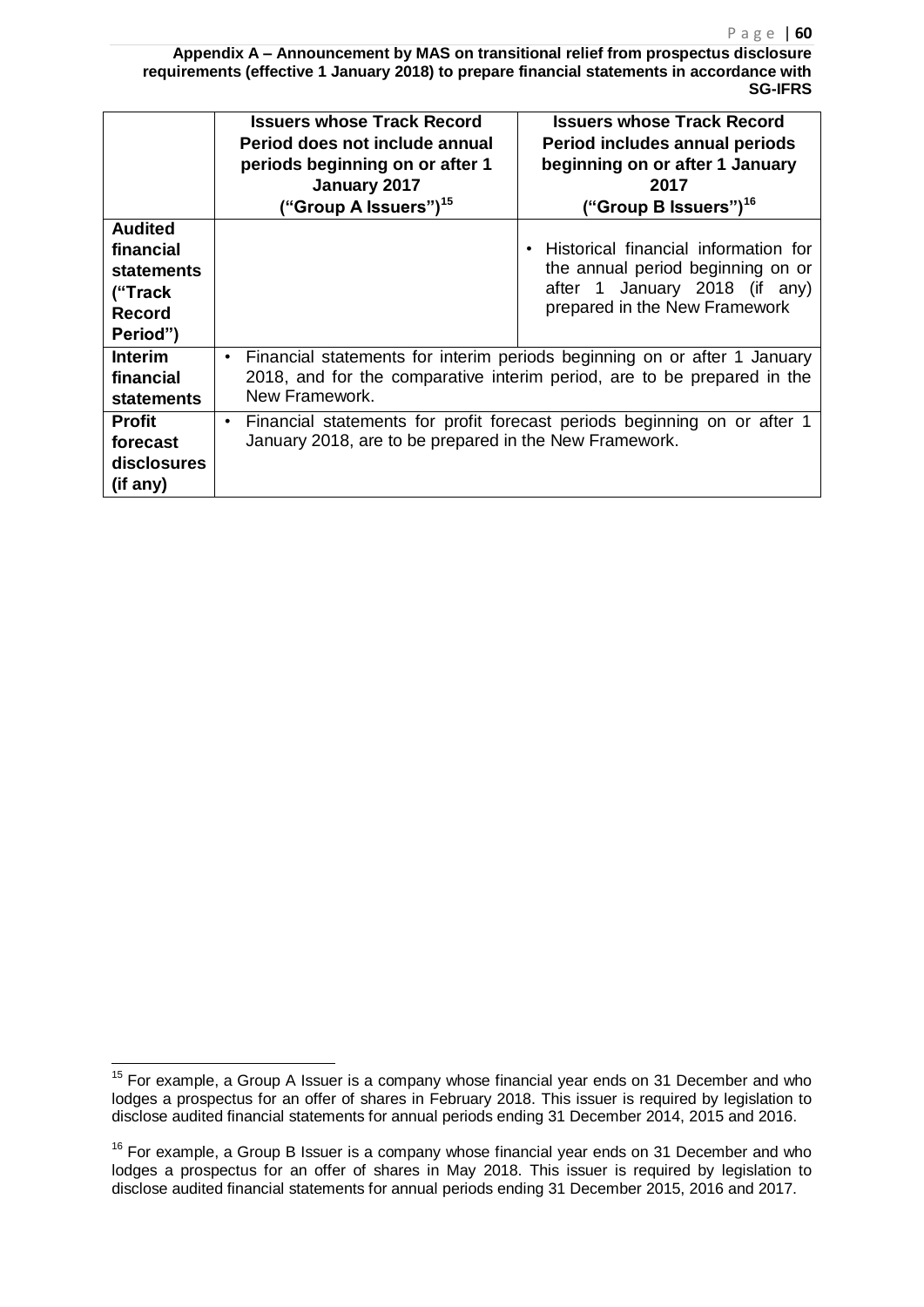# **Appendix B – Technical Bite <sup>17</sup> : What are the transitional requirements in FRS 115?**

*Note: This technical bite is also applicable to the revenue standard (that is equivalent to SG-IFRS 15) issued under the new financial reporting framework that is identical to IFRS. The new financial reporting framework is referred to as SG-IFRS in other parts of this publication.*

For the purpose of FRS 115 transition requirements, the "date of initial application" is the start of the reporting period in which an entity first applies FRS 115 and a "completed contract" as a contract for which the entity has transferred all of the goods or services identified in accordance with FRS 11, FRS 18 and related interpretations.

FRS 115 allows the adoption of either one of the two following methods for transition to FRS  $115$ 

1) Full retrospective application:

- Apply FRS 115 retrospectively to each prior reporting period in accordance with FRS 8 *Accounting Policies, Changes in Accounting Estimates and Errors*, subject to the expedients listed in FRS 115 Appendix C paragraph  $C5$  (a) – (d).
- Adjustment is to be made at the start of the earliest comparative period presented i.e. as at 1 January 2017 for financial statements for annual periods ended 31 December 2018.

2) Retrospective application with the cumulative effect recognised in the current period ('Cumulative catch-up' method):

- Recognise the cumulative effect of initially applying FRS 115 as an adjustment to the opening balance of retained earnings as at the date of initial application.
- Adjustment is at the date of initial application i.e. as at 1 January 2018 for financial statements for annual periods ended 31 December 2018.
- No restatement of prior period comparative information.
- May elect to apply FRS 115 retrospectively only to contracts that are not completed at the date of initial application.

#### Interaction of IFRS 1 with IFRS 15 *Revenue from Contracts with Customers*

Singapore-incorporated companies listed on Singapore Exchange ('SG listed companies') will apply a new IFRS-identical financial reporting framework for annual periods beginning on or after 1 January 2018. This coincides with IFRS 15's effective date of 1 January 2018 and SG listed companies will be required to apply IFRS 1 *First-time Adoption of Financial Reporting Standards* together with IFRS 15 in 2018.

IFRS 1 *First-time Adoption of Financial Reporting Standards* paragraph 9 states that the transitional provisions in other IFRSs do not apply to a first-time adopter's transition to IFRSs, except as specified in Appendices B-E.

 $\overline{\phantom{a}}$ <sup>17</sup> https://www.isca.org.sg/tkc/fr/techbites/#tab-1-3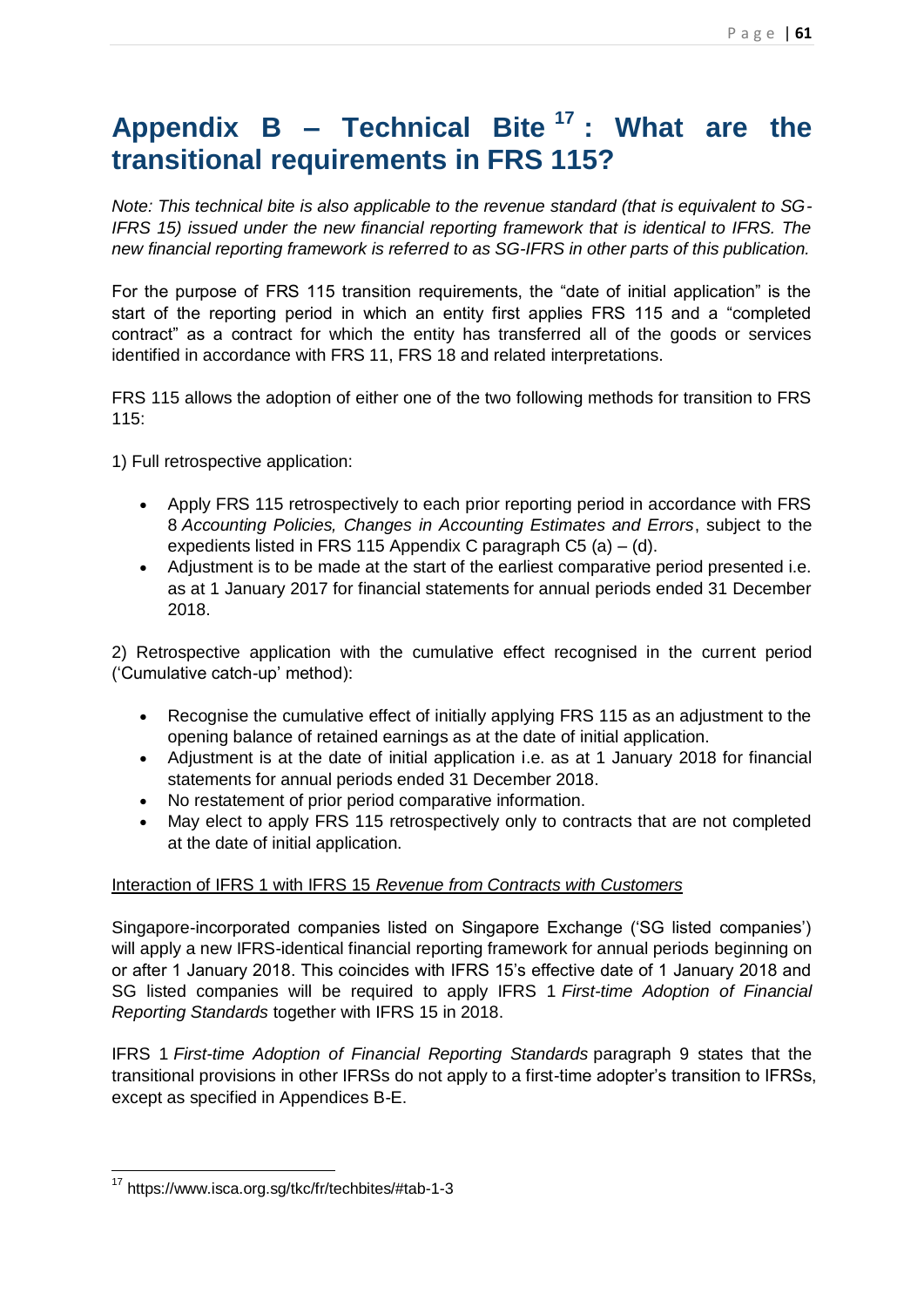SG listed companies that do not early adopt IFRS 15 and apply IFRS 1 in 2018 would not be able to apply the 'cumulative catch-up' transition method. In addition, these companies do not have the choice of applying FRS 115 only to uncompleted contracts at the date of initial application i.e. 1 January 2018. Therefore, only the full retrospective transition method is to be adopted in 2018 with the following provisions in IFRS 1 Paragraphs D34 & D35:

- All the practical expedients listed for the retrospective method are allowed for a firsttime adopter's financial statements; and
- No restatement of contracts that were completed before the earliest period presented, i.e. 1 January 2017.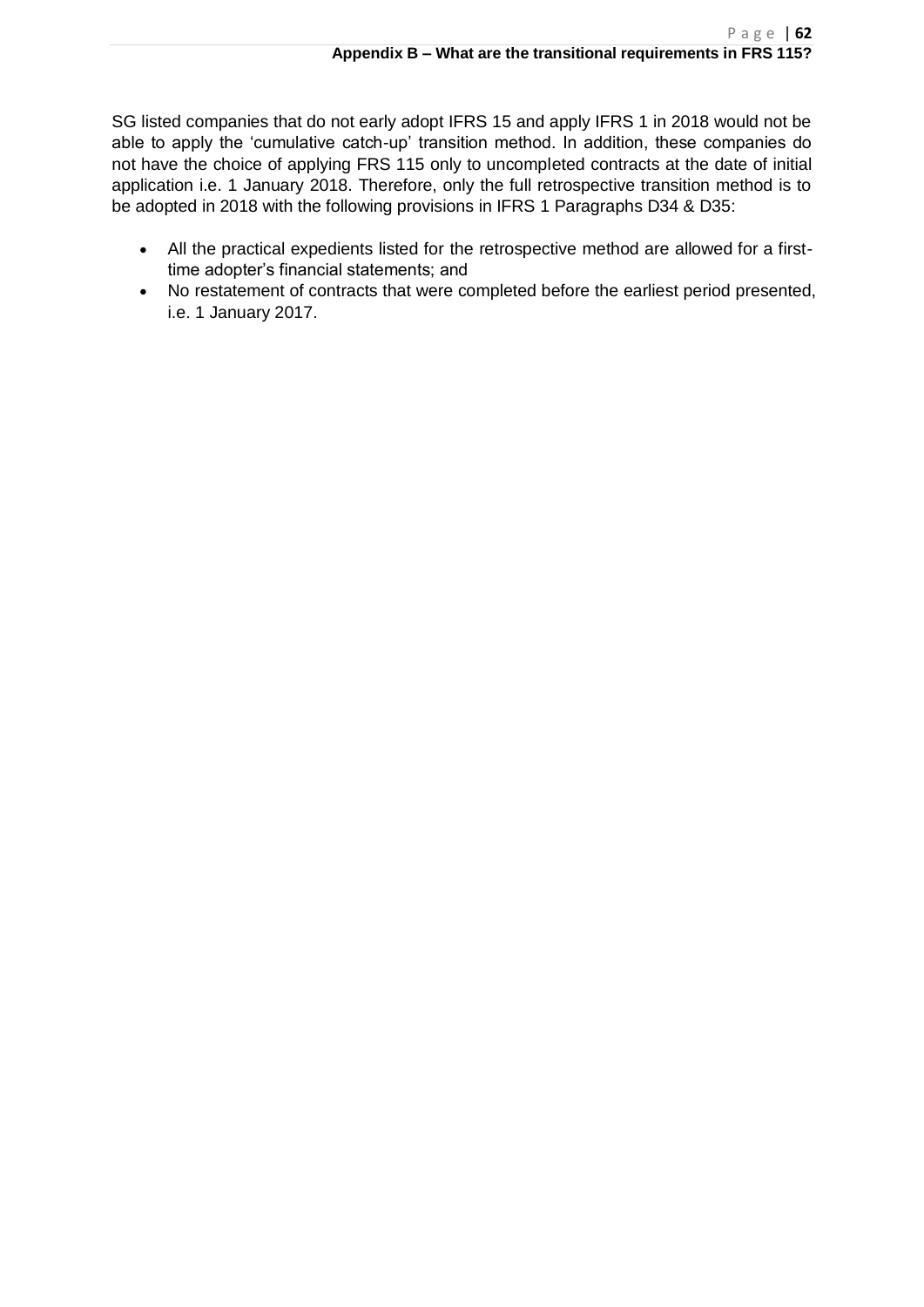### **About ISCA's Corporate Reporting & Ethics Division**

As the national accountancy body, ISCA is committed in supporting our members in their careers as they progress and rise to challenges faced along the way. The Corporate Reporting & Ethics (CoRE) Division provides technical support in areas of financial reporting, sustainability reporting, ethics and specialised industries such as capital markets, banking and finance, insurance and insolvency; and communicates insights and views to our members and the wider accountancy community. Through our specialised technical committees that comprise representatives from various stakeholders in the corporate reporting eco-system, we hear issues from the ground and conceive initiatives to promote and enhance quality, consistency and best practices to uphold technical excellence.

### **About ISCA's Financial Reporting Committee**

ISCA's Financial Reporting Committee (FRC) is chaired by Prof. Chua Kim Chiu and comprises representatives from legal and accounting firms, corporate, regulators and academia in the financial reporting eco-system. FRC's terms of reference include monitoring policy and implementation issues relating to the development of accounting standards internationally and in Singapore, and to identify, understand and address accounting issues faced by professional accountants in Singapore, and provide support through the issuance of guidances.

The terms of reference are executed through FRC with the support of two Sub-Committees, namely Core Sub-Committee and Valuation Sub-Committee. FRC Core Sub-Committee is the technical accounting arm of FRC and comprises various technical accounting subject matter experts from accounting firms. The Core Sub-Committee engages in technical deliberations on emerging accounting issues in Singapore and new or revised accounting developments proposed by the international accounting standards setter.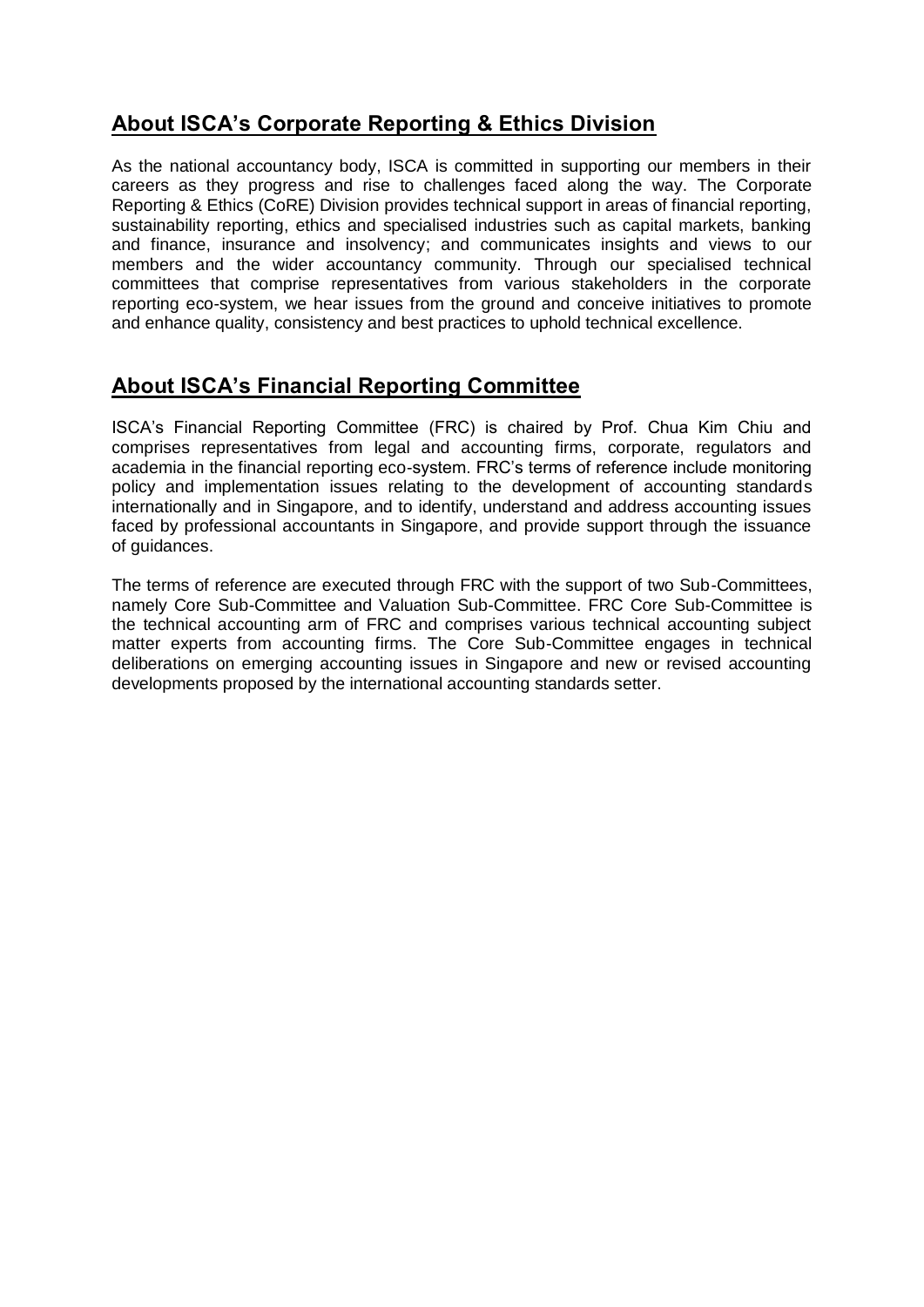© 2017 Institute of Singapore Chartered Accountants. All rights reserved. This document contains general information only and ISCA is not, by means of this document, rendering any professional advice or services. This document is not a substitute for such professional advice or services, nor should it be used as a basis for any decision or action that may affect your business. Before making any decision or taking any action that may affect your business, you should consult a professional advisor. Whilst every care has been taken in compiling this document, ISCA makes no representations or warranty (expressed or implied) about the accuracy, suitability, reliability or completeness of the information for any purpose. ISCA, their employees or agents accept no liability to any party for any loss, damage or costs howsoever arising, whether directly or indirectly from any action or decision taken (or not taken) as a result of any person relying on or otherwise using this document or arising from any omission from it.